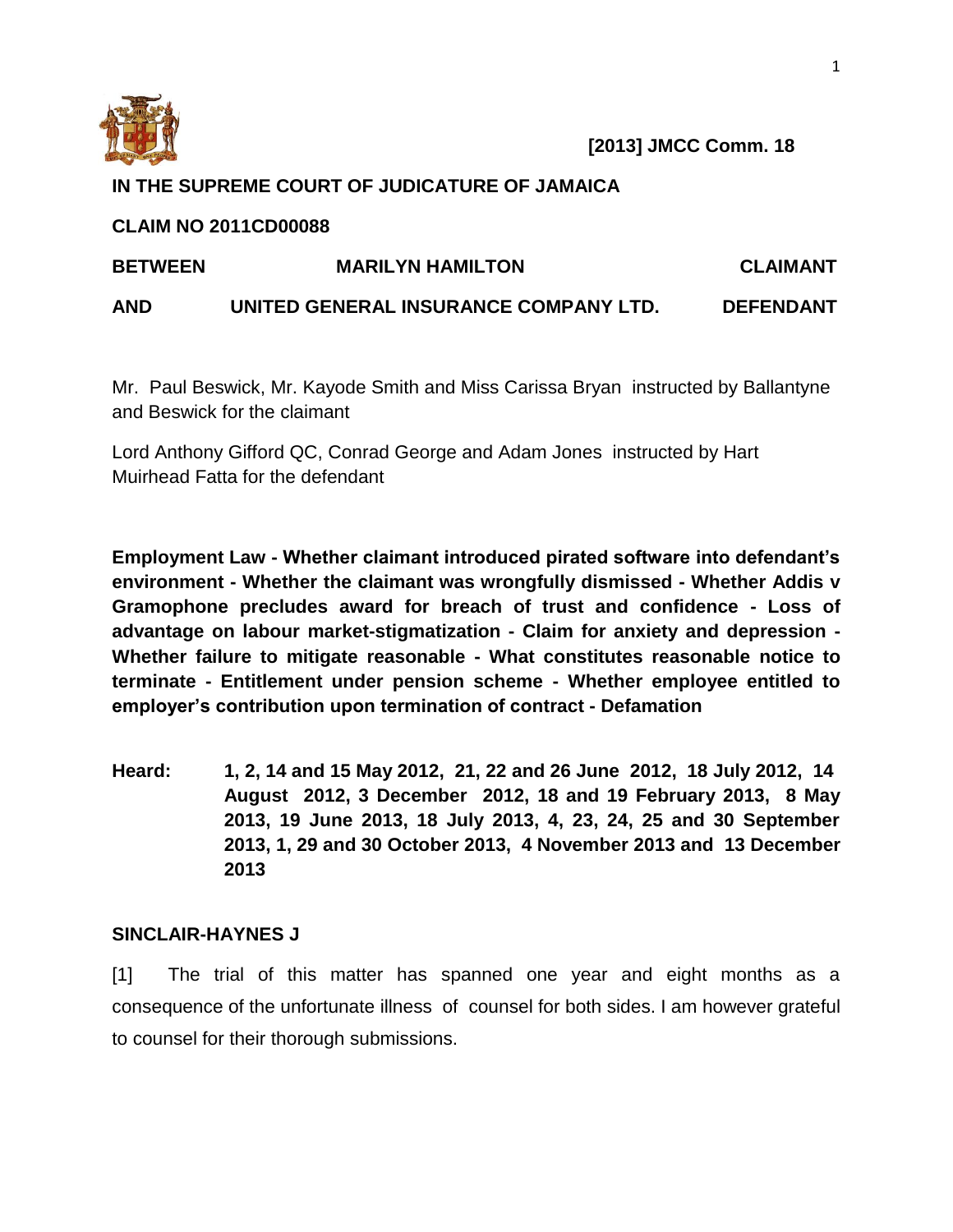[2] The services of Marilyn Hamilton (claimant) as the Information and Technology Systems Manager for Advantage General Insurance Limited (defendant) were unceremoniously terminated on the 28 July, 2006. She was accused of introducing pirated software into its environment, which endangered the organization's reputation. Ms. Hamilton has sued the defendant for breach of contract. She claims that the manner and circumstances of her dismissal were in breach of the implied term of trust and confidence in her agreement for employment. She is also seeking damages for financial loss she suffered as result of the defendant's breach which:

(a) caused her to suffer depression and anxiety;

(b) affected her future employment prospects; and

(c) defamed her character.

.

She further seeks payment of the defendant's pension contributions and loss suffered as result of the wrongful termination of her employment.

[3] This claim is met with trenchant resistance from the defendant. The defendant denies that the termination of the claimant's employment was wrongful and asserts that she committed repudiatory breaches by introducing unauthorized software into its computer system, which caused its system to cease functioning and exposed it to liability to the owners of the intellectual property rights in the software. It was therefore entitled to accept her repudiatory breach of contract and discharge her. It further asserts that although it was entitled to dismiss her summarily, she was paid a sum which was equivalent to her net emoluments in lieu of notice.

### **Was her dismissal wrongful?**

[4] The basis for the claimant's dismissal was that she introduced pirated software into the defendant's environment. At paragraph 5 of her Further Amended Particulars: she claims: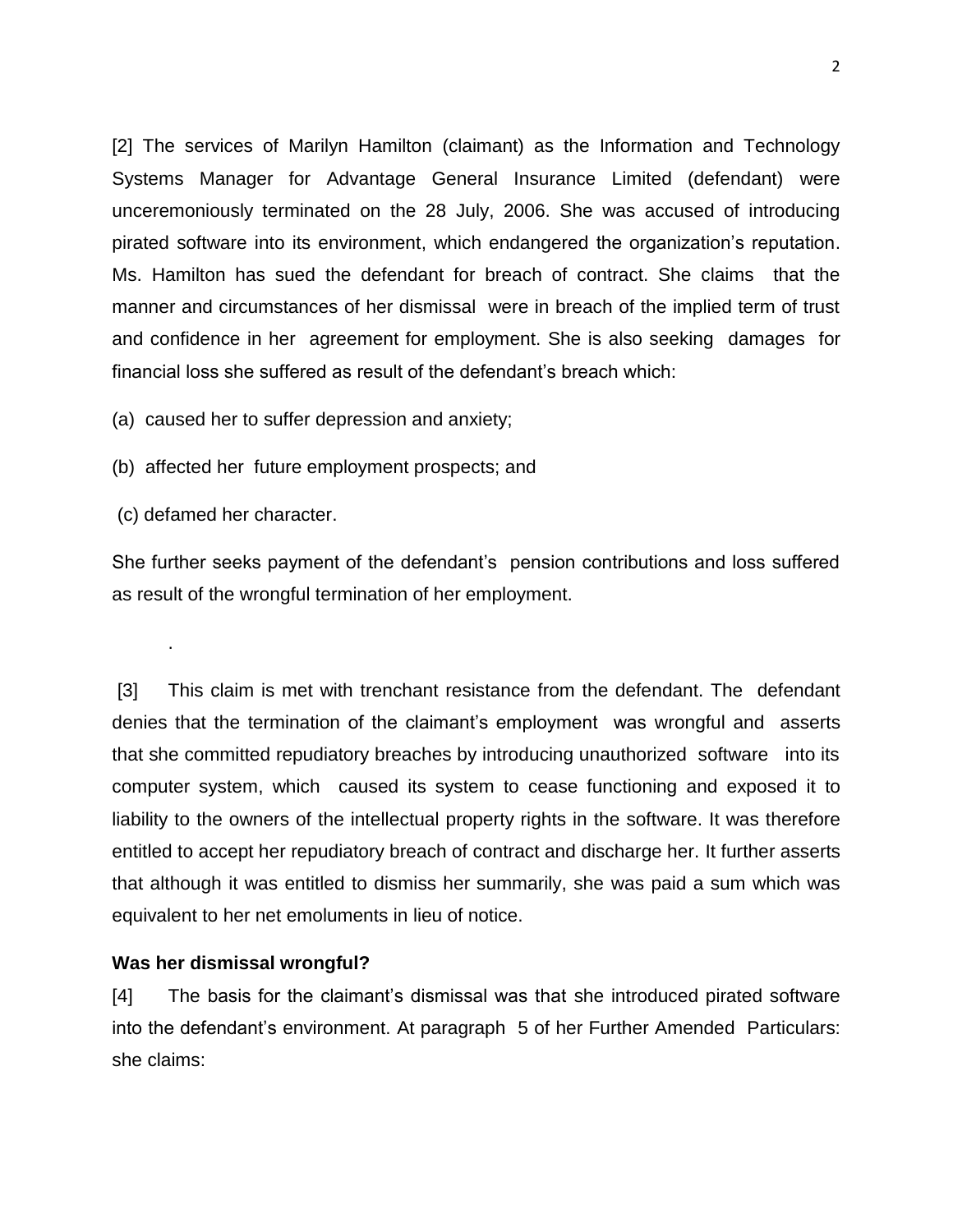*"On or about 28th July, 2006, the Defendant through its managing director, Andrea Gordon-Martin wrote to the Claimant, wrongfully and without reasonable cause or legal footing, terminating the employment of the Claimant. The said letter stated inter alia*

*'It has been brought to our attention that you have knowingly put the organization at risk by introducing pirated software into the environment. These actions are out of keeping with your responsibilities as the Information Technology Manager to protect the company against reputational and fiscal risk. As a consequence, we will be terminating your services with immediate effect.'*

*The claimant will at the trial hereof refer to the said letter of termination for its full terms and effects."*

[5] At pagragraph 6 she further claims that :

"*At no time has she ever been a party to or directed or authorised the introduction of pirated software into the defendant's organization. The claimant, during her tenure at the defendant's company, repeatedly reported instances discovered by her of operation by the claimant of inadequately licensed software and consistently requested the necessary licence upgrades for the software operated by the defendant. The defendant's letter of termination has provided no information as to which software the claimant has knowingly introduced to the defendant's organization, and the claimant will say that the defendant's failure to stipulate and specify the software allegedly introduced is because there was in fact no incident where the Claimant knowingly introduced pirated software into the Defendat's organization."*

[6] Paragraph 6 of the defendant's amended defence reads:

*"As to paragraph 6, the defendant will say that the claimant committed repudiatory breaches of her contract of employment by introducing into the defendant's computer system unauthorized software, thereby causing the defendant's computer system to cease functioning, giving rise to potential liability on the part of the defendant to those having intellectual property rights in such software. By so doing, the claimant acted in breach of her implied duties of good faith, fidelity and competence to the defendant; entitling the defendant to accept her repudiatory breach of contract, and so treat her contract of employment as being discharged."*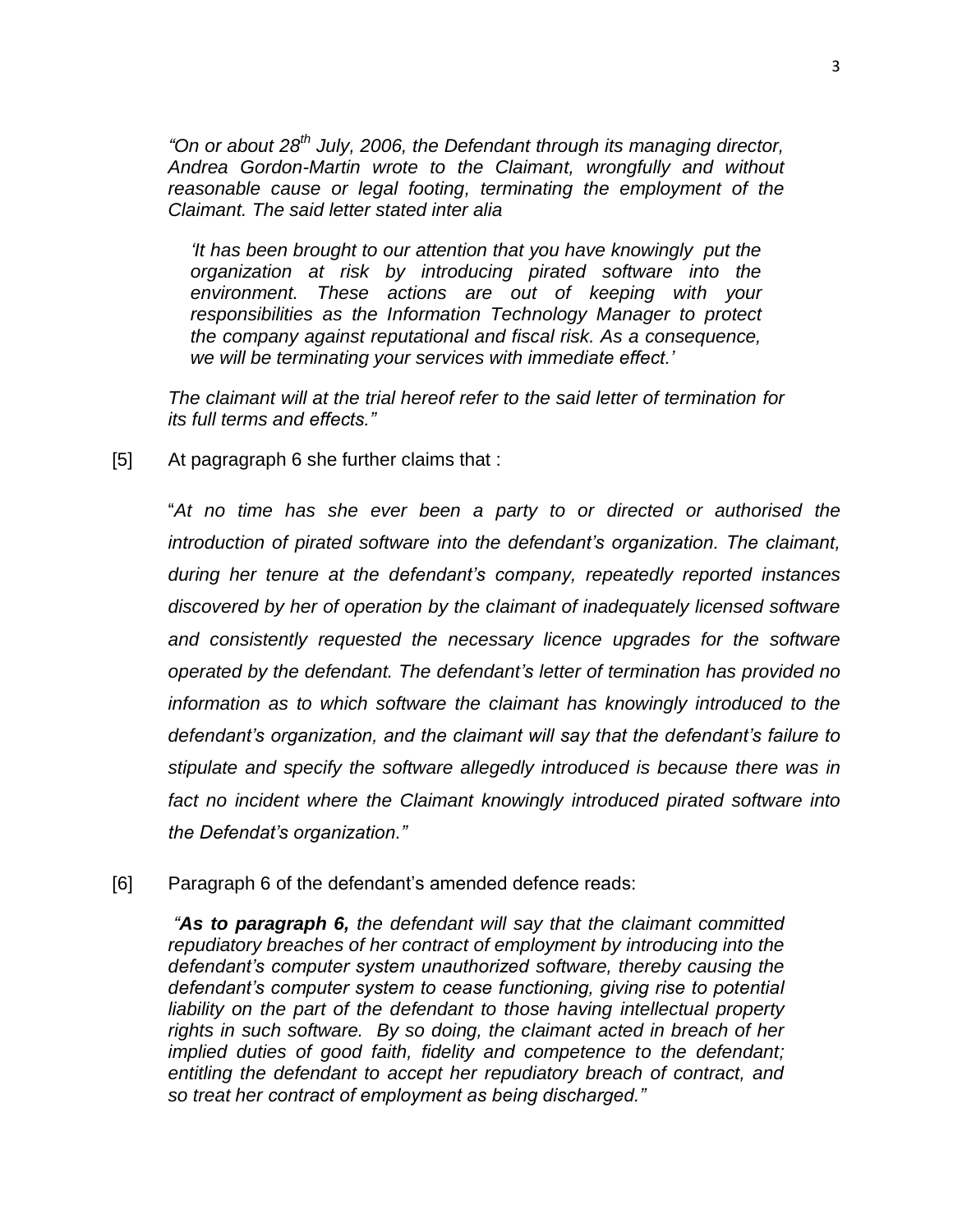[7] What is the evidence supporting these allegations? The defendant must satisy the court on a balance of probabilities that:

- a) pirated software was introduced; and
- b) Ms. Hamilton was responsible for its introduction

[8] Can the defendant satisfy the court to the required standard that the claimant introduced the two pirated software it alleges she has? That is the critical issue. Mr. Andre Latty testified on behalf of the defendant. Under cross-examination, he admitted that he had no personal knowledge of pirated software being introduced into the defendant's environment by Ms. Hamilton. Any information he had was from a perusal of the file which was compiled prior to his employment with the company and correspondence from Ms. Bolt. On what then are they relying?

[9] The day before the claimant's dismissal, a management meeting was held. Certain shortcomings in the defendant's system were highlighted. It is necessary to quote the relevant portions of the minutes of that meeting. Item 8 of the minutes contains the pertinent portions. It states as follows:

#### *REPORTS*

#### *Information Systems-Miss Kristine Bolt and Mr. Roland Crawford*

*"Mr. Crawford began by indicating that the achievements of department to date were*

*(a)…*

*(b) the resources of exchange server that was being shared with U.G.I. group has been split and we now have a new domain for ourselves U.G.I.C Ja."*

*Mr. Crawford continued that the licence for the exchange server we were using ran out, as same was a "test licence; and with the creation of the new domain proper licensing arrangements are now in place. All branches have been converted to the new U.G.I.CJa domain, a task that was accomplished in 6 days. With the conversion, all branches can now send and receive e-mail; however, the restoration of e-mail from the old server*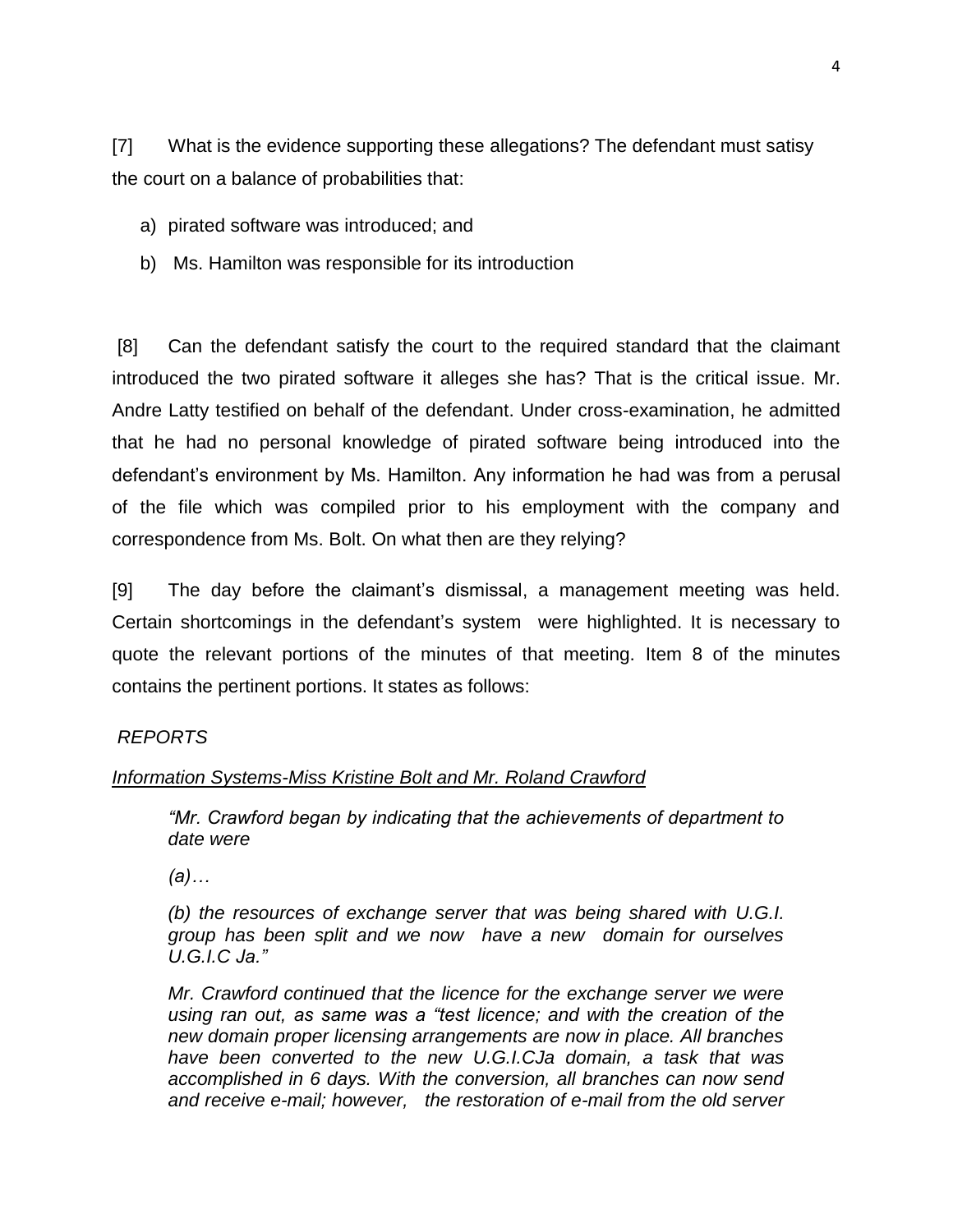*has not yet been done. Miss Bolt added that the licences we will now use would come under AIC portfolio, as they have a contract directly with Microsoft."* 

*Mr. Crawford indicated that during the conversion process some challenges were met regarding 'permission' for some of the softwares we have been using. Mrs. Gordon-Martin asked about documentation for such software and Mr. Crawford responded that documentation was scarce and that we are now in the process of creating a recovery path for the system. He also mentioned that with all the branches now 'migrated' to the new domain, we will have to 'tie up' the issue of 'permissions and security'.*

*Mrs. Gordon-Martin asked if with the domain change e-mail addresses have also been changed and Miss Bolt informed yes they have been changed and that she will be sending an e-mail tomorrow Friday 28/7) informing of this. She further indicated that Users will still be able to receive mail sent to them at the old address and Senders will get a reply message informing of the change in the e-mail address. This procedure will remain in place for one year.*

*Mr. Crawford informed that it was found that there were no 'governance standards' as to the User names on the system. He indicated that clear standards have now been established where middle initial of users will be used to allow for better identification and a 'clean up' of the names that are already on the system has also been done; an e-mail on this issue is to be sent tomorrow (Friday 28/7). Mrs. Hamilton objected and voiced that we have always had established 'governance standards' regarding User names, where it was agreed that the second letter of a user's first name will be used (rather than middle initial) as most persons would easier know the spelling of a person's first name rather than their middle name. Miss Bolt indicated that some of the responsibilities of updating user profiles have been passed to the Human Resources and Administration Department, and that as part of the standards being established a form will be created to be used to provide information for updating User profile(s).*

*The new U.G.I.CJa intra-net will be launched in the coming week; and Miss Bolt asked Manager to send her copies of frequently used forms that need to be placed on the site. Miss Bolt also advised that a disaster recovery plan for the organization is also to be worked on."*

## **The claimant's case**

[10] The claimant asserts that her dismissal was wrongful and without reasonable cause. It is her evidence that she neither directed nor authorized the introduction of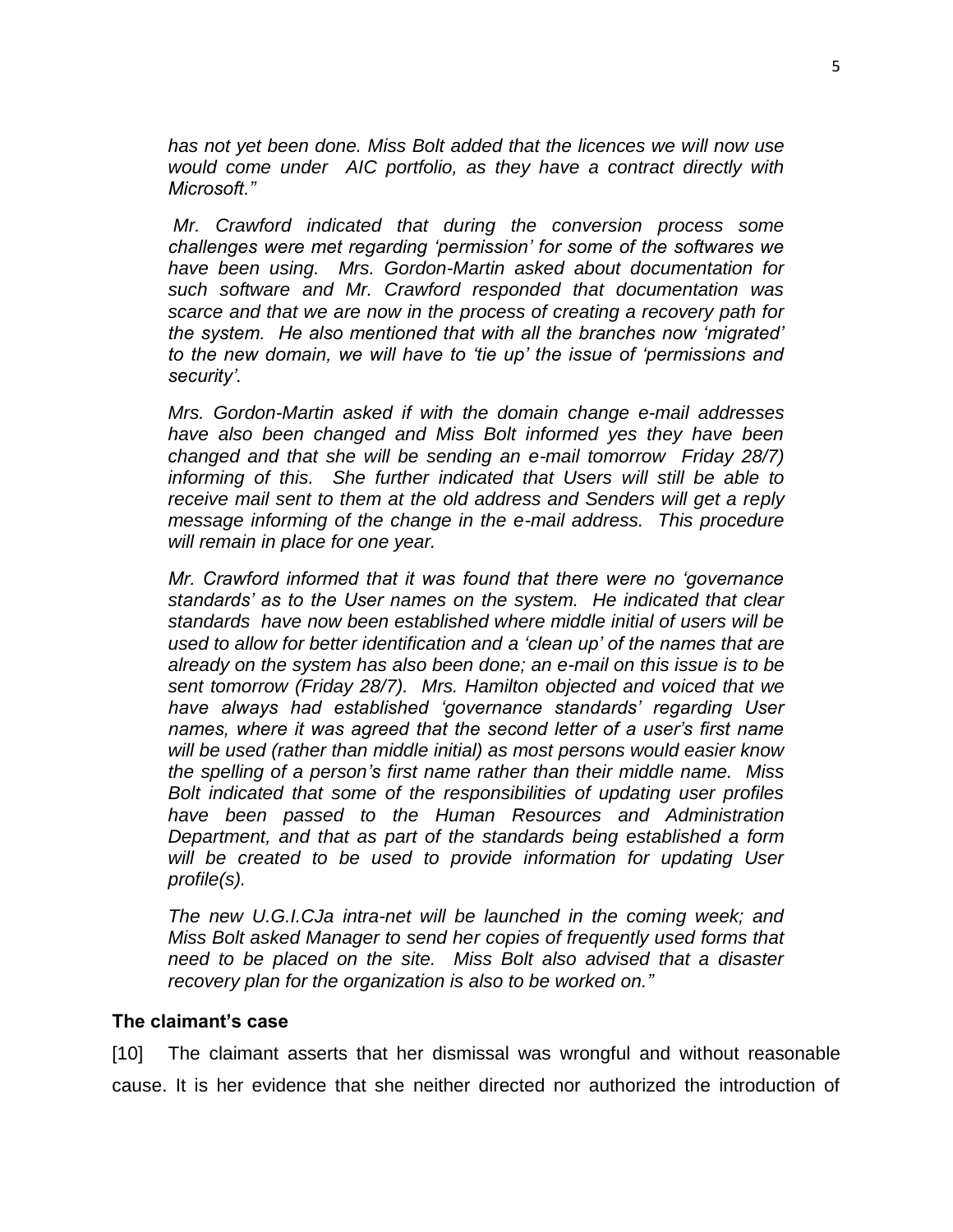pirated software nor was she party to its introduction. She was vigilant in reporting instances of inadequately licensed software and regularly requested the licence upgrades necessary for software which the defendant operated. Prior to her dismissal, there was never any accusation made against her of introducing, permitting or encouraging the use of unlicensed software.

[11] Ms. Hamilton's unchallenged evidence is that at the time she was fired, she was no longer effectively in control of the department The defendant was acquired by National Commercial Bank Ltd. some weeks before her dismissal. A Mr. Crawford was the consultant sent to oversee the Information Technology department. She was instructed to report to him. He was responsible for approving all expenditure.

[12] At the time, they were using the trial version of Microsoft Exchange 2000 which was about to expire. Mr. Crawford arrived close to the expiry date. She advised him more than once that the expiry date for the trial version was imminent but he failed either to have the software reinstalled or to obtain a new licence before its expiration. It is also her evidence that although she pestered him about its imminent expiry, he failed to act. Consequently, upon its expiry, it stopped operating. As a result, the defendant's email system was shut down and its business disrupted. She testified that the situation was stressful as they were running out of space. The staff was instructed to load Microsoft Exchange software on the crashed server.

[13] The defendant blamed her for the shutdown of its email system and alleged that she introduced pirated software. She is, however, adamant that the compact disc which was loaded, was bought from Microsoft and licensed to United General Insurance Company (U.G.I). She further asserts that no evidence of pirated software has been produced nor is there any evidence that the logs showed that pirated software was installed. Further, she received no response refuting her claim that the compact disk which was installed was not the demonstration version (demo).

[14] It is her evidence that the log showed that it was the compact disc that came with the software that was used and not the demonstration version. She explained that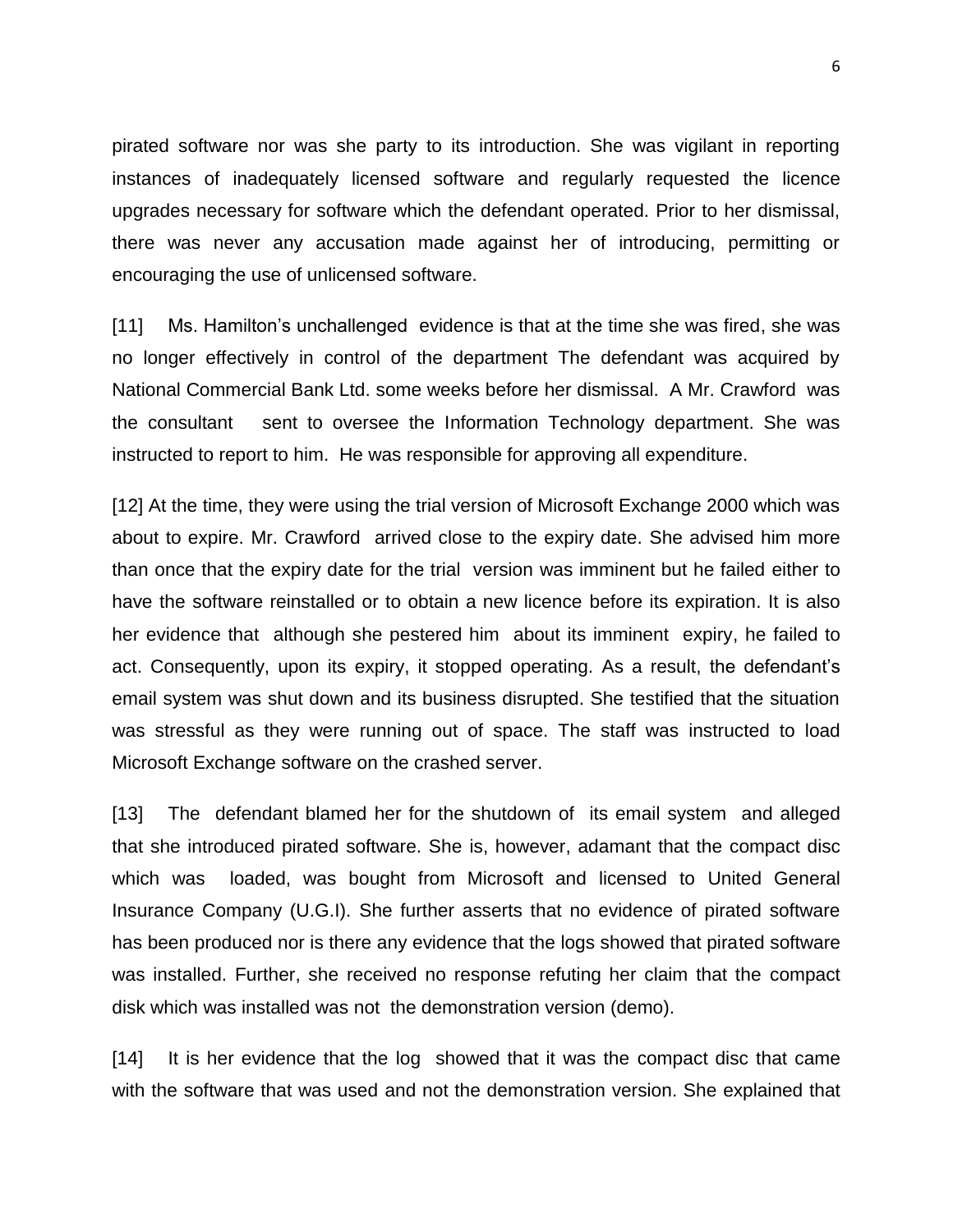a log is a note or record in the system of an action which is written to servers. Event logs record that demos are loaded and the length of time the demonstration period lasts. The user is alerted days before the demonstration period expires that action must be taken, or else, it might cease to function.

[15] Regarding the concerns which were highlighted in the minutes, Ms. Hamilton disagreed with the allegation that there was a scarcity of documentation. She pointed out that the minutes of the meeting supports her claim that she had registered her objection to the claim that documentation was inadequate. In response to Lord Gifford's examination about the challenges which Mr. Crawford encountered, she explained that such challenges were normal considering the magnitude of the changes that were being undertaken.

[16] She explained that shortly before the "crash," U.G.I. Group of companies was acquired by NCB. The U.G.I. group comprised all the companies which were owned by Neville Blythe. She enumerated his group of companies as including U.G.I Insurance, Guardian Brokers but was unable to recall the others. The process of migration to the U.G.I. domain was in train. All the branches had converted to the new U.G.I.C Ja. domain. A Mr. Lawar Thomas was the consultant who was engaged to assist with the process. She explained that the new domain, U.G.I.C Ja. did not serve the whole group. It was specifically for U.G.I.

[17] She asserts that the permission to which Mr. Crawford referred was internal to the Information Technology environment and not permission from Microsoft to use the system. It was permission within the system, for example:

- (a) the server must grant permission to specific users to do specific actions;
- (b) accounts clerks need permission to use the accounts system, and;
- (c) the general staff would not have the permission to access the human resource data base.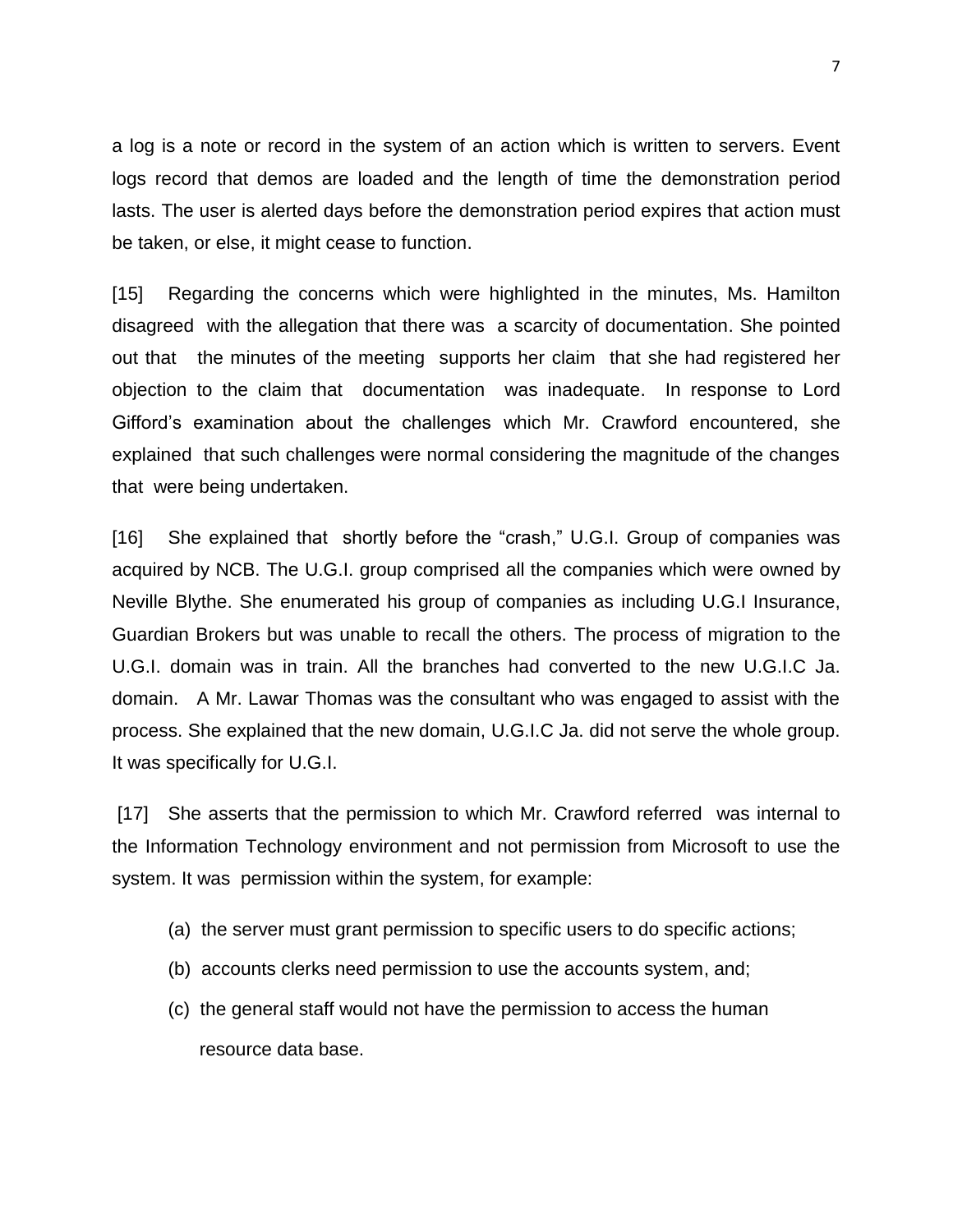She further explained that in the process of changing out a domain server, it is normal for existing permission to be erased.

[18] As a result of the enormity of the changes which were being undertaken, one of the last acts to be performed would have been to "tie up" the granting of permission and security for certain users, access to the parts of the system necessary for them to do their jobs in tandem with others. The reason that the system ceased to function was insufficient space. The space which was allocated ran out and the system did not know where to turn hence it shut down.

[19] Mr. Donaldson testified on behalf of the claimant. Ms. Queenie Ko, Microsoft's Account manger in Jamaica who was subpoenaed by the court at Mr. Beswick's request, also gave evidence. It is Mr. Donaldson's evidence that he was employed to Computer Boutique/Solution Integrators(Computer Boutique) between 1999 and 2002 as an account representative. Computer Boutique was the supplier of over the counter soft and hardware, dealing mainly with large companies. He was engaged primarily on the network solution end and was responsible for servicing several large companies.

[20] In the year 2000, Ms. Hamilton, then the Information Technology Manager of U.G.I., engaged Computer Boutique's services as U.G.I.'s soft and hardware provider. Mr. Donaldson's testimony is that Ms. Hamilton appeared to him to be a competent and well trained specialist. Notwithstanding, it is however, his further testimony that at that time, even well trained Information Technology personnel had difficulty keeping up with the pace of expansion of the industry.

[21] Companies larger than the defendant's relied on the expertise of particular software/hardware account representatives. These representatives supplied their soft and hardware requirements and provisioning. It was his task to ensure that U.G.I. was compliant with the software licence for the software his company sold to U.G.I. Ms. Hamilton requested systems audits to ensure that the licences were up to date. Most of the audits he conducted involved the checking of workstations because of the likelihood of the server licences exceeding the actual user count.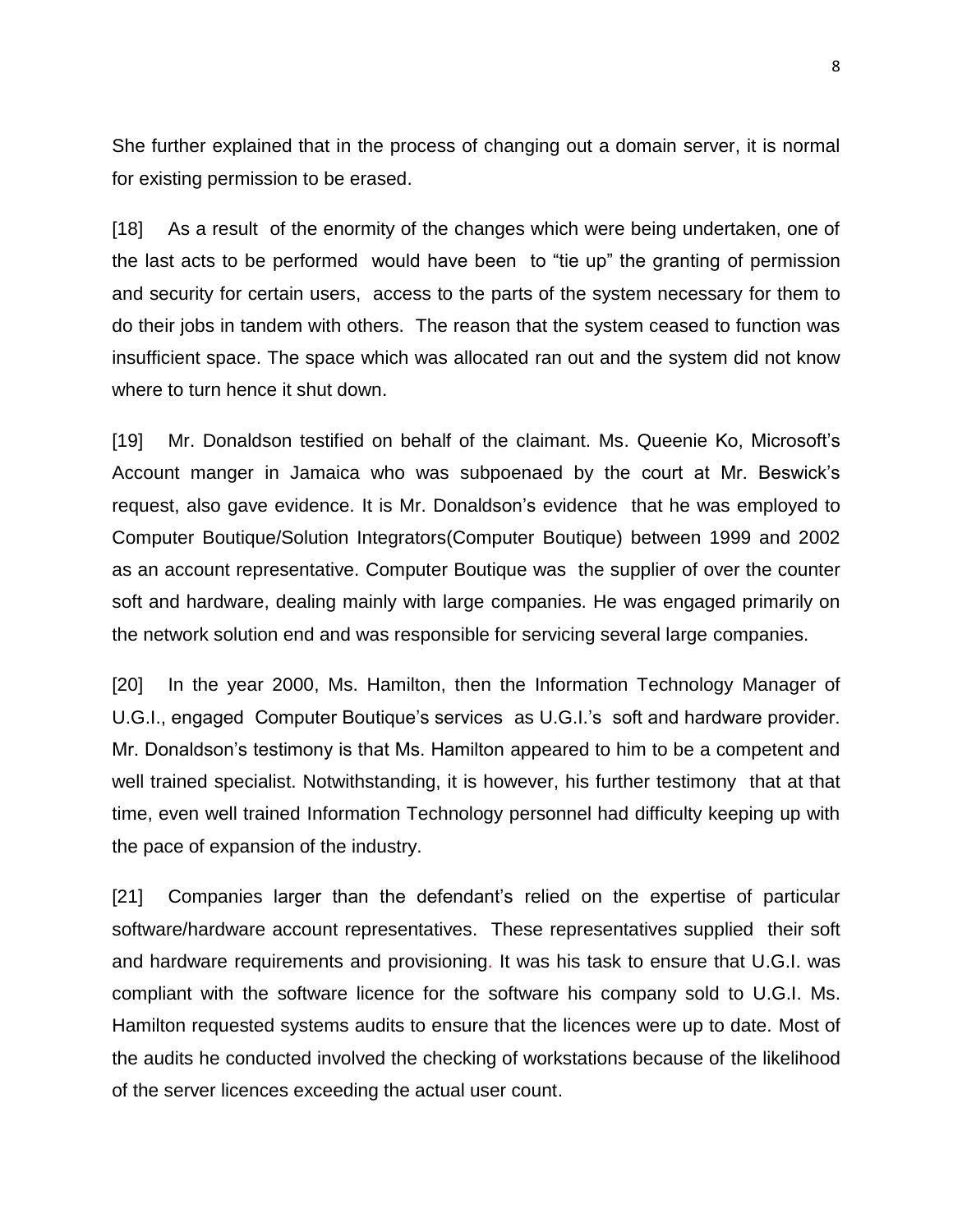[22] Under cross-examination by Lord Gifford, Mr. Donaldson testified that during the time he worked with U.G.I, the company's strict compliance with licence requirements was of utmost importance to them. He sold several software server product licences to U.G.I through the claimant. At no point was U.G.I. non-compliant with licences for software and other products which it used during the period he acted as its account representative for Microsoft.

[23] The server product licences were for the Back Office and the Exchange Server email software. He ensured that the licence count which U.G.I. bought, were appropriate. During the period he was the account representative for U.G.I. at Computer Boutique and while the claimant was Information Technology manager, he sold U.G.I. servers and work station software worth several million dollars. He was unable to recall the exact number. It is however, Ms. Ko's evidence that U.G.I. had purchased ninety of the more expensive licences for Microsoft Office 2000.

[24] The server software he sold was mainly Microsoft server software and workstation licences for Windows desktop software and Microsoft word processing software. He also sold miscellaneous software licences such as software to provide back-ups for the server data and several hardware devices. He was aware of U.G.I.'s licensing and ensured that they were up to date.

[25] Ms. Ko's testimony corroborates Mr. Donaldson's evidence . She testified that U.G.I. was compliant with the licence requirement for the software. She confirmed that in 2002 U.G.I. had purchased the necessary licence for the software which could be used with either the Back Office or Windows 2000. She elucidated the licencing requirements and process. She also explained Microsoft's method of recording purchases.

[26] It is her testimony that once a licence is obtained, the ownership of that licence is permanent. The licence which U.G.I. obtained in 2002 is still valid. Possession of the Back Office Client's Licence entitled the owner to access the exchange servers.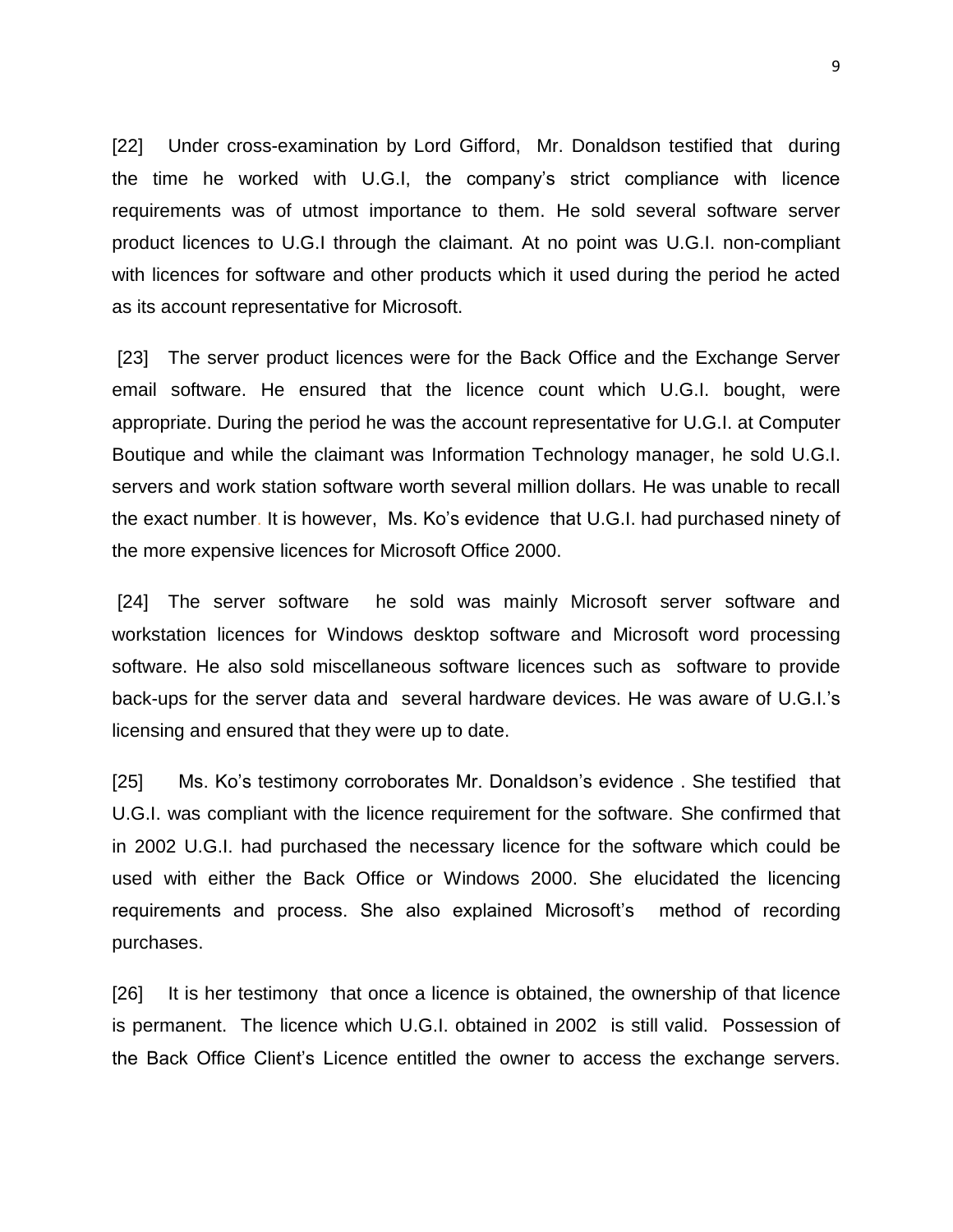Once the server suite is installed, the access licence allows the licence holder to access the complete suite of server components.

[27] She also told the court that the Microsoft Back Office product was discontinued but the customer is allowed to continue using the product without obtaining new licences if they desired. Although its sale is discontinued, Microsoft supports the product to facilitate the customers who are still using it.

### **Assessment of the evidence**

[28] Lord Gifford submits that there is no evidence that Ms. Hamilton purchased licences subsequent to Mr. Donaldson's departure from Computer Boutique. It is true that subsequent to 2002 he was no longer engaged by U.G.I. and there is no evidence of anyone assuming his responsibility. There is, however, no evidence of inadequate lincensing. On Ms. Queenie Ko's evidence, U.G.I. was in possession of all the necessary licences. Her evidence is that U.G.I. had acquired licences for Back Office and Windows 2002 Importantly, her evidence is that the acquisition of those licences is permanent. It is therefore beyond dispute that the software on which the alleged impugned compact discs were used were all in good standing.

# **Was pirated software introduced by Ms. Hamilton?**

[29] The issue at this juncture is whether the defendant's use of either the Microsoft Exchange 2000 Enterprise Server which she describes as a Release Candidate or the compact disc which was borrowed from the Ministry of Health was unauthorized. The allegation that pirated software was introduced into the defendant's domain by Ms. Hamilton was made by Ms. Kristine Bolt in the following email which was sent to Ms. Hamilton on July 20, 2006 at 5:20 PM:

*"If you had the original CD in its original case you would have been very aware that you are in fact installing a demo version. In addition, the key that you get with the demo CD is what determines that the software is for demo purposes and the length of the demo period.*

*If the Ministry of Health had an original copy of this CD, they would know that they are using a demo version. If we obtained a burned copy from*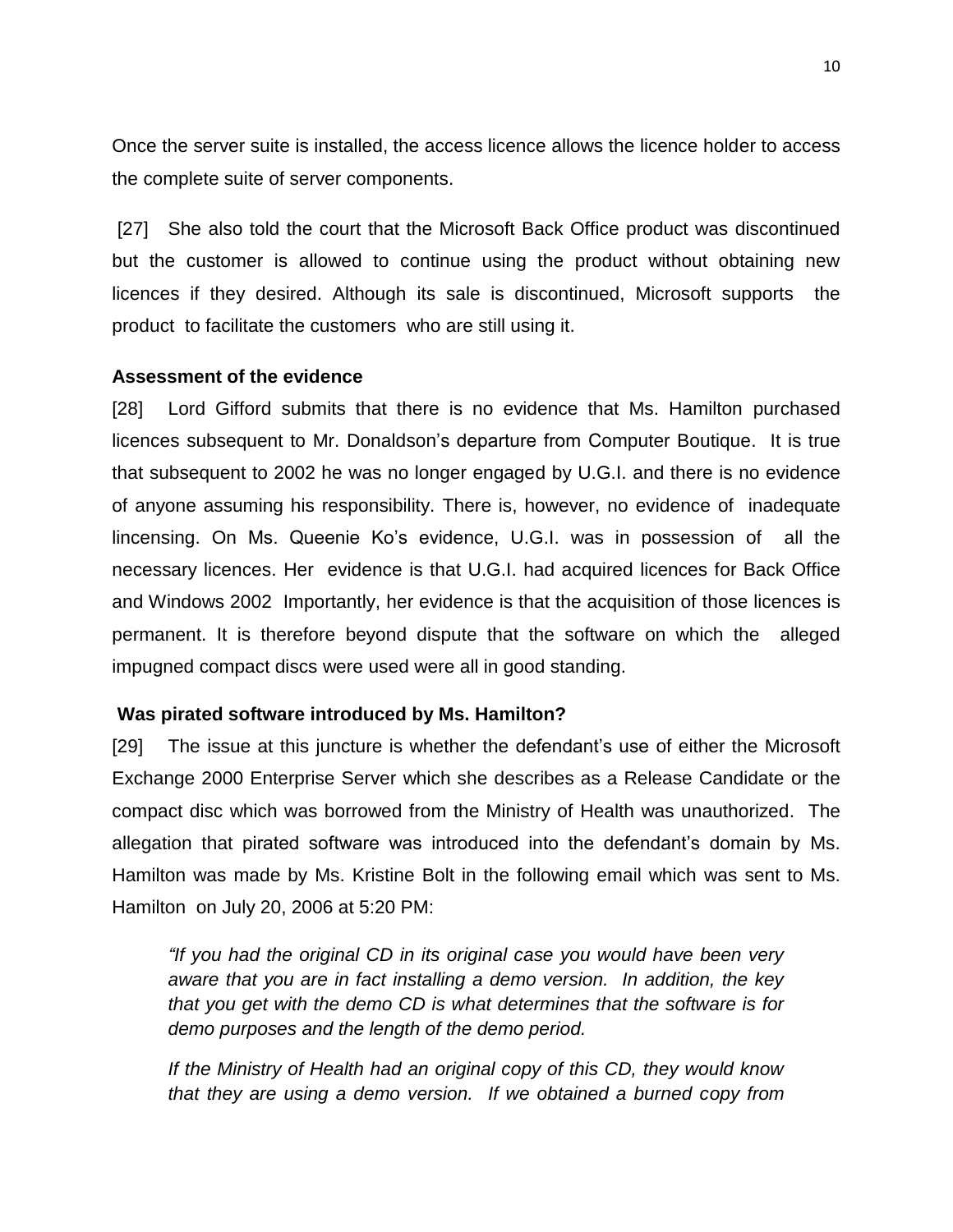*them, along with their key, we would not necessarily know what we were getting unless they told us specifically. Yes, the same software is installed on the new server but at the time of installation we were unaware that the software was not legally obtained, as it was installed from files stored on a server.*

*This brings me back to ask: why were we using software obtained from another company in the first place? You contend that because it was a demo it was not illegal, however, as the software and key were acquired by the Ministry of Health, and not by us, it was not legal for us. This type of practice is rampant for personal use computers (home use, etc.) but is clearly unacceptable for business use. Please explain to me how we came to have this software in our environment.*

*With respect to the size of the OS, your admission of forgetfulness with respect addressing this problem is noted.*

*Finally, with respect to the migration of the domain, I am aware that this is a complex exercise. Your comment regarding the fixing of the Exchange Server in a weekend is also noted. In fact, Roland and Troy worked through the weekend to right the situation and were unable to satisfactorily resolve it. As the new server for the domain change was already properly built with the required amount of storage space, the decision was made to begin migration immediately, since our plans were already in place for that exercise to begin this week.*

*Awaiting your response (*emphasis hers)

The following is Ms. Hamilton's response.

*It is my understanding that the following statements are true:*

*1. The Microsoft Exchange Server software that we are running is a copy that was acquired from the Ministry of Health.*

*This is what I remembered, however the fact that the event log shows that it was a demo version installed refutes this statement. Further I found that the version running on the 'crashed' Exchange server is the Enterprise edition – the copy I had obtained was the Standard Edition.*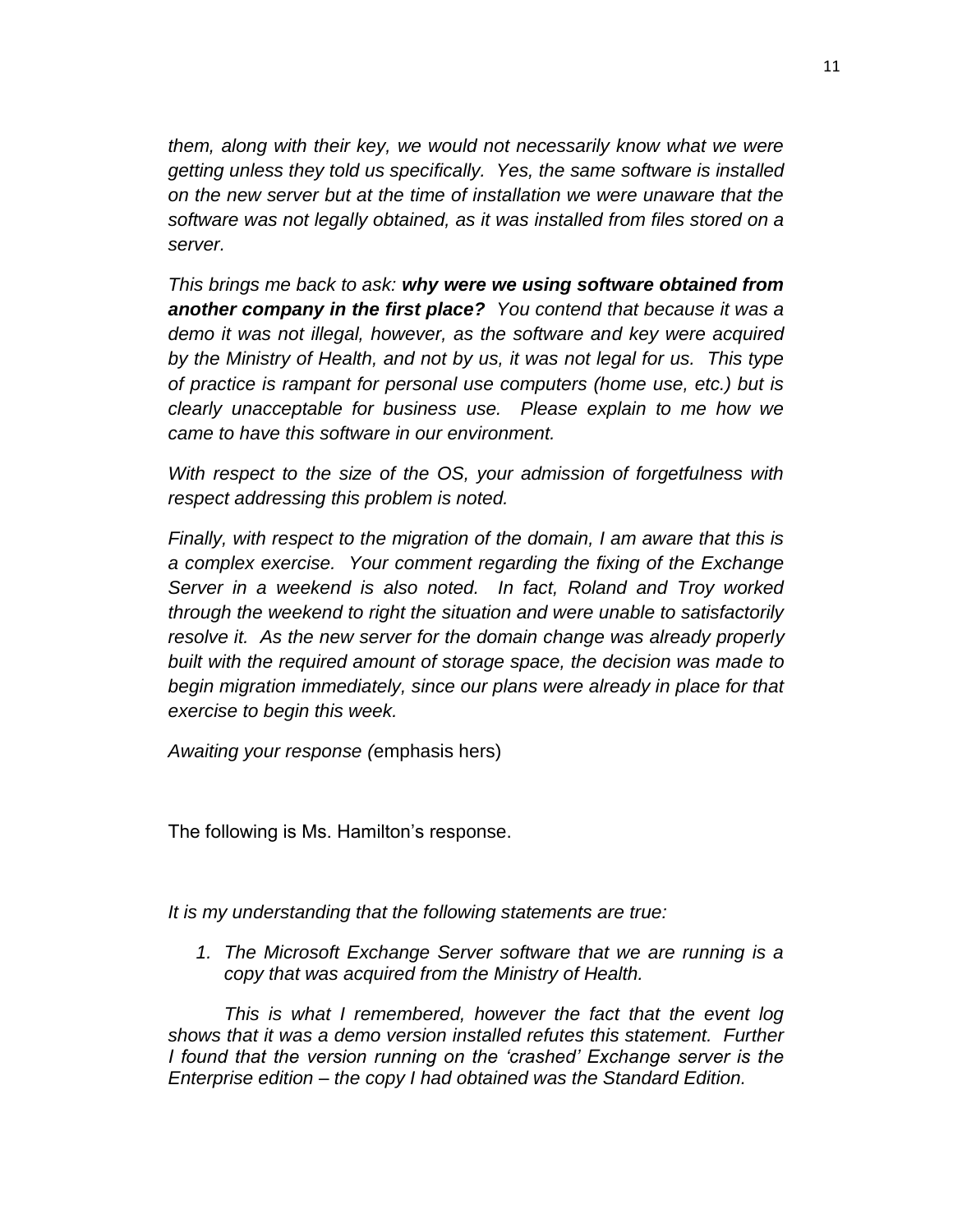*2. The accompanying Microsoft Exchange Server license was beta, 120-day demo version that was installed during migration to the U.G.I.GROUP domain earlier this year.*

*The event log indicates that a demo version was installed. I have called Lavar Thomas as well and he does not recall getting any message when installing the software that it was a demo version. This however now a moot point as the event log is irrefutable.*

*3. The OS partition of the Exchange server was configured for 4GB of storage.*

*This is true. The size of the C partition would have been discussed when the consultant raised the issue. A decision was made based on his explanation of the risks and the mitigating factors.*

*Further, I understand that Lavar Thomas, who set up the Exchange Server for the U.G.I.GROUP domain apprised you of the following while performing that exercise:*

- *The software was a pirated copy, although he was unaware that it was from the Ministry of Health.*
- *The configuration of the OS partition storage was incorrect because 4GB of storage was insufficient for an Exchange Server*

*The time factor would have been the main reason why we would have taken the decision to continue with the 4GB C partition:*

*1. Time factor – in the early stages of the migration a Dell PC was being used as a temporary Exchange server, until the proper Exchange server could be reconfigured and reinstalled. A few days after we migrated to the Dell PC, it experienced a hard drive crash. Time was of the essence as we had to get the business' email back in action. We decided to 'borrow' a development ITP server, the server had a 4GB C partition and the time needed to rebuild the server was a negative. To say that a 4GB partition is 'incorrect' for Exchange is not true, it may not be optimal but as it is the event logs that occupy and fill this space, the risk can be mitigated by monitoring the size of the logs, saving (as necessary) and deleting them periodically. The server has been running since March with this configuration, Mr. Thomas was doing the monitoring in the early days, and then Satesh continued the procedure. I assumed that when Roland took over the management of our servers that he would have reviewed their configuration and acted accordingly. I offered to set up a meeting with Mr. Thomas to hand over the environment to him as I was not confident that I would be as effective in such a discussion. The offer was not taken up,*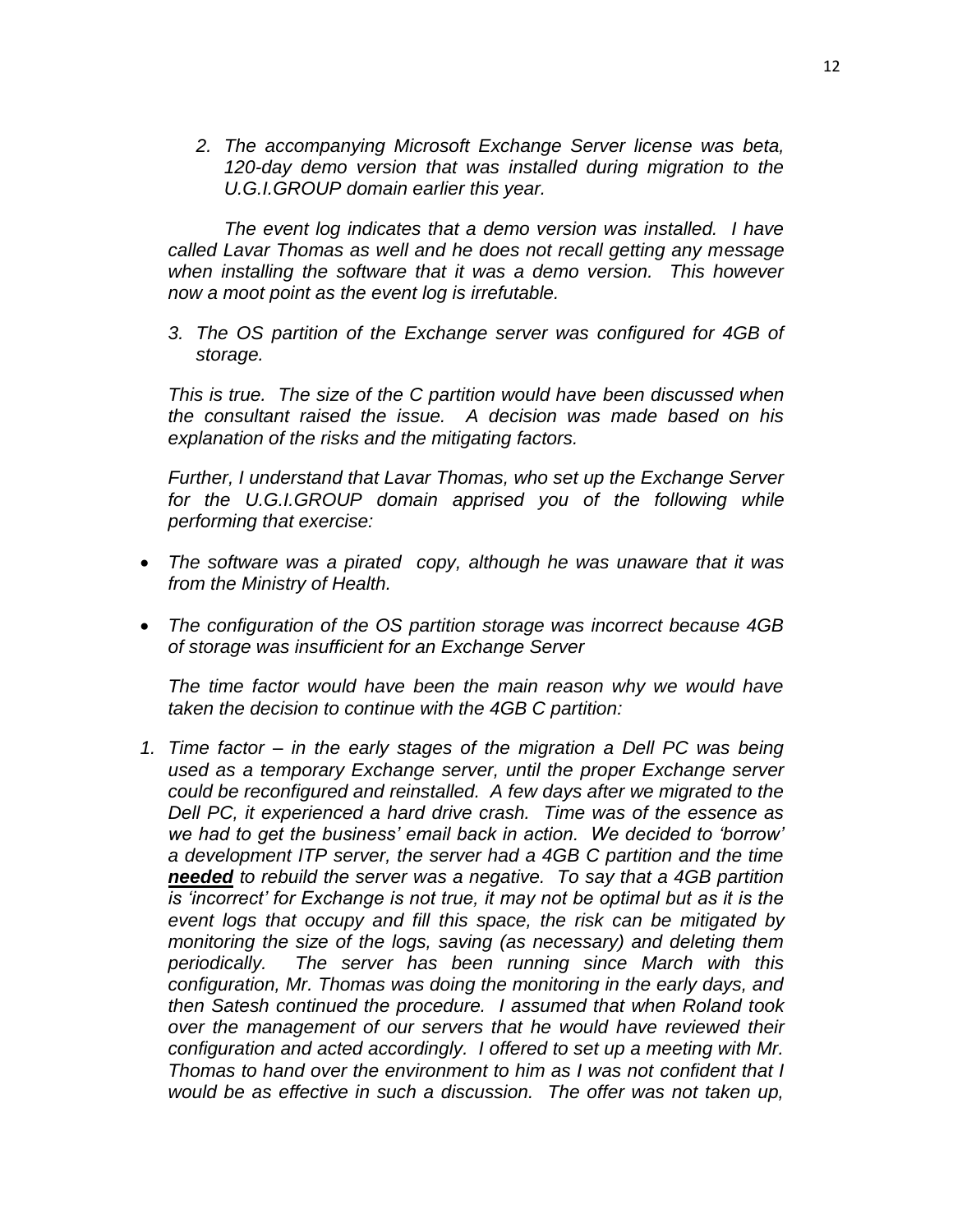*however Roland has spoken to Mr. Thomas a few times on the phone but I do not know what they spoke about.*

*He seems to have been aware that the license was for 120 days.*

*Conversations with Mr. Thomas indicate that he was unaware of this. Contact with Microsoft indicates that at installation there would be an entry written to the event log saving that this was a demo version, installed mm/dd/yy that would expire on mm/dd/yy. With Microsoft products, when the demo period is nearing the end, messages are written to the logs to this effect.*

*He further reports that you advised him to proceed with installing the pirated software and to continue with the configuration of the OS partition for 4GB of storage.*

*The installation of pirated software is now moot as it has been established that a demo version was installed-demos are legal. The 4GB partition has been discussed above.*

*Last Friday, July 14, 2006, the Exchange Sever failed, which has led to business interruption that will last for at least 1 week. Review of the event logs reveals that this failure was due to the expiry of the Beta license, as well as to critically low storage levels, as 23KB of storage was all that was available.*

*Discussions with Microsoft also indicate that if the demo period ran out, a simple backup of the server, a reinstall of the same Demo software and a restore of the data would remedy the problem (in fact it is the very same demo version that is now installed on the new server). It is the critically low storage levels that caused the server to fail. As stated before, this modus operandi has been that for the last few months we have managed this situation effectively by monitoring and cleaning logs periodically. The problem is that as a result of the logs not being monitored, the space got critically low – this will cause Exchange to fail.*

*This business disruption being experienced is more related to the change in domain name than the failure of the Exchange Server. As you know, IS undertook a similar exercise in March, due to growing instability of our Active Directory infrastructure – this was not an easy exercise and it took long hours to come up with a workable plan of action. The problems with the Exchange Server could have been fixed in a weekend. The launching of the Domain name change is a lengthier project; it is this change that is the cause of the disruptions now being experienced.*

*Please explain the following:*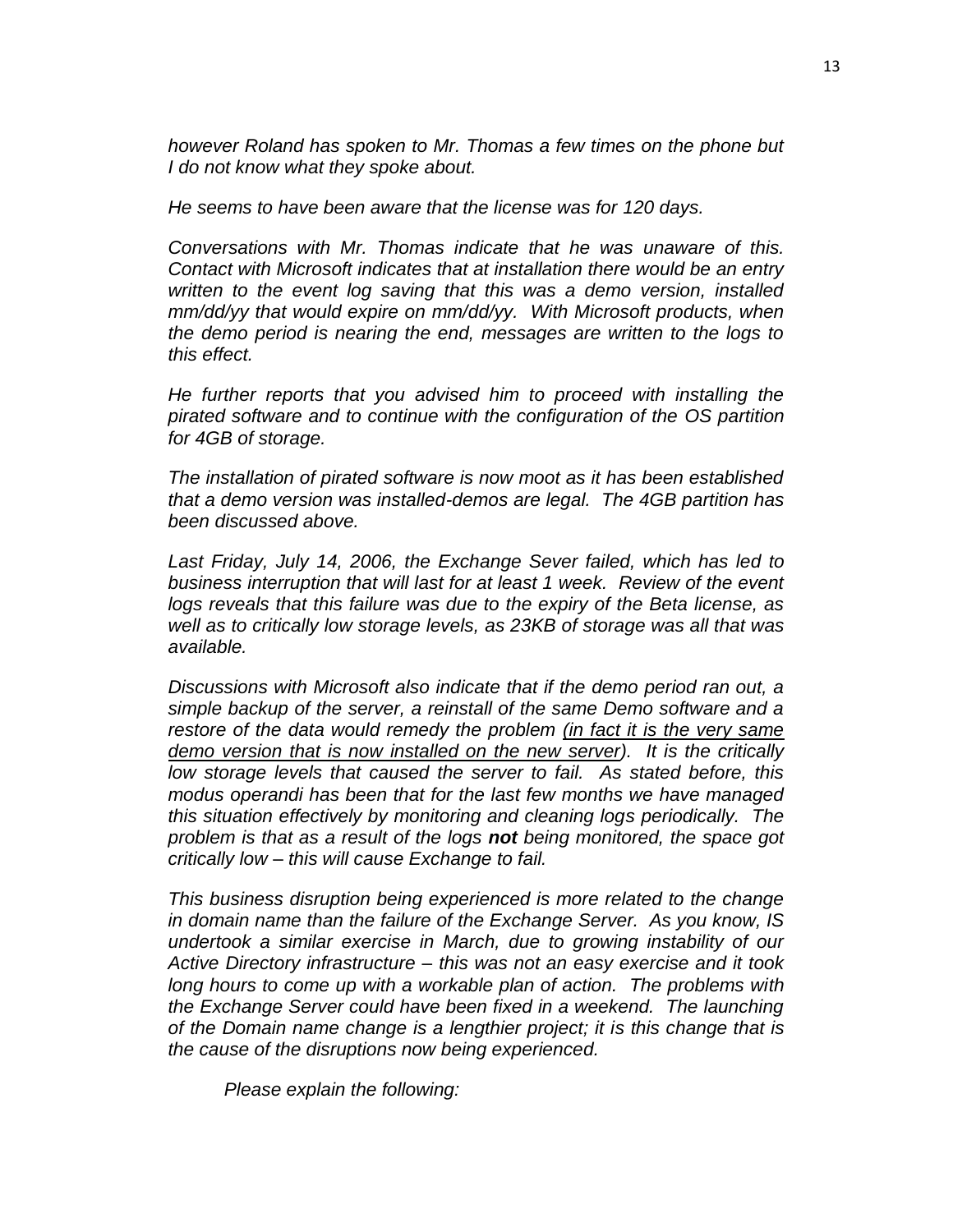- *1. Why were we using pirated Microsoft Exchange Server software? How did we come to acquire this software from the Ministry of Health?*
- *2. Were you aware that the software was a 120-day demo version? If yes, please give details on the plan that was devised to provide Exchange service to U.G.I.C users once the 120 days were over.*
- *3. Why did you decide that 4GB of storage was sufficient for the OS partition?*

#### *Explanations have been given in the text above.*

*I remember after thinking and thinking that Mr. Thomas had concerns about using the Standard edition because of the 16GB limitation of the Information Store size, and we must have decided to use the demo Enterprise Edition with the intention of acquiring the licences within the period. I must then admit and regret that I had forgotten this fact in the furor of the situation and it also seems, that Mr. Thomas had also forgotten. As recently as yesterday I stated to Roland that I was sure we did not use a demo version, but I cannot contest the logs.*

*To further discuss this issue I suggest a meeting with yourself, Roland, Lavar Thomas and myself. Prior to the meeting I would like to review the server logs – printed or otherwise.*

*I am also attaching an email submitted by Mr. Thomas documenting the project he undertook. This is not formal documentation as this was scheduled as the final stage of the project which was ended prematurely. This email was also sent to Roland.*

*Please respond as early as possible on Wednesday, July 19, 2006."*

# **The evidence**

[30] It is Mr. Donaldson's evidence that in the year 2000 Microsoft Corporation sought to expand its domain in the area of large scale server and network provision. Computer Boutique was Microsoft's authorized agents in Jamaica. Microsoft developed the Microsoft Exchange server which was an email server product to handle large-scale email requirements for large companies. It also developed the Microsoft Back Office which provided database and accounting support for these large companies. As the product evolved, Microsoft released new versions annually or biannually with a slight change in the names.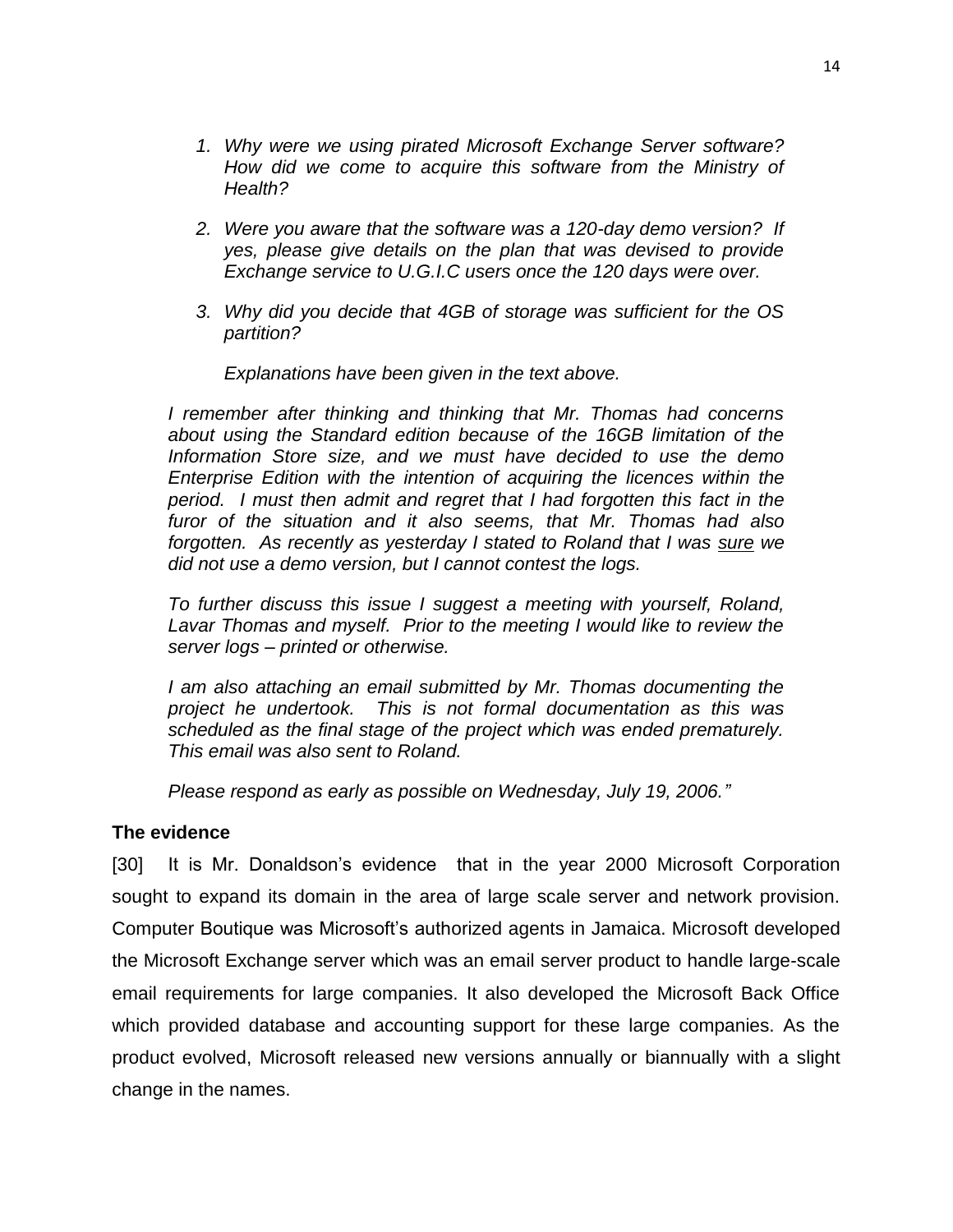[31] The unchallenged evidence of Ms. Hamilton is that the relationship between U.G.I. and Microsoft was excellent. Microsoft's chief representative in Jamaica constantly reviewed U.G.I.'s licensing requirements and suggested upgrades. He requested their evaluation of trial versions of new software. The trial periods were usually thirty (30) days. It is her further evidence that in in order to ensure continued smooth running of the software beyond the trial period, the software must be reinstalled or the necessary licence purchased before the last day of trial.

[32] The defendant's email server was in need of upgrading to Exchange 2002, the then newest version of software produced by Microsoft Corporation. She was in possession of a trial version of the Exchange 2000 which was installed and ran for less than a month during the period of the consultant's arrival. She had also obtained a CD-ROM from the Ministry of Health while they were deciding whether to restore the email server, (which was limited and could fail again), or install the demonstration version while they tried to obtain the appropriate one. That CD-ROM media was however, not used.

[33] She explained that in order to load the CD ROM from the Ministry a licence key was necessary. It would have been unlawful to use the Ministry's key. U.G.I. was,however in possession of the requisite licence and they would have applied their code. The use of the compact disk is unimportant if the user has the required licence. Possession of a licence key is what is important.

[34] She was supported by Ms.Ko regarding the legaltity of the use of the borrowed compact disc and the necessity to possess a licence key. Ms Ko explained that the server's software was supplied with keys which were strings of possible digits which the programme has to recognize in order to permit its installation. It is her evidence that the server on which the compact disc was used were properly licensed to use that compact disk.

[35] She said that Veritas was the backup software they tested when they were developing their backup system. It was owned by Guardian Insurance Brokers, a sister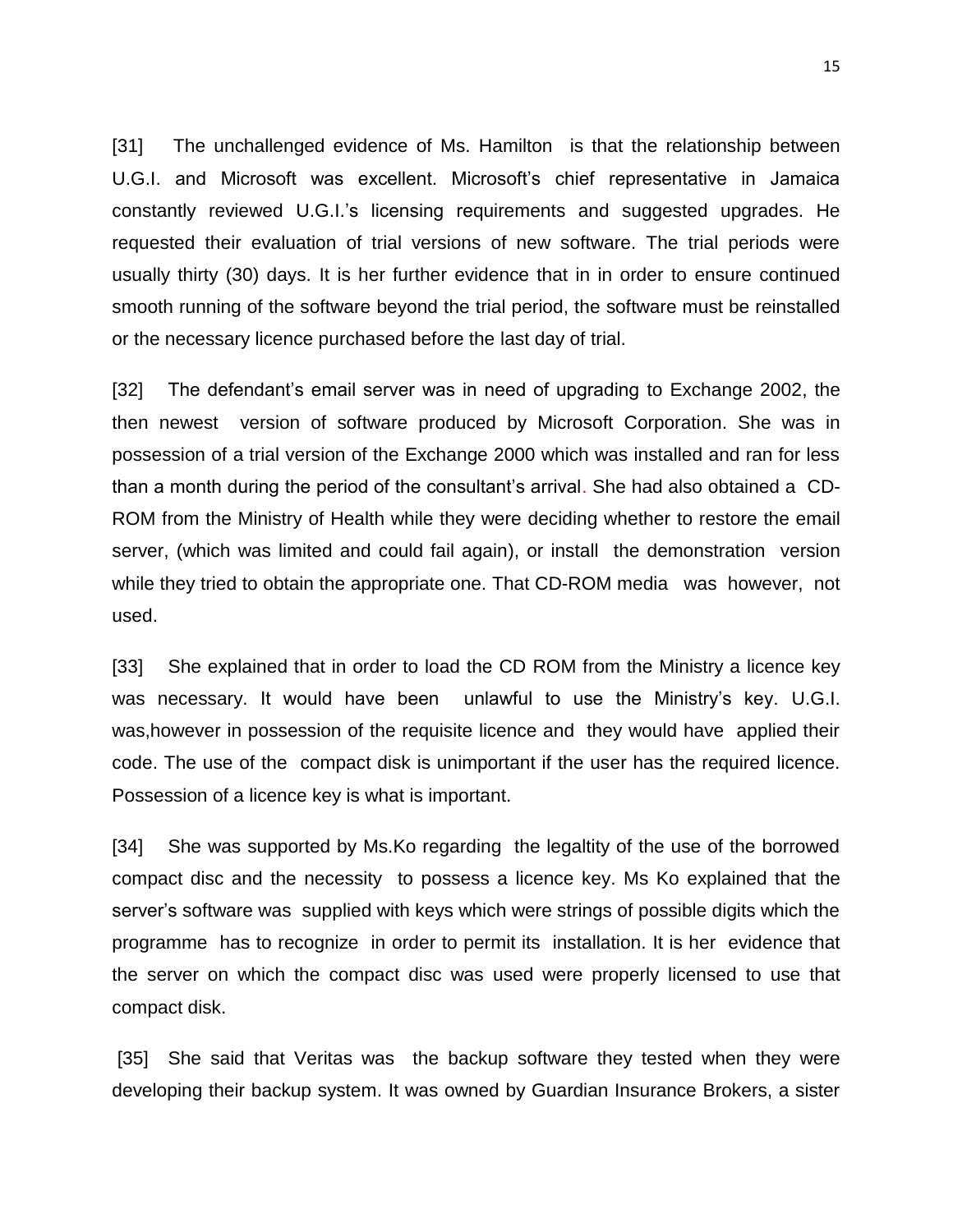company (member of the group). The Barita software was to be used in a test environment to determine whether it suited their needs. It was tested in a development environment and they decided not to use it. Instead, the backup software that was bundled with the server software was used.

[36] She testified that because of the stressful situation which existed at the time, she may have told Ms. Bolt that they had loaded the standard edition from a compact disc (media). The logs, however confirmed that it was software that was bundled with the software that was actually used.

[37] Both **Ms. Ko's** and Mr. Donaldson's evidence is that trial versions are free. They both support Ms. Hamilton that Microsoft handed out trial versions of its software and there was no restriction on the use of trial versions. Mr. Donaldson's evidence is that the trial period lasted between sixty to ninety days. In a few instances the software stopped working after the trial period and required reloading or reinstalling to begin a new trial period. Most versions however, continue to run.

[38] The reloading of the trial software, if done correctly, did not threaten the data which was already generated by the programme. Microsoft approved of the practice because it provided the purchaser with sufficient time before making the decision to buy and to access technical support and upgrades. Indeed according to Mr. Donaldson, it is a ploy of the producers "to hook" consumers on the product.

[39] It is Ms. Ko's evidence that Microsoft Exchange 2000 Enterprise Server was a Release Candidate. A Release Candidate, she explained, is not a trial version but it is also not the final product. It was a preview of Microsoft Exchange 2000 which is not to be used in a production environment. It was to be used as a test. It is also her evidence that the Release Candidate can be given to a customer who does not have the equivalent software.

[40] She further testified that Microsoft provides trial software through downloads as well as the actual compact discs. Compact disc are different from the trial compact disc. These compact discs can be used within the limits of the licence. In some cases,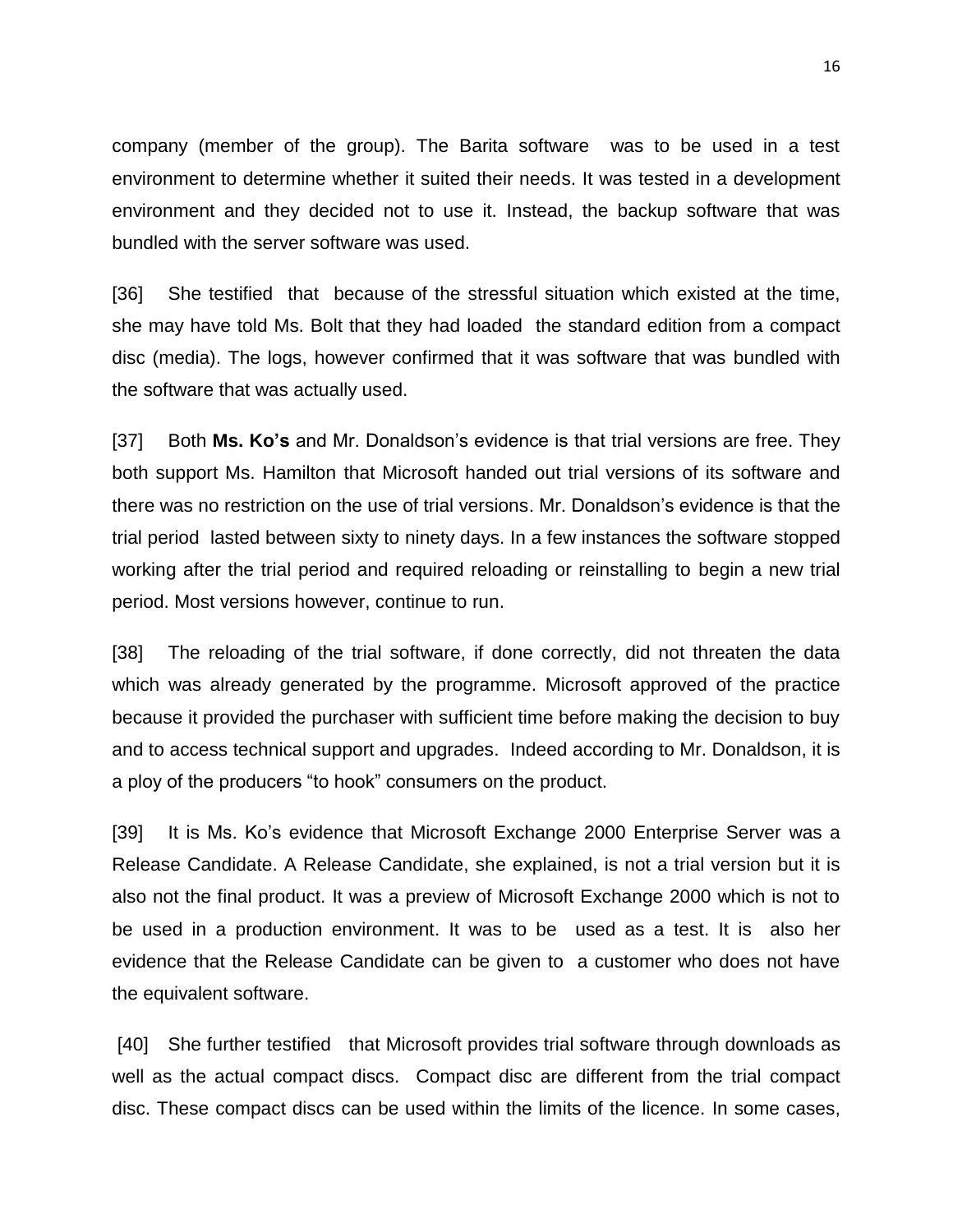the trial versions are not the full software. Some have functionality limit. Upon the expiry of the licence period of the trial version it cannot be reloaded. The full licence must be purchased and the full copy installed. At the time of purchasing the licence, the compact disc to install the software can be ordered.

[41] Should the hardware of a machine on which a trial version is installed fails, the trial version can be reloaded if there is some mechanism which recognizes the date of the first installation. The mechanism is designed to prevent reinstallation upon expiry. It is unlikely that the mechanism would function after a catastrophic crash which removes all the previous records and data from a computer. She was unable to say whether in the event of such a crash, restoration of the server and a reload of the trial software before the expiry period would be permissible. She explained that the terms and conditions are shown on the screen, hence permission is dependent on the them.

## **Ruling**

[42] It is the view of this court that the defendant's claim that Ms. Hamilton introduced unauthorized software into the defendant's computer system "*thereby giving rise to potential liability on the part of the defendant to those having intellectual property rights in such software"* is untenable in light of Ms Ko's and Mr. Donaldson's evidence. Although Ms. Hamilton agreed that she was in possession of a compact disc which was owned by the Ministry of Health, Ms. Ko and Mr. Donaldson testified that the compact discs are free and may be given whether or not the customer has the equivalent software.

[43] Further, the claimant's evidence was corroborated by Ms. Ko that she had purchased the necessary licence for the software which enabled her to use the borrowed software . In any event, the unchallenged evidence which I accept is that the compact disc which was borrowed from the Ministry of Health was not used. Also, the uncontroverted evidence is that the logs revealed that it was the trial version which was built in to the software that was used.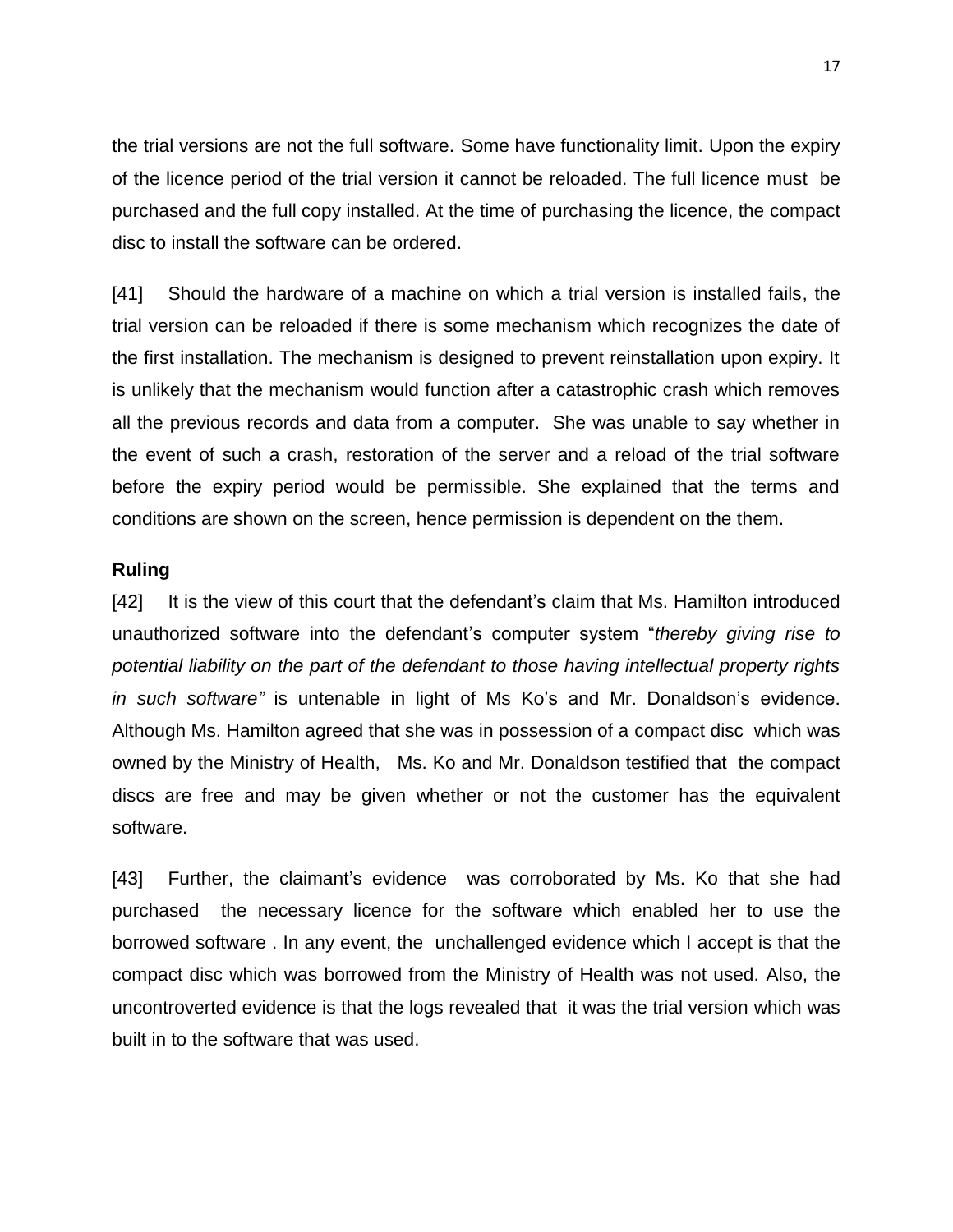[44] Regarding the defendant's assertion that Ms. Hamilton's introduction of unauthorized software resulted in its system ceasing to function, the unchallenged evidence which I accept, is that she was not in charge of the department at that time. With the acquision of U.G.I. by NCB her authority was supplanted by Mr. Crawford who was the consultant. He was in charge of purchasing the neccessary software. It was the responsibility of the new owners to convert the demonstration versions . Moreover, her evidence, which has not been assailed, is that she repeatedly reminded him that the demonstration period for the trial version they had been using was about to expire. She further explained to him the urgency of the situation. There is therefore no merit to that assertion. This court finds that the claimant was wrongfully dismissed on the bases put forward by the defendant.. In the circumstances, what are her entitlements?

#### **Her entitlements**

[45] Except for her claim for slander/defamation and the defendant's contribution to her pension, the other claims are all premised on the defendant's breach of implied trust and confidence. Ms. Hamilton claims that "the manner and circumstances of her dismissal were in breach of the implied term of trust and confidence in the agreement for employment between the parties. At paragraph 17 of her Further Amended Particulars of Claim, she states:

*"…the manner and cirumstances of her dismissal were in breach of the implied term of trust and confidence in the agreement for employment between the parties. At all material times, the Claimant reposed in the Defendant, the confidence and trust which was expected and implied in the relationship of master and servant and relied upon the Defendant not without reasonable and proper cause to conduct itself in such a way as to cause distress, anxiety and concern to the claimant, and/or humiliate the Claimant before her peers or other employees and/or injury to the Claimant's reputation as a manager and as a person who could be trusted with the management of corporate matters of importance, and/or cause damage to the Claimant."*

### **Examination of the relevant law**

[46] The ruling in the English case of **Addis v Gramophone Company Limited** [1909] AC (HL) Privy Council 488 is the genesis of this controversial area of employment law. It was held by the majority in that case that the manner in which an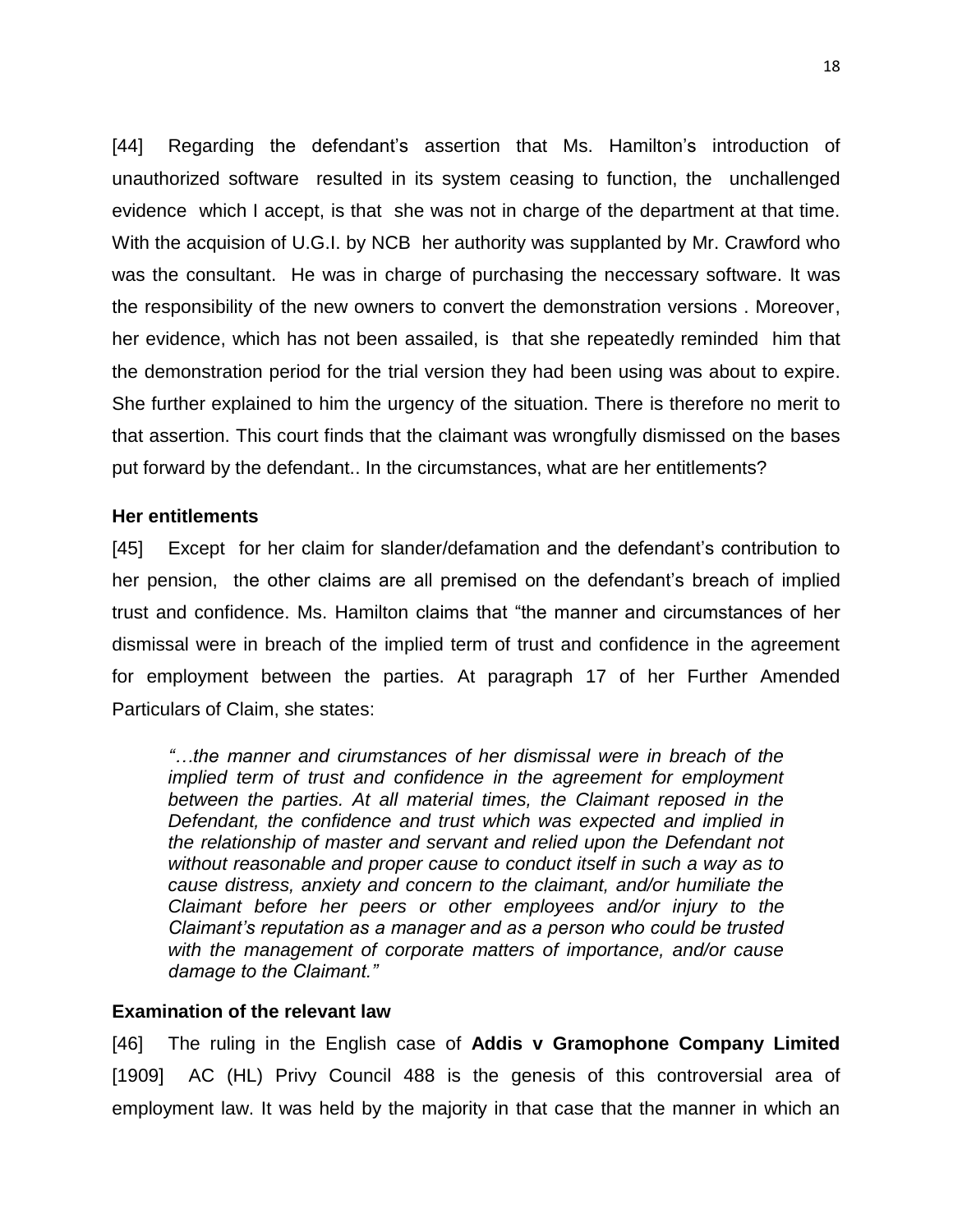employee was dismissed should not be included in compensation for wrongful dismissal. Difficulty in obtaining employment as a result of the manner of dismissal or injured feelings was not compensatable. According to Lord Loreburn LC "*Such considerations have never been allowed to influence damages".*

## **Is Addis binding?**

[47] Mr. Beswick contends that **Addis** is not binding on a judge of the Supreme Court because our Court of Appeal has not adopted the decision in **Addis** .Contrary to the submission of Mr. Beswick, the decision in **Addis** binds this court. The Court of Appeal, has, in **Kaiser Bauxite Company v Vincent Cadien** (1983) 20 JLR 168 lauded the principle espoused by the Law Lords in **Addis** that an employee is not entitled to recover damages for injured feelings consequent on the unjustified manner of the dismissal. Campbell JA regarded Lord Loreburn's LC statement on the matter as correct.

[48] Ten years later, Wolfe JA, as he then was, in **Cocoa Industry Board and Cocoa Farmers Development Company Limited and FD Shaw v Burchell Melbourne**(1993) 30 JLR 242, 247,said:

" *Finally,he contended that aggravated damages could have been properly awarded. That argument is misconceived. In Addis v Gramophone Co Ltd (1909) AC 488, it was held by the House of Lords that damages for wrongful dismissal cannot include compensation for the manner of dismissal, for injured feelings or for the loss which may be sustained from the fact that the dismissal of itself makes it difficult for a person to obtain fresh employment"*

[49] Lord Gifford submits that **Addis** is the law that is applicable to this case. He also relies in support of his submission, on the unreported case of **Brown v Flour Mills** (2006) CL which was delivered on the December 15, 2006 in which I held that the claimant was not entitled to damages for the manner in whch he was dismissed. That case is however distinguishable from the instant, as that was a claim for wrongful dismissal. The implied term of trust and confidence was not invoked. This claim, however, is not merely one for damages for anxiety and depression as a result of the manner of her dismissal, which **Addis** declares is not compensatable and our Court of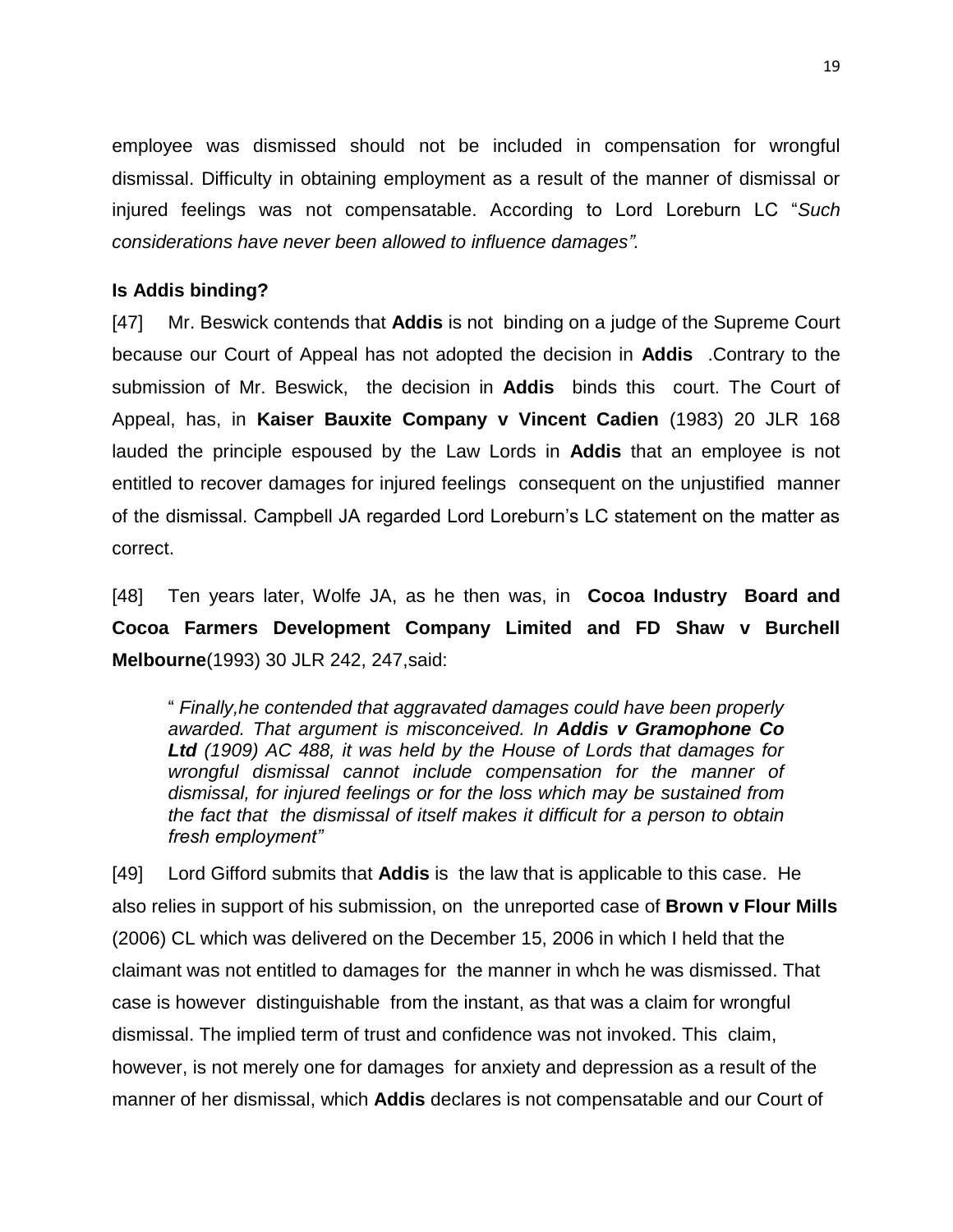Appeal has adopted. It is a claim for breach of the implied term of trust and confidence which resulted in her suffering financial loss.

#### **Does Addis preclude an award for breach of trust and confidence?**

[50] The question is whether **Addis** is a barrier to a claim for the implied term of trust and confidence? The court in **Malik v Bank of Credit and Commerce International SA/ Mahmud v Bank of Credit and Commerce International SA [1997] AllER 1, took** an enlightened step by recognizing the existence of the implied term of trust and confidence in a contract of employment. That court held that a breach of that implied term which resulted in financial loss was compensatable. The loss complained of in **Malik** was the appellants' diminished attractiveness to future employers.

[51] In **Malik,** the appellants were employees of the persons in control of the defendant bank. The defendant bank operated in a dishonest manner, which eventually led to its depositors losing their money. The claimants were senior employees of the bank and were unaware of the fraud which was perpetrated by the bank. The bank went into liquidation. Their association with the bank prevented them from getting jobs in the banking sector. They claimed that they were at a disadvantage in the employment market because they were stigmatized.

[52] The House of Lords held that there was an implied obligation on the employer not (without reasonable and probable cause) to operate in a manner that would likely damage " the relationship of trust and confidence between employer and employee." A claimant who suffered financial loss as a result of the breach(trust-destroying conduct) which was reasonably forseeable would be entiltled to damages.

[53] Lord Nicholls made it plain that unlike **Addis**, **Malik** was concerned only with financial loss. He commented that the facts reported in **Addis** do not state whether the claimant sought to recover damages for financial loss consequent on the manner of his dismissal. He expressed surprise at the fact that the issue whether the manner of Mr.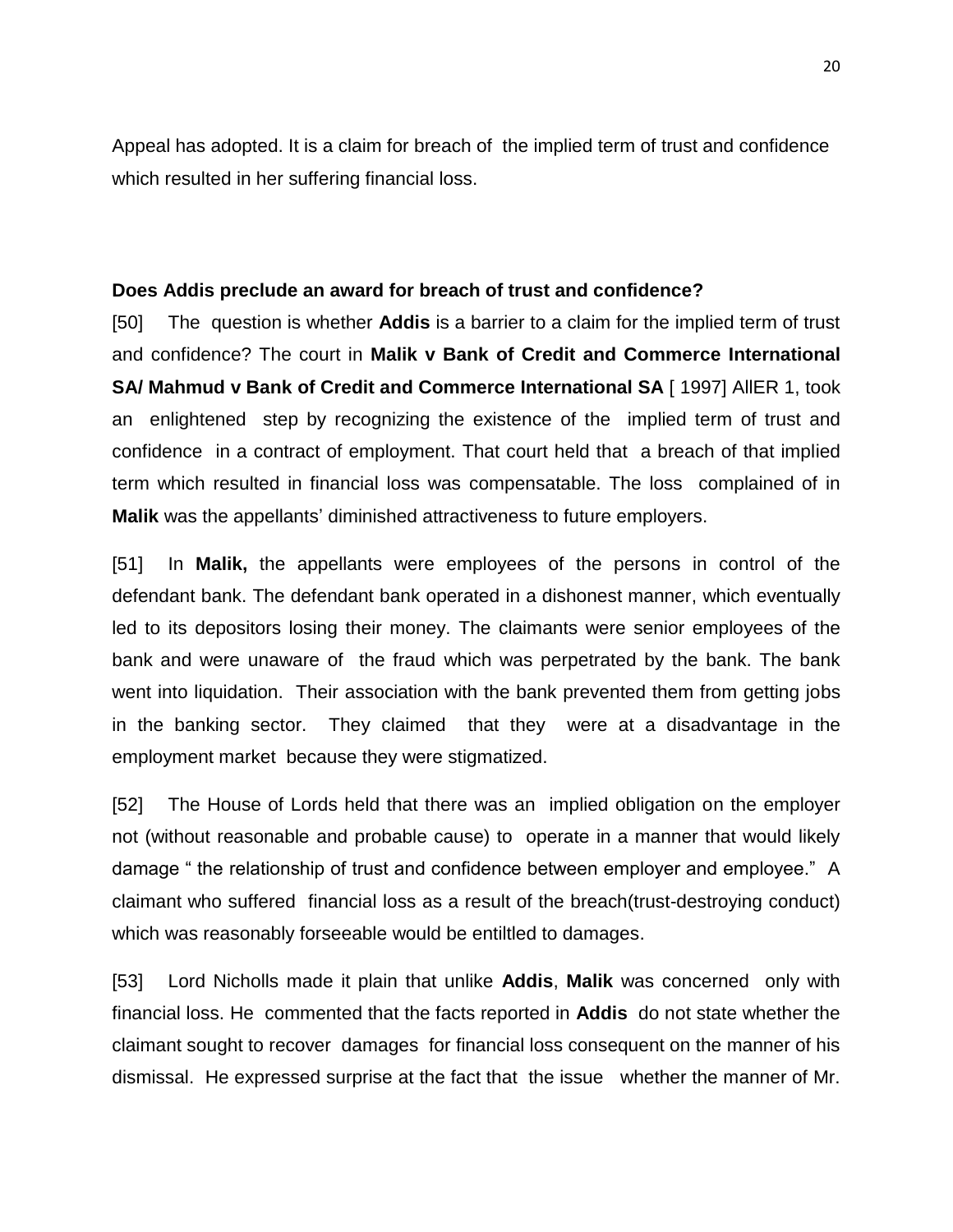Addis's dismissal caused him financial loss which exceeded his premature termination loss was not addressed. He observed that in **Addis** reference was made to:

"*injured feelings, the fact of the dismissal itself, aggravated damages, exemplary damages amounting to damages for defamation, damages being compensatory and not punitive, and the irrelevance of motive. The dissenting speech of Lord Collins was based on competence to award exemplary or vindictive damages."(* see page9*)*

[54] He noted that the observations of Lord Loreburn LC, Lord James of Hereford, Lord Atkinson, Lord Gorell and Lord Shaw of Dunfermline were in general terms. Lord Nichols opined that those observations as expressed by the Law Lords mainly concerned Lord Coleridge's CJ suggestion in **Maw v Jones**,[1890] 25 QB 107,108, with which they disagreed, that:

*"an assessment of damages might take into account the greater difficulty which an apprentice dismissed with a slur on his character might have in obtaining other employment*."

At page 9 Lord Nicholls concluded:

 *"In my view these observations cannot be read as precluding the*  recovery of damages where the manner of dismissal involved a breach of *the trust and confidence term and this caused financial loss. Addis v Gramophone Co Ltd was decided in the days before this implied term was adumbrated. Now that this term exists and is normally implied in every contract of employment, damages for its breach should be assessed in accordance with ordinary contractual principles. This is as much true if the breach occurs before or in connection with dismissal as at any other time…"*

In Malik however, the claimant's claim for breach of the implied obligation of trust and confidence was however struck out as having no realistic prospect of surmounting the *insuperable hurdle of causation.*

[55] The overarching claim in the instant matter is that "*the circumstances of her dismissal were in breach of the implied term trust and confidence in the agreement for employment between the parties."* It is therefore a claim for breach of contract which takes it outside the reach of **Addis**.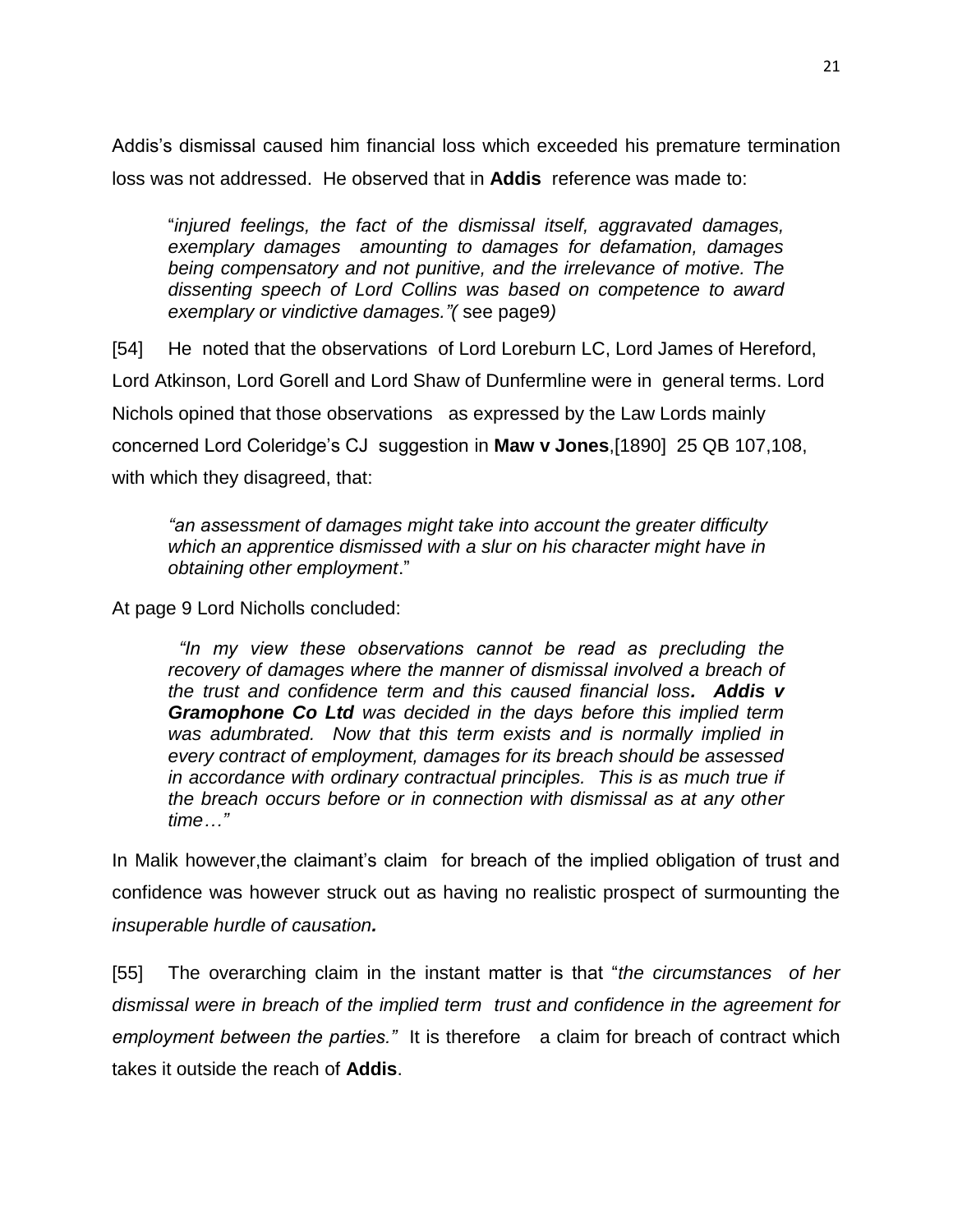At page 15 of **Malik**, Lord Steyn defined the term. He said:

"*For convenience I will set out the term again. It is expressed to impose an obligation that the employer shall not-*

'*without reasonable and probable cause, conduct itself in a manner calculated and likely to destroy or seriously damage the relationship of confidence and trust between employer and employee.'*

[56] Lord Steyn further explained the development of the law in this area,at the same page 15 (para.a-l) where he said:

*"The evolution of the term is a comparatively recent development. The obligation probably has its origin in the general duty of co-operation between contracting parties: Hepple Employment Law (4th edn, 1981) paras 291-292, pp 134-135. The reason for this development is part of the history of the development of employment law in this century. The notion of a 'master and servant' relationship became obsolete. Lord Slynn of Hadley recently noted in Spring v Guardian Assurance plc [1994] 3 ALL ER 129 at 161, [1995] 2 AC 296 at 335 -"*

*'the changes which have taken place in the employer/employee relationship, with far greater duties imposed on the employer than in the past, whether by statue or by judicial decision, to care for the physical, financial and even psychological welfare of the employee.'*

 *"A striking illustration of this change is Scally v Southern Health and Social Services Board to which I have already referred where the House of Lords implied a term that all employees in a certain category had to be notified by an employer of their entitlement to certain benefits. It was the change in legal culture which made possible the evolution of the implied term of trust and confidence."* :(see paragraph e-h)

[57] Lord Nicholls defined conduct which constitutes a breach of the implied term of trust and confidence. At pages 5 and 6 he enuciated:

*"The conduct must, of course, impinge on the relationship in the sense that, looked at objectively, it is likely to destroy or seriously damage the degree of trust and confidence the employee is reasonably entitled to have in his employer. That requires one to look at all the circumstances*…" *A breach occurs when the proscribed conduct takes place:"*

**The effect of Johnson v Unisys Ltd.** [2001] UKHL 13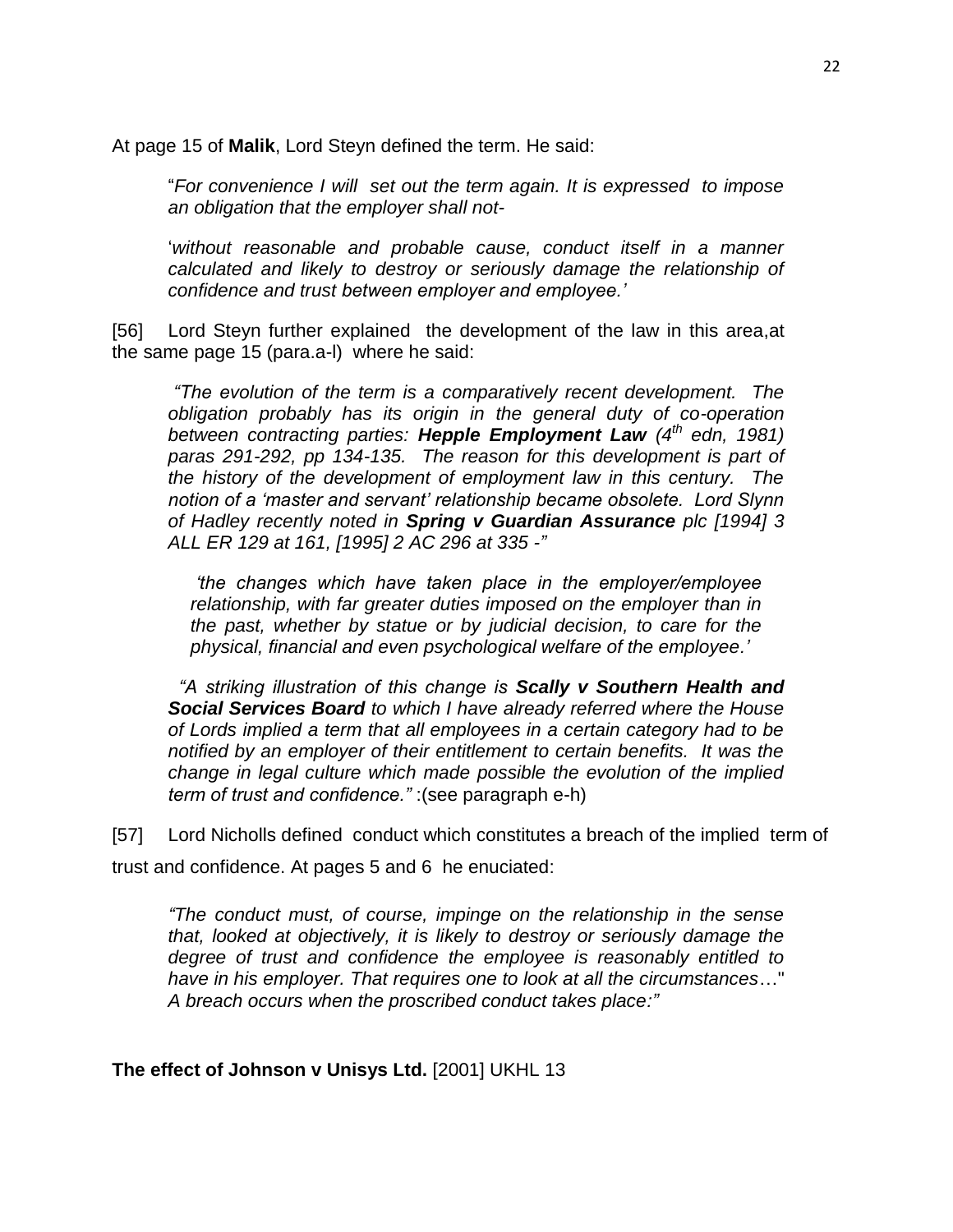[58] One hundred plus years after the ruling in **Addis** and five years after **Malik,** the issue of whether a complainant could recover damages for breach of the implied term of trust and confidence, which resulted in financial loss was considered by the English House of Lords in **Johnson v Unisys Ltd.** [2001] UKHL 13. Mr. Johnson, the claimant was unfairly dismissed. He was not afforded an opportunity to defend himself.

[59] He was psychologically fragile. He claimed that the manner of his dismissal caused him to suffer a nervous breakdown which made it impossible to obtain employment. He further claimed, among other things, that the employers were in breach of the implied term of mutual trust and confidence between employer and employee by failing to give him a fair hearing and by ignoring its disciplinary procedure. In the alternative, he claimed that the employer owed him a duty of care in tort, as it was reasonably foreseeable, because of his psychological vulnerability, that the manner of his dismissal was likely to cause the injury he suffered.

[60] The majority of the House of Lords (Lord Steyn dissented) was of the view that an employee was not able, at common law "*to recover financial losses arising from the unfair manner of his dismissal."* That finding was, however, predicated on two main factors. First, England had enacted the **Employment Rights Act 1996.** Consequent on the promulgation of that Act, unfair dismissal cases fell within the ambit of the Act. The Act expressed in great detail the manner in which such claims were to be dealt with. Such matters were dealt with exclusively by Industrial Tribunals, which operated under an entirely different regime.

[61] **Johnson v Unisys** was decided subsequent to the enactment of the**Employment Rights Act.** All of Mr. Johnson's complaints fell within the ambit of the legislation and the jurisdiction of the industrial tribunal. Further, the awards made by the tribunal were capped and Mr. Johnson sued for a much higher sum. The majority held the view that in light of the legislators' manifest intention that those claims were to be heard by specialist tribunals, which were outside of the court's system, the development of the common law embracing the manner in which an employee was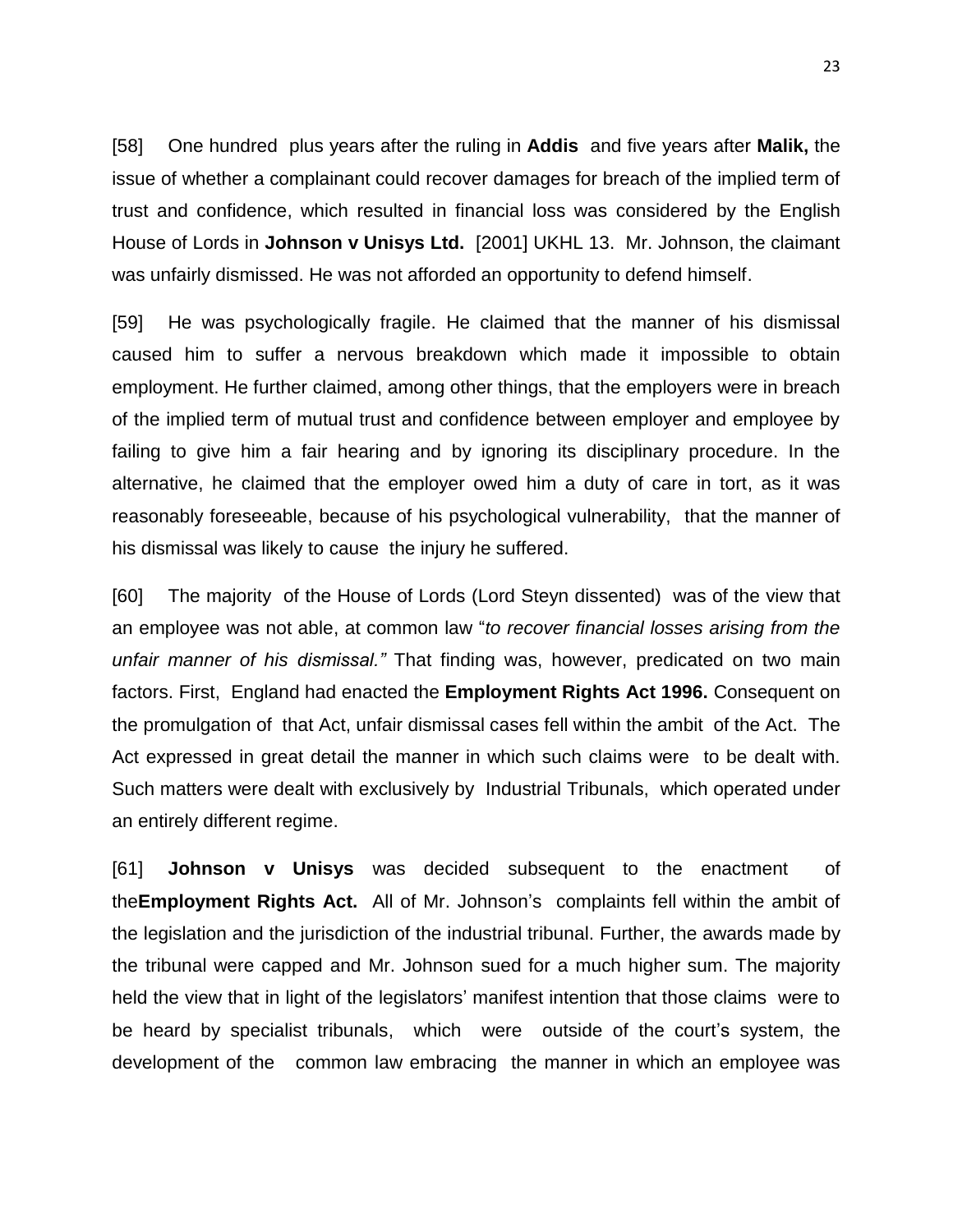dismissed, could not properly co-exist with the statutory right not to be unfairly dismissed

[62] Lord Nicholls held the following view:

"*Having heard full arguments on the point, I am persuaded that a common law right embracing the manner in which an employee is dismissed cannot satisfactorily co-exist with the statutory right not to be unfairly dismissed. A newly developed common law right of this nature, covering the same ground as the statutory right, would fly in the face of the limits Parliament has already prescribed on matters such as the classes of employees who have the benefit of the statutory right, the amount of compensation payable and the short time limits for making claims. It would also defeat the intention of Parliament that claims of this nature should be decided by specialist tribunals, not the ordinary courts of law." (* Page 803)

[63] Lord Hoffmann, at page 820, cited with approval the statement of judge Annsell:

*'…there is not one hint in the authorites that the …tens thousands of people that appear before the tribunals can have, as it were, a possible second bite in common law and I ask myself, if this is the situation, why on earth do we have this special statutory framework? What is the point of it if it can be circumvented in this way …it would mean that effectively the statutory limit on the compensation for unfair dismissal would disappear.'*

At page 821, he continued:

*"I can see no answer to these questions. For the judiciary to construct a general common law remedy for unfair circumstances attending dismissal would be to go contrary to the evident intention of Parliament that there should be such a remedy, but that it should be limited in application and extent."*

[64] The second consideration was that an implied term cannot be at variance with the expressed terms of the contract. The issue fell for the court's determination in **Johnson v Unisys.** As aforesaid, thestatute and claimant's letter of engagement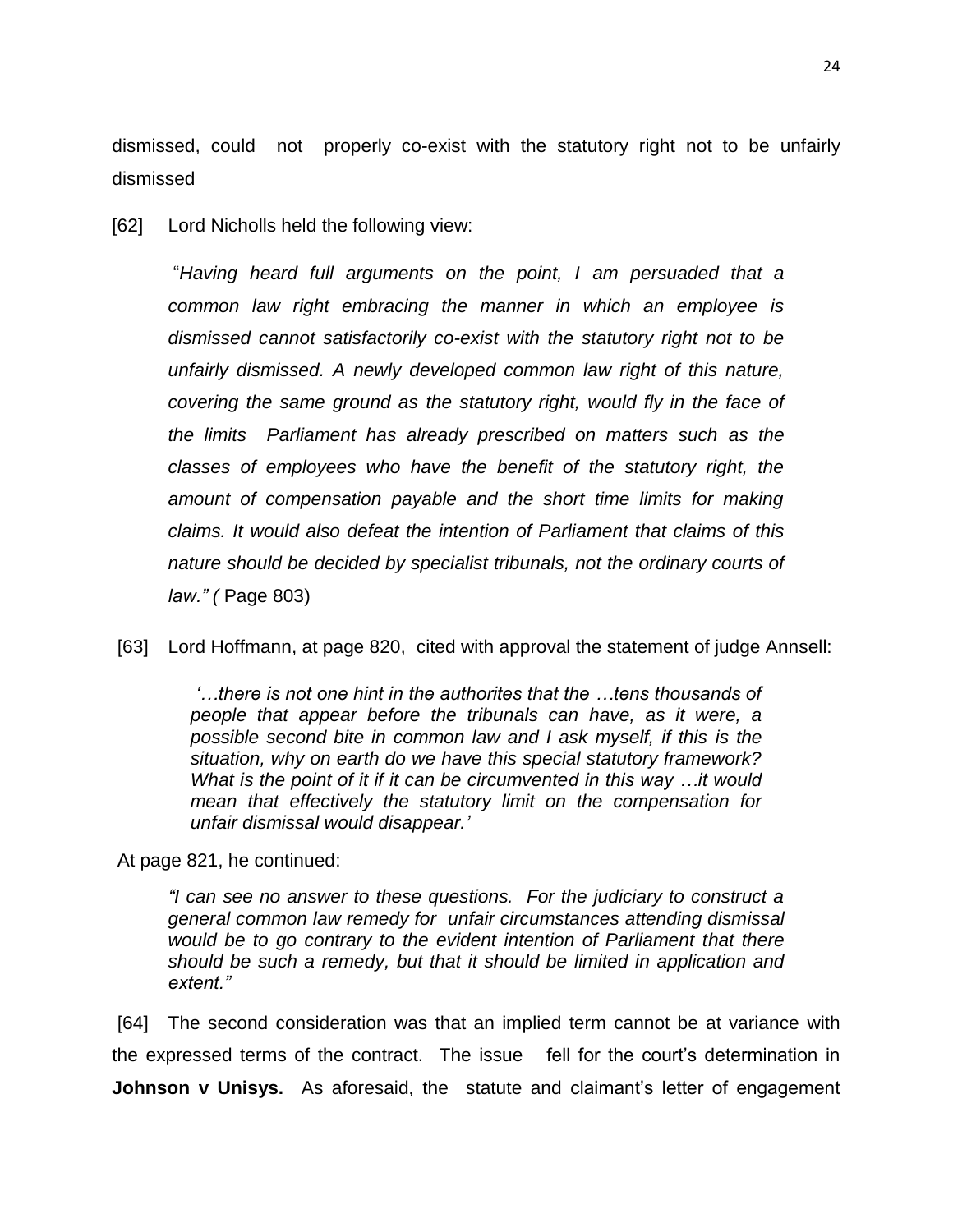stood in the way of implying such a term. Lord Hoffmann, considered Lord Reid's statement in **Malloch v Aberdeen Corp** [1971] 2 All ER 1278 at 1282 that a "servant" was not entitled to be heard before dismissal. The "master" could, if he wished, act "unreasonably or capriciously". Damages for breach of contract was his only remedy.

[65] He concluded that in light of the terms and condition which were contained in the company's handbook., the only remedy in the circumstances for an action for wrongful dismissal, would have been no more than the salary to which he was entitled to be paid during the contractual period of notice.

[66] At paragraph 37 of the decision, Lord Hoffmann, in grappling with issues of Mr. Johnson's letter of engagement and the statute, expressed, that the term implied must be consistent with the express terms of the contract and in harmony with Parliament. (paragraph 37). He however recognized that in **Mahmud's** case, damages were recoverable for financial loss flowing from damage to reputation caused by a breach of the implied term of trust and confidence. He also acknowledged that judges play a subsidiary role in the development of the common law. Concerning the function of judges, he said, "*Their traditional function is to adapt and modernize the common*  law. But such development must be consistent with legislative policy as expressed in *statutue. The courts may proceed in harmony with Parliament but there shoud be no discord.".*

[67] Lord Hoffmann acknowledged that at common law, an employee's only entitlement was his salary for the contractual period of notice. He noted that the parties had contracted, by virtue of his letter of engagement, that the defendant would pay the claimant four week's pay in lieu of notice. He recognized the difficulty of implying a term that he should not be dismissed without good cause and an opportunity to show absence of cause in light of Mr. Johnson's letter of engagement which entitled Unisys to terminate his contract without reason.`

[68] At paragraph 43 he opined: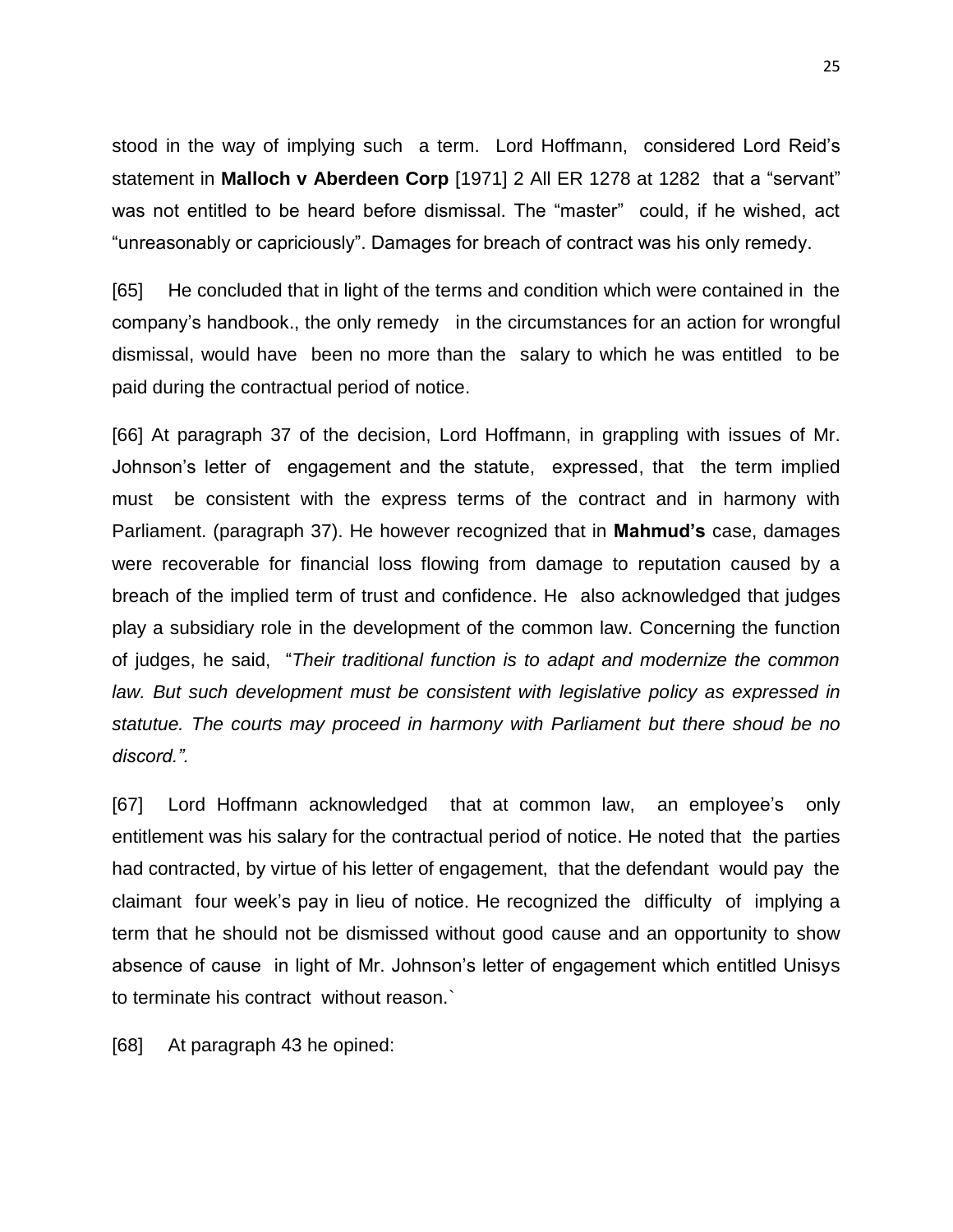"*My Lords, in the face of this express provision that Unisys was entitled to terminate Mr. Johnson's employment on four weeks' notice without any reason, I think it is very difficult to imply a term that the company should not do so except for some good cause and after giving him a reasonable opportunity to demonstrate that no such cause existed.*

*On the other hand, I do not say that there is nothing which, consistently with such an express term, judicial creativity could not do to provide a remedy in a case like this."(28)*

[69] In considering what judicial creativity could do to imply a term in circumstance where such a term would not conflict with the expressed terms, he examined McLachlin's J dissenting view in the Supreme Court of Canada case of **Wallace v United Grain Growers Ltd** (1997) 152 DLR (4<sup>th</sup>)1. McLachlin J would have awarded damages for mental distress and loss of reputation and prestige which resulted from the brutal circumstances of the dismissal of an employee. He recognized the obligation on the employer to dismiss in good faith. He held the view that although an employer was entitled to dismiss without cause, in excercising that right, he should" *refrain from untruthful, unfair or insensitive conduct*." (see paragraphs 44-48).

[70] Having examined the position taken by McLachlin J, Lord Hoffmann concluded as follows:

*"[44] My Lords, such an approach would in this country have to circumvent or overcome the obstacle of Addis v Gramophone Co Ltd [1909] AC 488, [1908-10] ALL ER Rep 1, in which it was decided that an employee cannot recover damages for injured feelings, mental distress or damage to his reputation, arising out of the manner of his dismissal. Speaking for myself, I think that, if this task was one which I felt called upon to perform, I would be able to do so. In Malik v Bank of Credit and Commerce International SA (in liq), Mahmud v Bank of Credit and Commerce International SA (in liq) [1997] 3 ALL ER 1 at 19-20, [1998] AC 20 at 51 Lord Steyn said that the true ratio of Addis's case was that damages were recoverable only for loss caused by a breach of contract, not for loss caused by the manner of its breach. As McLachlin J said in the passage I have quoted, the only loss caused by a wrongful dismissal flows from a failure to give proper notice or make payment in lieu. Therefore, if wrongful dismissal is the only cause of action, nothing can be recovered for mental distress or damage to reputation. On the other hand, if such damage is loss flowing from a breach of another implied term of the contract, Addis's case does not stand in the way. That is why in Malik's*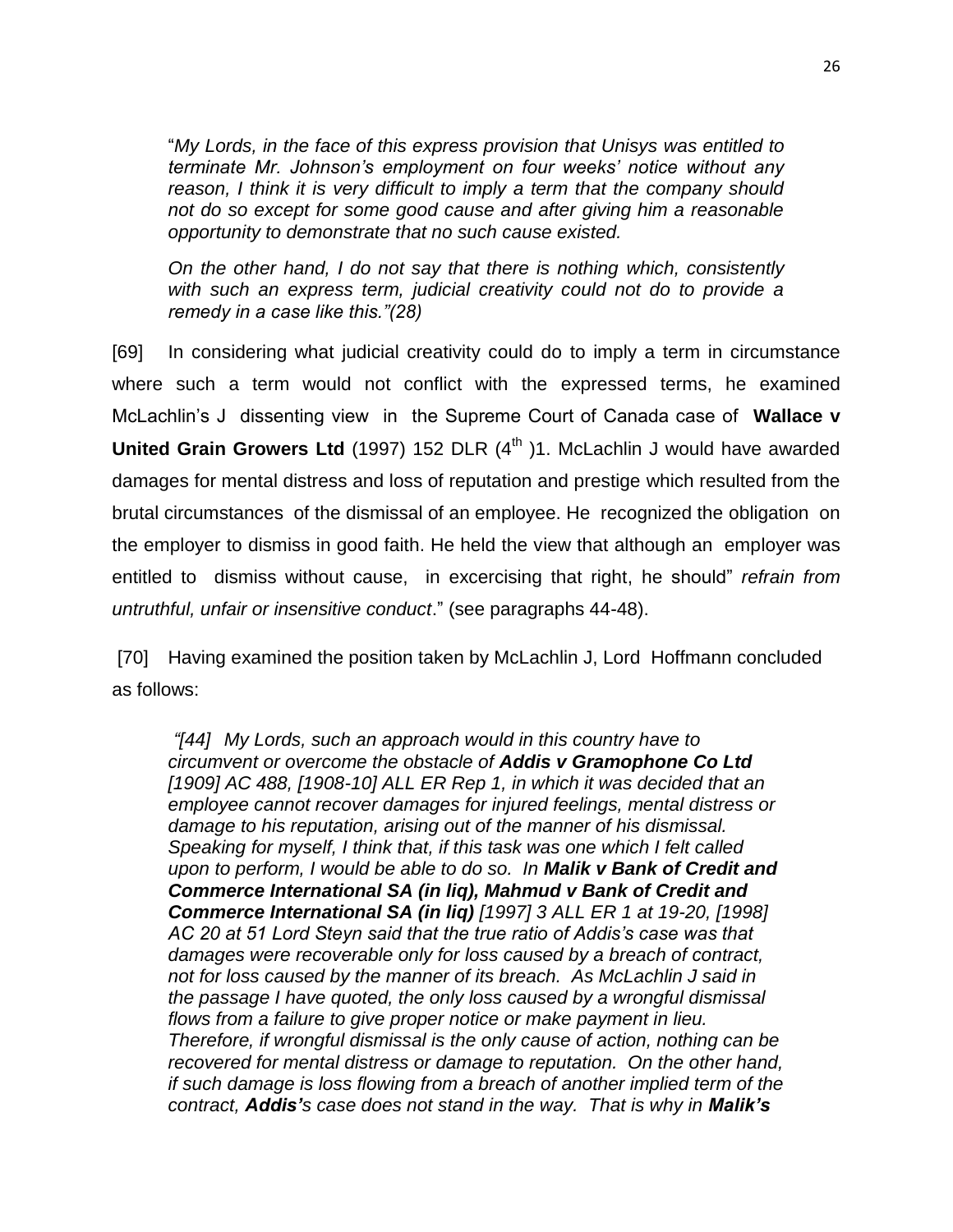*case itself, damages were recoverable for financial loss flowing from damage to reputation caused by a breach of the implied term of trust and confidence.*

*[45] In this case, Mr. Johnson says likewise that his psychiatric injury is a consequence of a breach of the implied term of trust and confidence, which required Unisys to treat him fairly in the procedures for dismissal. He says that implied term now fills the gap which Lord Shaw of Dunfermline perceived and regretted in Addis's case ([1909] AC 488-505, [1908-10] ALL ER Rep 1 at 11) by creating a breach of contract additional to the dismissal itself."*

[71] Lord Hoffmann questioned whether the tribunal was able to include in an award, compensation for the type of injury Mr.Johnson suffered, that is, for 'distress, damage to family life and similar matters. His answer was in the affirmative. He was of the view that in an appropriate case, damages could be awarded for humiliation, distress, and damage to reputation in the community or to family life. He regarded such loss as 'financial loss'. He concluded however, that the presence of legislation in England prevented him from developing the common law which would 'give a parallel remedy' and which remedy would not be subject to the statutory limit.

[72] He, however, expressed feelings of disquiet with the use of the words 'trust and confidence' as the formulation of those words, he opined, concerns the preservation of a subsisting relationship between employer and employee. He felt it was inappropriate to extend it to the manner in which the dismissal ocurred. He preferred McLachin's implied duty to 'exercise the power of dismissal in good faith' although the result, he accepted, would be the same. For him, it was a matter 'of the choice of words'. He expressed the view that in the absence of legislation inhibiting the development of the common law in that area, implying "*a suitable term into the contract of employment is finely balanced".*

[73] Lord Millett at page 825, para. 78 (**Johnson)** too was not in favour of the use of the words 'trust and confidence' as that term, he felt:

*" I agree with Lord Hoffmanthat it would not have been appropriate to found the right on the implied term of trust and confidence which is now generally imported into the contract of employment. This is usually*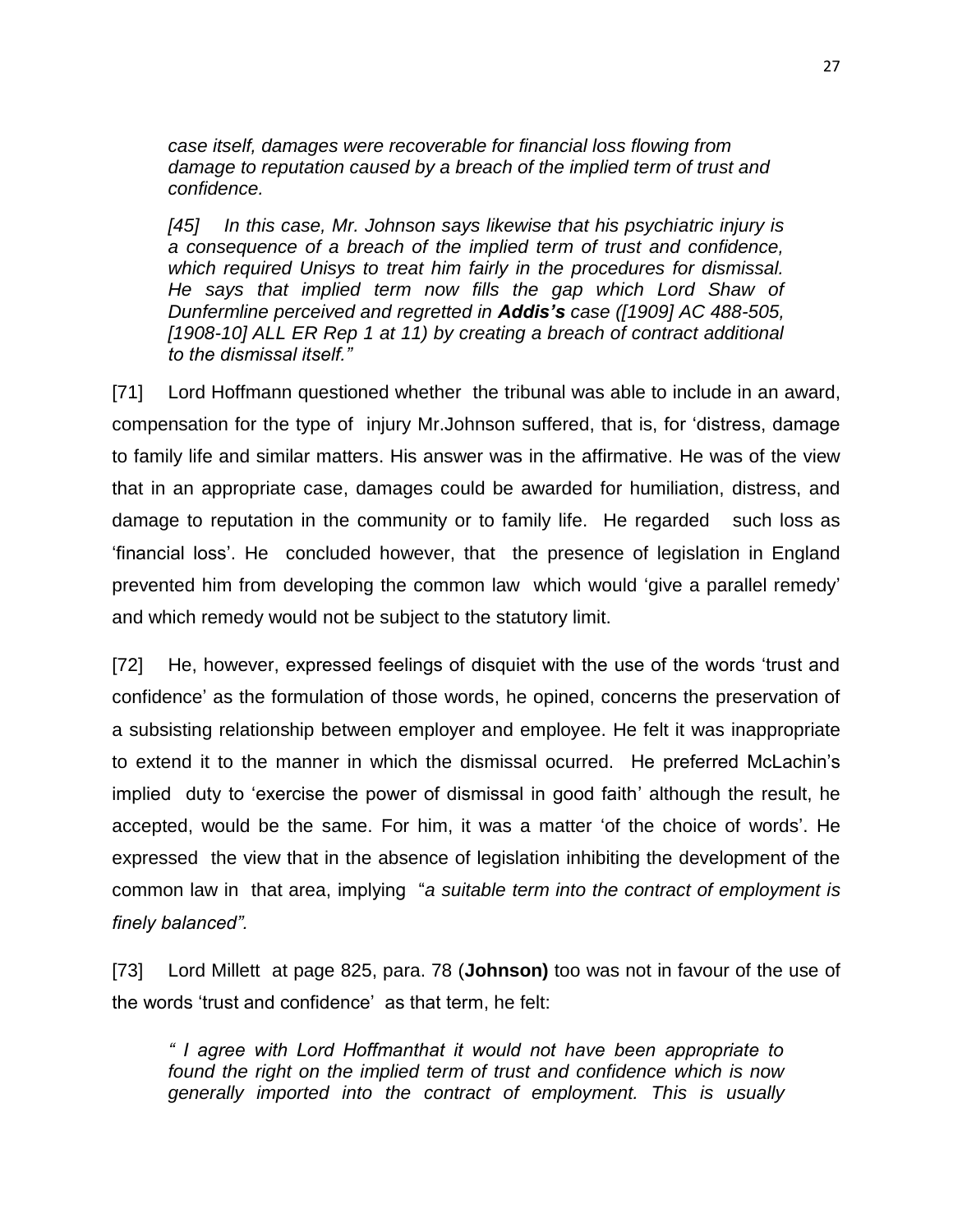*expressed as an obligation binding on both parties not to do anything which would damage or destroy the relationship of trust and confidence which should exist between them. But this is an inherent feature of the relationship of employer and employee which does not survive the ending of the relationship. The implied obligation cannot sensibly be used to extend the relationship beyond its agreed duration."*

[74] He also felt that the enactment of statute rendered the development of the law "*unnecessary and undesireable*." He, however, was of the view that in the absence of the right provided by the statute, the courts might have developed the law differently and imposed an obligation on an employer to generally treat his employee fairly. This obligation would extend to to the manner of his dismissal.(see para 79)

[75] In **Johnson v Unisys,** Lord Hoffmann noted that the common law had evolved from the stance of not implying terms in a contract of employment unless it was strictly necessary, as applied to commercial contracts. He observed that the common law had transformed to accommodate "new attitudes". Lord Steyn, in his dissenting speech, opined that there was a movement away from legal culture of master and the subordinate servant to a recognition that empoyers have an obligation to care for the employees' welfare.

[76] He cited with approval the comments of Lord Slynn of Hadley in **Spring v Guardian Assurance plc** [1995] 2 AC 296, 355, that*:*

*"the changes which have taken place in the employer-employee relationship, with far greater duties imposed on the employer than in the past, whether by statute or by judicial decision, to care for the physical, financial and even psychological welfare of the employee."*

He observed that:

*"One of the most important of those developments is the evolution since the mid-seventies of the obligation of trust and confidence in contracts of employment and its unanimous and unequivocal endorsement in Mahmud's case."*

# **The Johnson Exclusion Zone**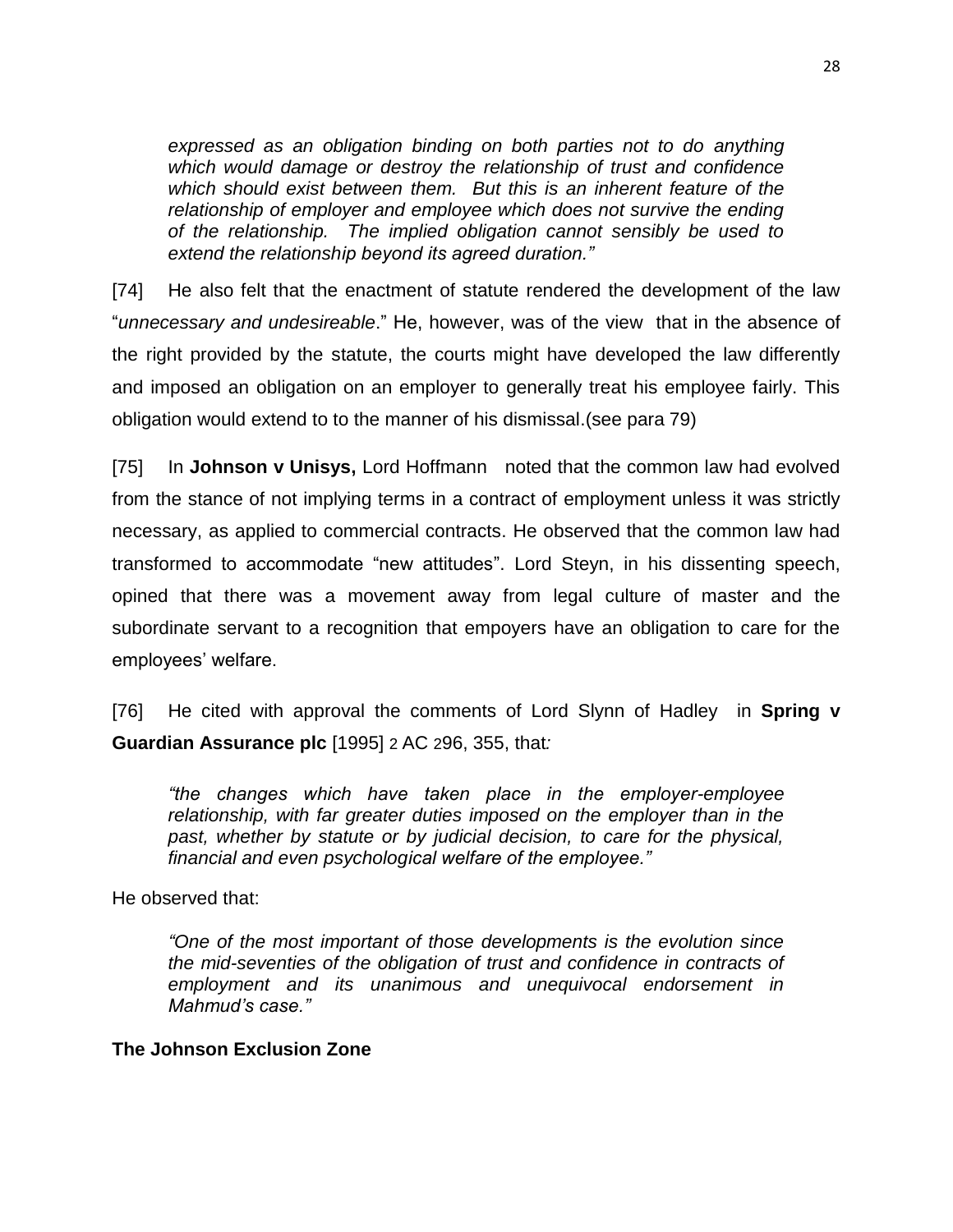[77] Subsequent to **Johnson v Unisys,** cases pertaining to the manner of dismissal were considered as falling within the boundary of the J**ohnson** exclusion area. This boundary line is considered to be at the point of dismissal. The House of Lords in **Eastwood and another (appellant) v Magnox Electric plc; Mc Cabe (respondents) v Cornwall County Council and others (appellant)** [2004] UKHL 35 held that the *"implied term trust and confidence cannot be applied to dismissal itself. A common-law right embracing the manner in which an employee is dismissed cannot co-exist with statutory right not to be unfairly dismissed*."(see headnotes). (See also **Edwards v Chesterfield**).

[78] The rationale for this boundary line is explained by Lord Nicholls at paragraph 37 of the cases of **Eastwood and Mc Cabe**. He said:

"*The ground upon which Johnson was decided is summarized in the headnotes of the appeal cases report. It reads as follows:*

*'… under part X of the Employment Rights Act 1996, Parliament had provided the employee with a limited remedy for the conduct for which he complained; that although it was possible to conceive of an implied term which the common law could develop to allow an employee to recover damages for loss arising from the manner of dismissal, it would be an improper exercise of the judicial*  function for the House to take such a step in the light of the *evident intention of parliament that such claims should be heard by specialist tribunals and the remedy restricted in application and extent.'*

*In other words, the majority held that the statutory regime of unfair dismissal precludes a common law development in respect of wrongful dismissal despite the different meanings of those concepts."*

[79] In the cases of **Eastwood** and **Mc Cabe,** both claimants sought damages for psychiatric injury consequent on the manner of their dismissal. **McCabe's** claim was for a period which led up to his dismissal, while **Eastwood's** was at the point of his dismissal. **McCabe** was able to recover compensation because his claim was regarded as falling outside of the **Johnson** exclusion zone. **Eastwood's** claim, however, failed, as it was at the point of dismissal and was therefore regarded as falling within the purview of the Act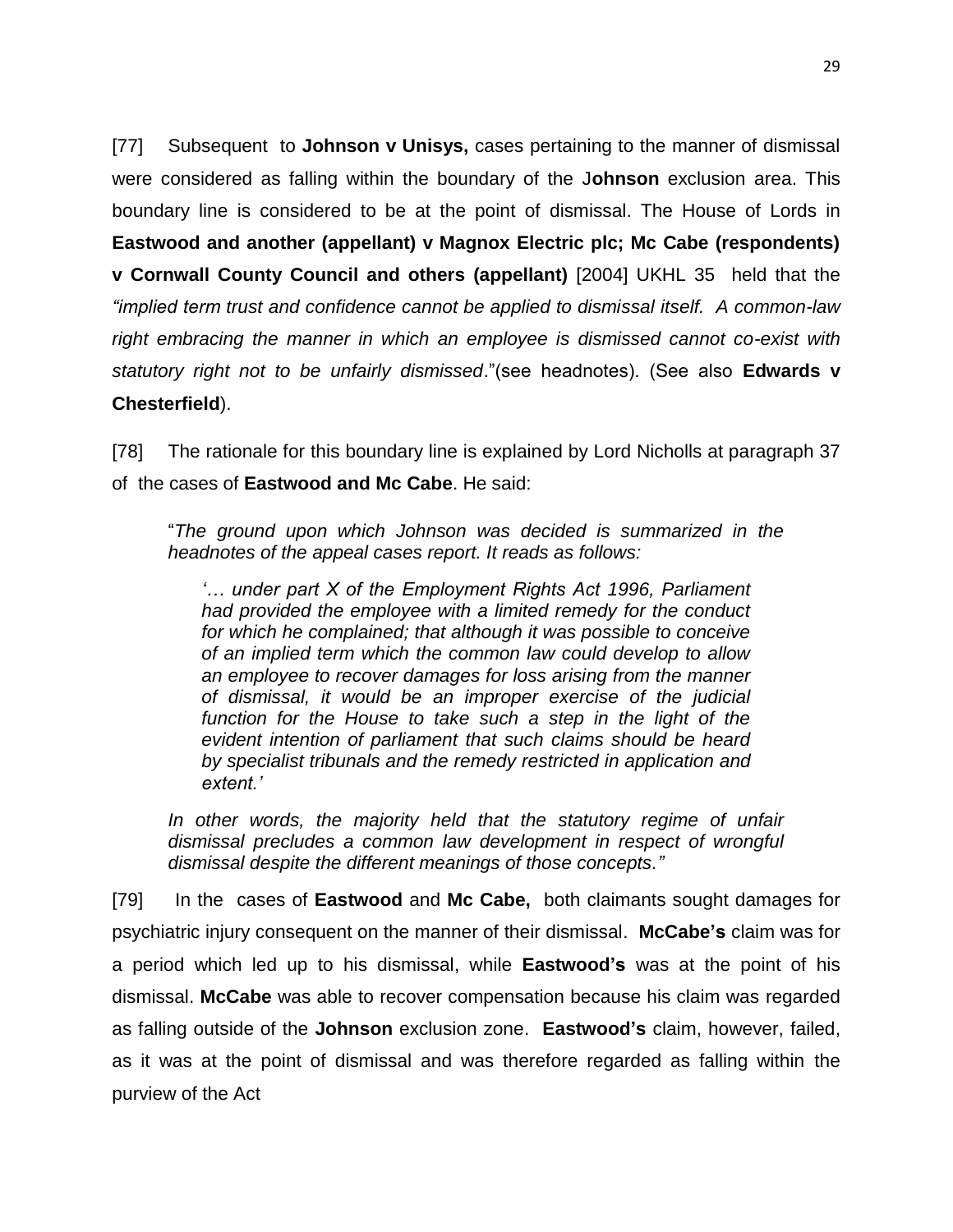[80] Lord Gifford submits that the circumstances of the instant case are distinguishable as the breach occurred at the time of dismissal, while in **Malik**, the breach occurred before the claimants were dismissed. It is, however, the view of this court that at the time **Malik** was decided, the court was not constrained by statute. The principle enunciated was of general application. It was the passage of the **Employment Rights Act** of 1996, which created the line of demarcation between the time leading up to dismissal and the point of dismissal.

# **Is there any statutory impediment preventing the inclusion of the an implied term?**

[81] Lord Gifford postulates that Jamaica operates under a similar statutory regime. He cites the **Labour Relations and Industrial Disputes Act (LRIDA)** as the governing legislation. With that proposition, I disagree. At the time of the filing of this claim, we had not enacted legislation and still have no comparable legislation to the English **Employment Rights Act** which would inhibit the development of our common law. Ms. Hamilton's claim preceded the 2010 amendments to the **LRIDA. The LRIDA** which is applicable to this case, was limited in its scope.

[82] In any event, it is the view of this court that the 2010 amendments to the **LRIDA** are not as elaborate and all embracing as the English legislation to capture all cases of wrongful dismissal. Unlike the English Act, it does not stipulate an exclusive forum before which such matters are to be heard, nor is there any ceiling on the awards. There is no provision in our legislation which would render the development of the common law '*unnecessary and undesirable'.* Jamaica is therefore free of the statutory impediment which blocks the development of the English common law in relation to dismissal cases which are in breach of contract and not captured by **Addis.**

[83] In light of the the absence of statutory impediment, the court, is at liberty to develop the common law to reflect a modern, post master/ servant relationship. The Court of Appeal upheld an an order of Thompson-James J in which she refused the defendant's application for summary judgment and to strike out portions of Ms. Hamilton's statement of case. Morrison JA said: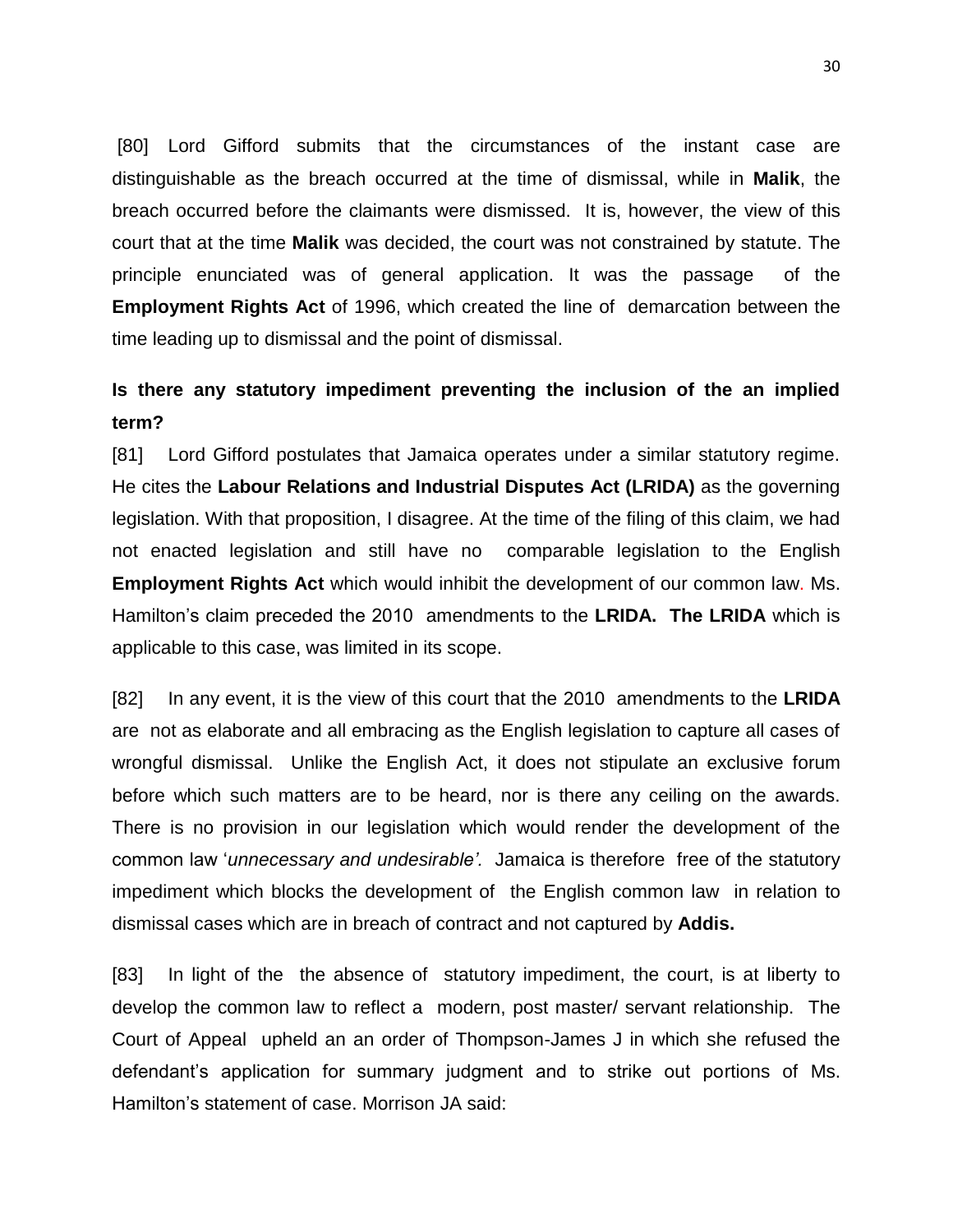*"For instance, while the Industrial Disputes Tribunal may, in cases of industrial disputes within its jurisdiction, order reinstatement or compensation if it finds that the dismissal of a worker is "unjustifiable" (Labour Relations and Industrial Disputes Act section 12(5)(i), there is no comprehensive unfair dismissal legislation in Jamaica, such as that which posed what Lord Nicholls characterized as "an insuperable obstacle" to a successful claim for damages arising out of the manner of dismissal in Johnson v Unisys. This point may, arguably, also admit of the opposite proposition, which is that by providing a remedy for unjustifiable dismissal to a limited category of workers, the legislation in*  Jamaica must be taken to have considered and rejected extending it *bejond that category.This is itself, an indication, in my view that the question of whether it is open to our courts to develop the law in this area by implying a suitable term in the contract of employment is, to borrow from Lord Hofman this time, 'finely balanced'."*

[84] The comments of the eminent Morrison JA, in my opinion, is an indication that we are at the cusp of jurisprudential development in this area. The gate is open for the development of our jurisprudence. More than a century has elapsed since the decision in **Addis.** Societal norms are dynamic. The common law therefore cannot stagnate. Judges do have a role, within the legal parameters, in its development.

[85] In the absence of Statutory impediment, it is unthinkable, in light of modern developments, such as:

(a) the erasure of the words 'master servant' from the legal vocabulary of employment law and;

(b) recognition of the employee's contribution to the work force

that there should be retincence about implying a term which compensates an employee who has suffered financially as a result of the manner in which he was dismissed and which results in pecuniary loss.

### **The claim for anxiety and depression**

[86] Paragraph 18 of Ms. Hamilton's Further Amended Particulars, reads:

"*The Claimant has suffered from anxiety and depression as a result of the wrongful dismissal and further has lost confidence in her ability to function*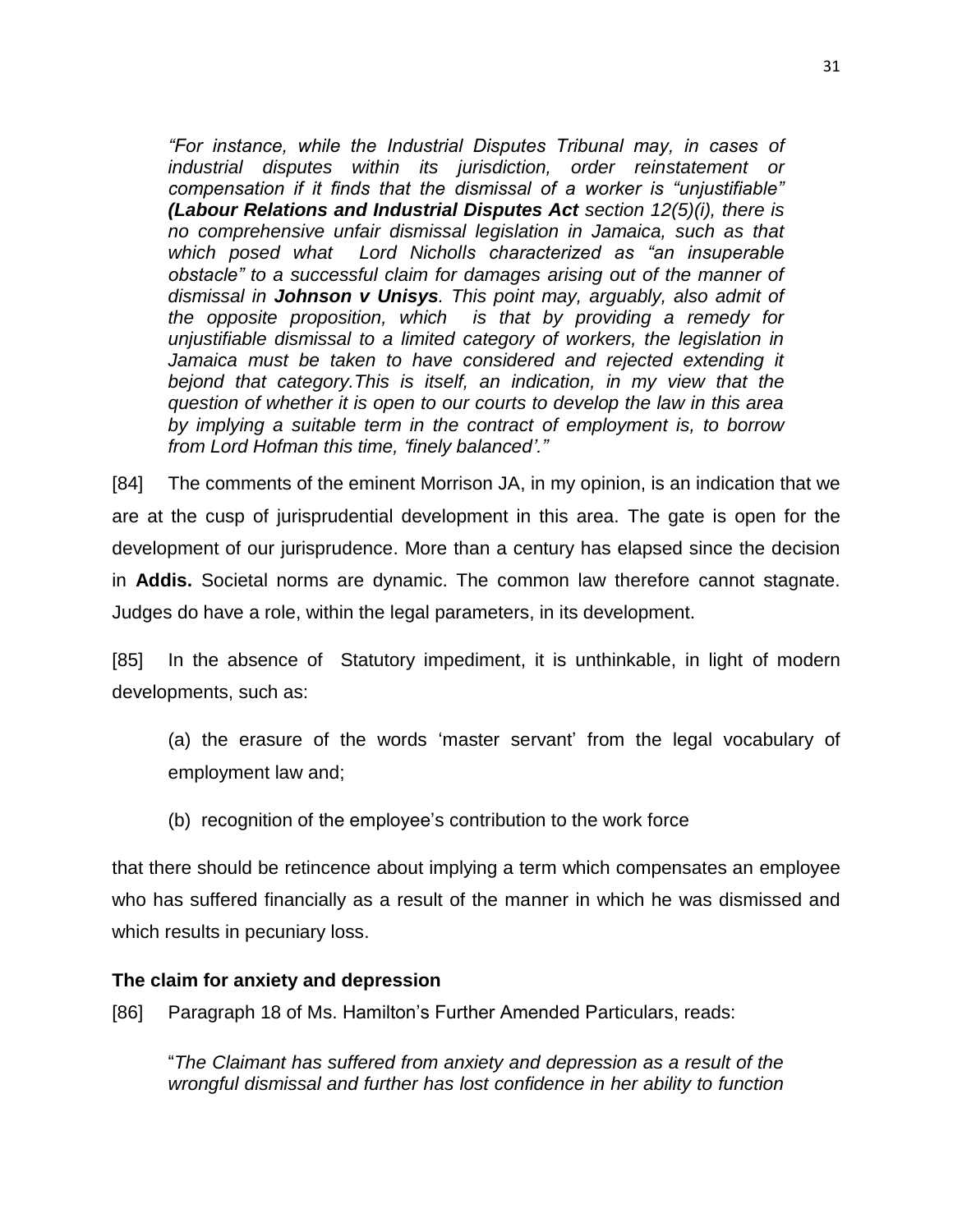*effectively and efficiently as a Manager in a highly technical and techonologically mobile area of commerce."*

#### [87] Ms. Hamilton's evidence is that:

*"The event of dismissal, and the manner in which it was carried out summarily, caused me great personal difficulty and emotional distress. I became very depressed and suffered from what I would characterise as an incapacitating malaise."*

"*I did not have the will to endure the embarrassment which would be sure to arise in any job interview when I disclose the details of my being fired. My personal and family lives were affected by my depression and I was unable to function normally for a considerable period of time because of the depression."*

#### **The law**

[88] Lord Steyn's statement in **Johnson** v **Unisys** reflects the modern approach:

"*Since 1909 our knowledge of the incidence of stress-related psychiatric and psychological problems of employees, albeit still imperfect, has greatly increased. What could in the early part of the last century dismissively be treated as mere "injured feelings" is now sometimes accepted as a recognizable psychiatric illness. The outlines of the gradual development of the law in this area are well known: see, for example, McLoughlin v O'Brian [1983] I AC 410; Frost v Chief Constable of South Yorkshire Police [1992] 2 AC 455. Nowadays courts generally accept that they must act on the best medical insight of the day. Specifically, this realism has taken root in the field of employment law: Walker v Northumberland County Council [1995] AllER 737; Gogay v Hertfordshire County Council [2000] IRLR 703. These considerations are testimony to the need for implied terms in contracts of employment protecting employees from harsh and unacceptable employment practices. This is particularly important in the light of the greater pressures on employees due to the progressive deregulation of the labour market, the privatisation of the public services, and the globalization of product and financial market: see Brendan J Burchell and others, "Job Insecurity and Work Intensification" (1999), a report published for the Joseph Rowntree Foundation, at pp 60-61. This report documents a phenomenon during the last two decades "of an extraordinary intensification of work pressures". The report states as a major cause the fact that the "quantity of work required of individuals has increased because of under-staffing so that hours of work have lengthened, and, more importantly, the pace of work has intensified. Inevitably, the incidence of psychiatric injury due to excessive stress has increased. The*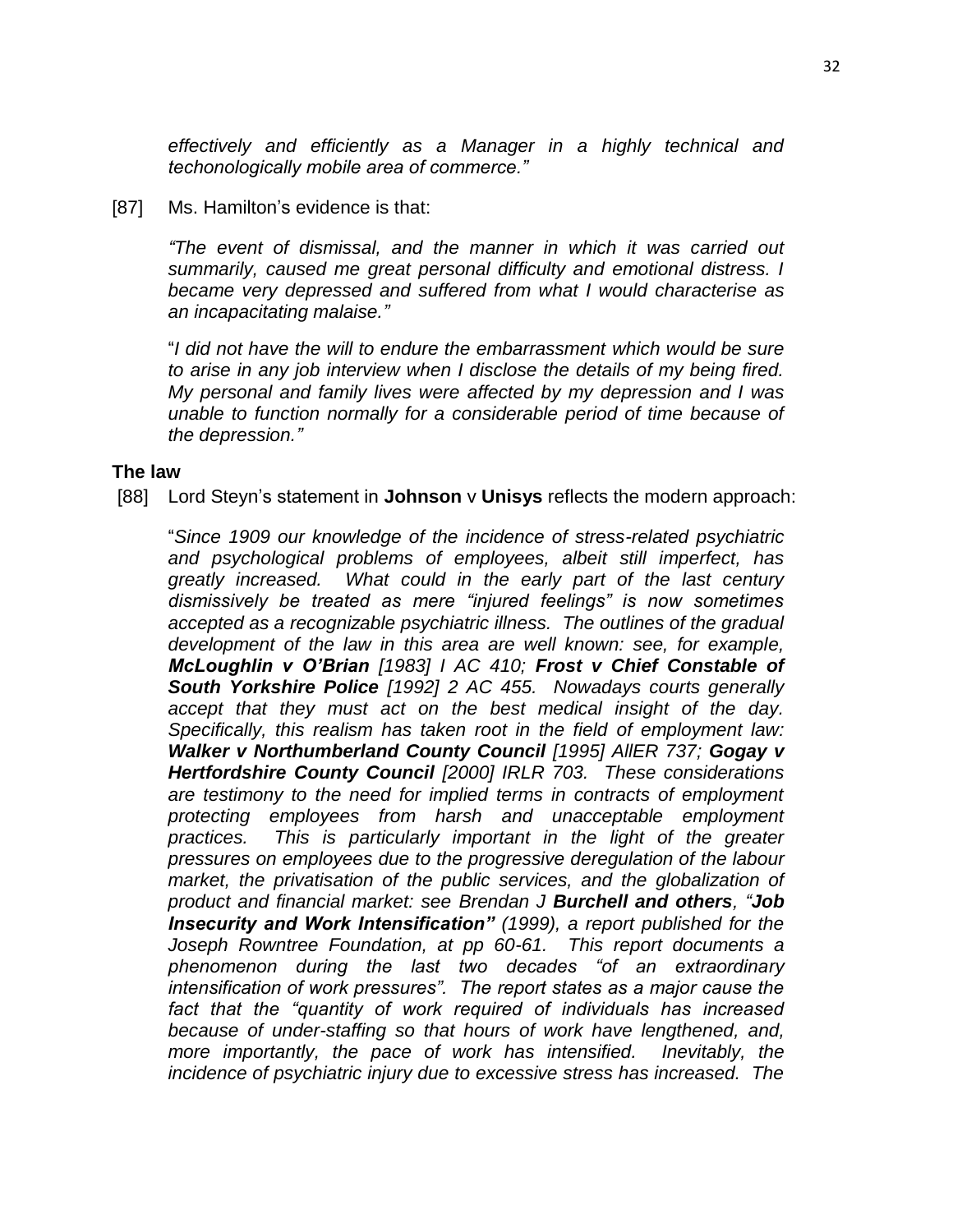*need for protection of employees through their contractual rights, express and implied by law, is markedly greater than in the past.*

*It is no longer right to equate a contract of employment with commercial contracts. One possible way of describing a contract of employment in modern terms is as a relational contract. If (contrary to my view) the headnote of Addis's case correctly states the ratio decidendi of Addis's case,I would now be willing to depart from it. That is not a particularly bold step. Indeed, in Malik's case [the House took that step*."(See pages 809- 810; para.19-20*)*

[89] In spite of the view enunciated by Lord Steyn, that the development of the common law to include such an implied term at the point of dismissal is capable of coexisting with the statute, he nevertheless held that the claimant in **Malik** was faced with the difficulty of causation, that is, proving that his psychiatric condition was caused '*by the manner of his dismissal rather than the fact of his dismissal.* He concluded that he had no realistic prospect of overcoming that difficuty.

## **Is the claimant confronting an insuperable hurdle?**

[90] The question is whether Ms. Hamilton has been able to surmount the hurdle of causation? Is the fact of her anxiety and depression a consequence of the manner of dismissal or as a result of the fact of the dismissal?

[91] Ms. Hamilton's dismissal was contumelious and infradig. She was handed the letter and in her words:

*"I was escorted back to my office from the board room by a member of the Personnel Dept, asked to pack up my office and escorted to my car. This experience was extremely humiliating to me and members of staff present could not fail to observe and recognize that I was being summarily dismissed from my employment and removed from the building like a common thief."*

[92] It is also her evidence that she was humiliated before her peers and others. Her integrity as a manager was impugned. Her reputation as a manager and a person who could be trusted with the important matters of management was undermined. Her dismissal was undoubtedly embarrassing and extremely hurtful. This court cannot and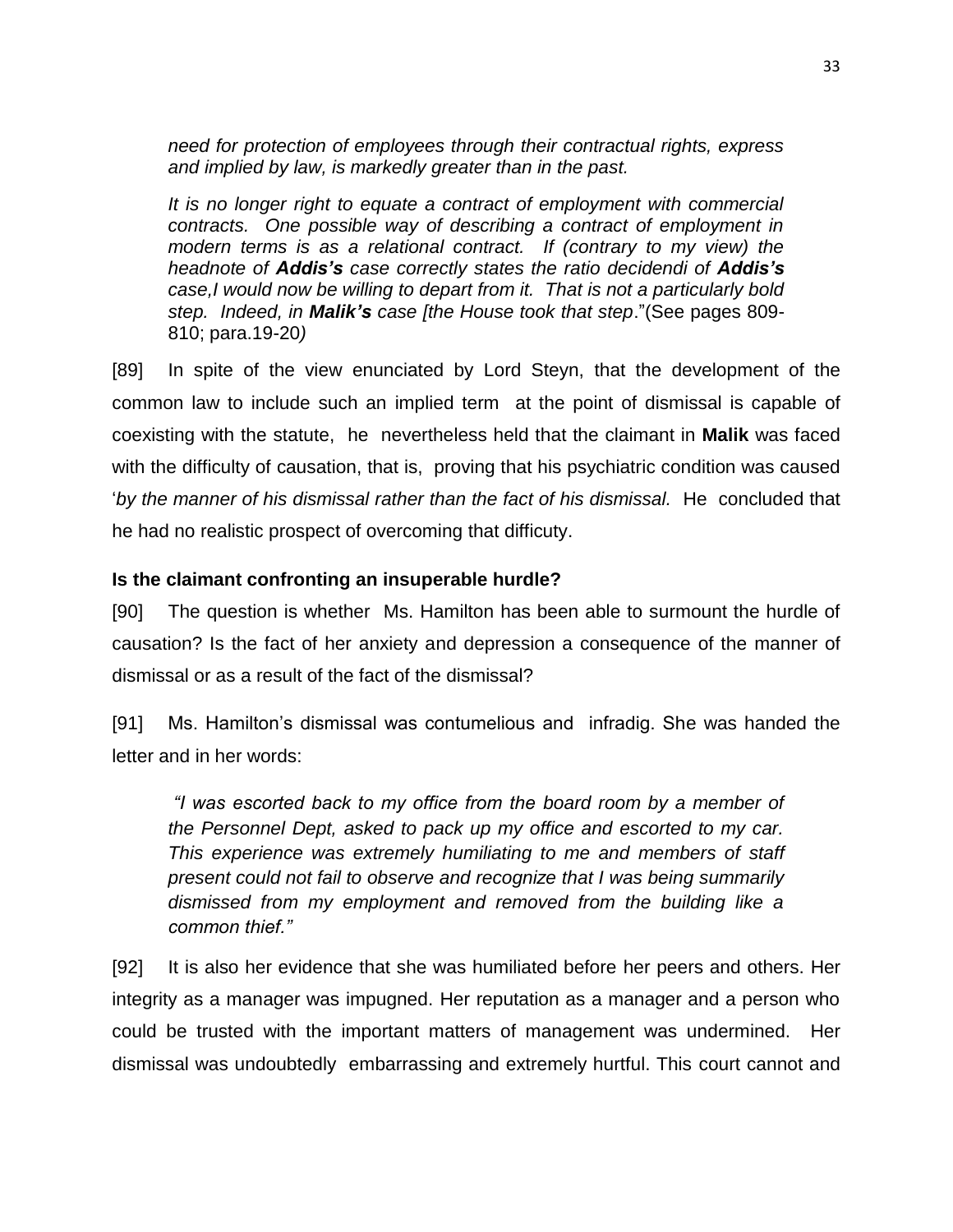will not underestimate the nature and extent of the misery it no doubt has caused her. But he who asserts must prove.

[93] The requirement enunciated by Lord Steyn and referred to by Lord Hoffmann in **Malik** to prove that her anxiety and depression was not merely a result of the fact of her dismissal rather than the manner, cannot be ignored. At page 818 paragraph 48, of **Johnson,** Lord Hoffmann highlighted the difficulty in a situation such as this which a claimant may be confronted with in proving causation.

"*This form of damage notoriously gives rise at best of times to dffiicult questions of causation. But the difficulties are made greater when the expert witnesses are required to perform the task of disinguishing between the psychiatric consequences of the fact of dismissal (for which no damage is recoverable) and the unfair circumstances in which the dismissal took place, which constituted a breach of the implied term."*

[94] Mr. Beswick referred the court to the Privy Council decision of **Gleaner Company Ltd. And Dudley Stokes v Eric Anthony Abrahams** delivered 14 July 2003 in which the Judicial Committee of the Privy Council upheld the Court of Appeal's award of thirty-five million dollars in an effort to persuade me to make a similiar award. That award however, included a claim for financial loss suffered as a consequence of defamatory statements.

[95] The claimant in that case was a public figure. There were repeated publications of the defamatory statement and the defendant persisted in a defence of justification up to trial. As a result of the publications, Mr. Abrahams was ostracized and publicly taunted. Supporting evidence was provided of the manner in which the defendant was treated by former clients and strangers. Evidence was adduced which supported the fact that persons felt that he was guilty inspite the half hearted apology which was made a number of years later.

[96] Medical evidence of damage to his self esteem, mental damage and physiological suffering was provided. The psychiatrist attributed aggravation of asthma and diabetes to the said publication. Mr Abrahams became obese as a result of his disinclination to move as a result of the psychological effect of the publication.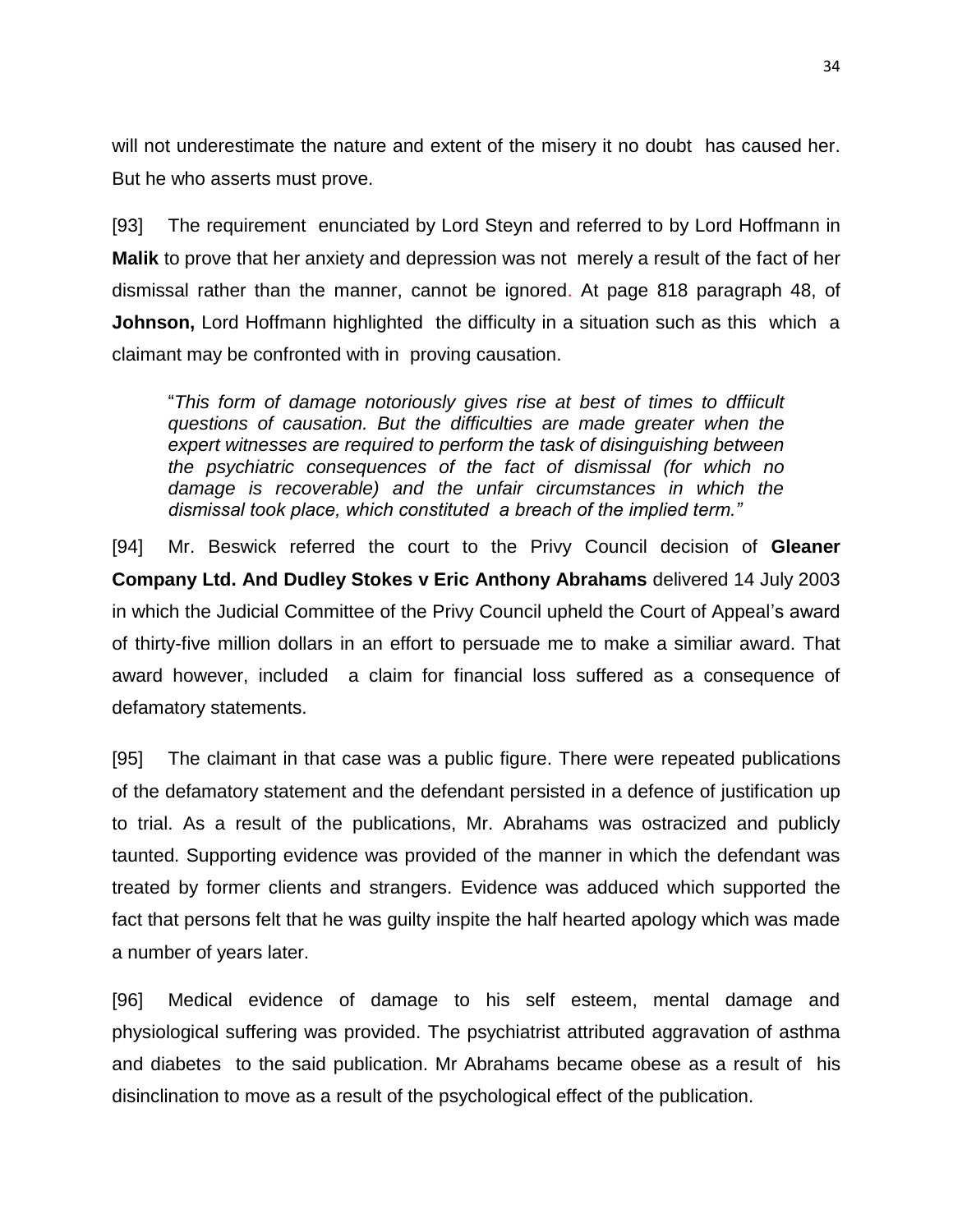[97] The facts of the instant case bear very little resemblance to that case. Although this court accepts as true, Ms. Hamilton's unchallenged evidence regarding the circumstances of her dismissal, she has not provided any professional evidence, medical or otherwise to assist in determining the cause of the malaise or the extent of her incapacity. Cooke JA in **Air Jamaica v Neil Colman** delivered November 9, 2007. concerning the use of the word depression, said:

"*It is my view that the word depression when used in ordinary and common parlance is readily understood in our society.This is not the case where the respondent is asserting that he became psychotic. He is describing the effect of the detention on his being. It was for the learned judge to determine his credibility in this regard."*

[98] In light of the paucity of evidence, this court finds that her use of the word depression, was used in the ordinary and common parlance. She was in the words of Cooke JA,' *describing the effect of the"* dismissal "*on her being"* and not an assertion that she became psychotic. In the absence of the required professional evidence proving the cause of her malaise, the hurdle of remoteness remains unsurmounted. The court is therefore unable to make any award under this head.

# **Claim regarding her inabililty to obtain employment**

# **Handicap on labour market-loss of reputation-stigmatization**

[99] Ms. Hamilton claims that her ability to obtain employment is reduced because she is disadvantaged on the labour market and stigmatized. At paragraph16, of her Further Amended Particulars she states:

"16. *Furthermore, the claimant's position was one of significant responsibility and accountability. The action of the defendant in wrongfully dismissing the defendant has irreparably tainted the claimant's personal and job related credibility and therefore created a significant disadvantage*  for the defendant in obtaining alternative employment particularly in an *employment market for senior Computer Information Technology professionals and managers, which is of limited scope in the island. The loss of credibility is exacerbated by the fact that the claimant is of advanced working age, and also had spent in excess of five years with the defendant at the time of her termination, giving rise to an immediate assumption by both prospective employers and other persons in the*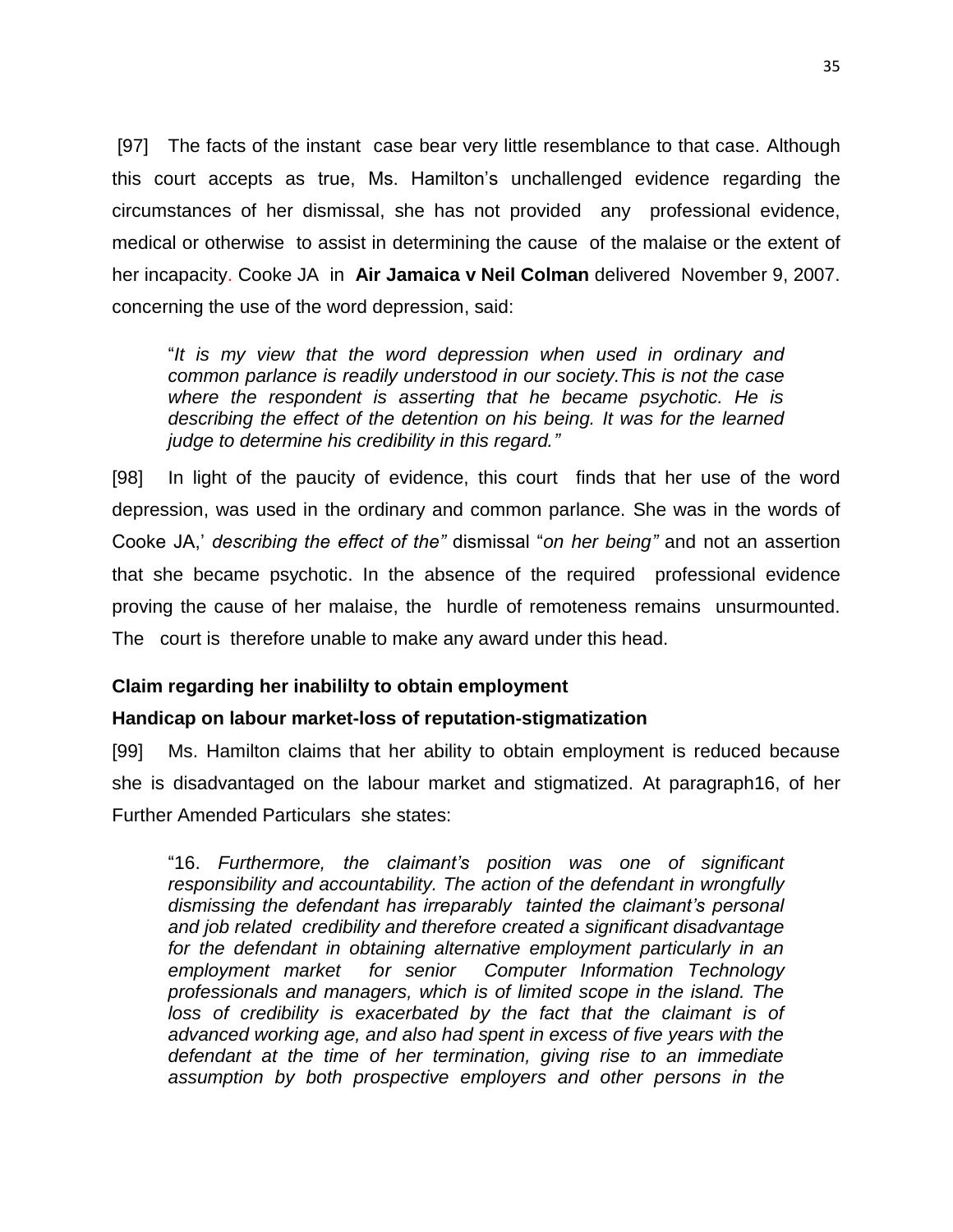*industry, that the claimant had been fired for dishonest behaviour of some kind.*

*19. Further and/or in the alternative the claimant will say that her wrongful dismissal from the post of Information Systems Manager was effectively an imputation of dishonesty in the exercise of her job related functions as Information System Manager, which had the effect of an importation of obloquy within the commercial community of the island, and as a result permanent loss and damage. The claimant in any future attempt to further her employment prospects or to gain employment elsewhere is required and bound to disclose the dismissal by the defendant and the published and stated reasons for such dismissal, and accordingly, the effect of this dismissal is to publish an imputation of the claimant's dishonesty and untrustworthiness to all future and potential employers of the claimant. The action of the defendant has therefore effectively slandered the reputation and character of the claimant, causing her permanent loss and damage."*

In her Further Amended Particulars of Claim. she included a claim for stigmatization.

*Further and/or alternatively, the claimant claims that the actions of the Defendant have stigmatized her in what was a very small employment market for senior information technology managers. As a result, of the Claimant's stigmatization, all employers of senior information technology managers would have been aware of her purported gross misconduct and the fact that she was removed from the premises of her employer under the watch of security personel.* 

*The claimant has been unable to secure alternative employment since her termination from the defendant despite continuing attempts. The claimant*  will give credit to the defendant for any alternative employment obtained *during the period of 5 years from the date of her termination.*

*The action of the Defendant in wrongfully terminating her employment without cause has caused the claimant loss and damage."*

### **The claim for stigma compensation**

[100] Mr.Beswick's application to amend the claimant's particulars of claims to include a claim for stigma compensation was made almost at the close of the trial. Lord Gifford objected to the amendment on the basis that it amounts to a new cause of action.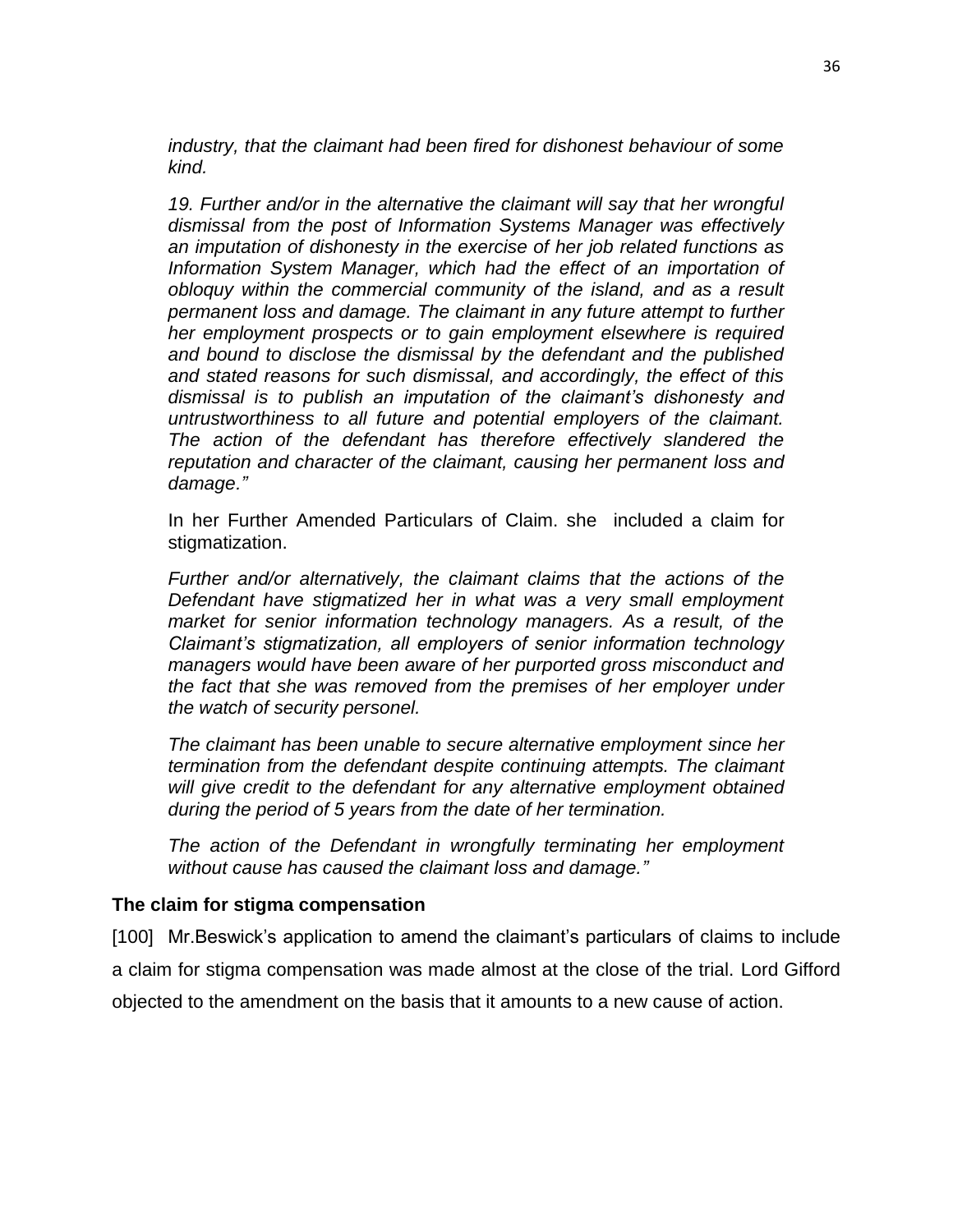# **Ruling**

[101] The claimant's Particulars of Claim and Amended Particulars of claim included a claim for loss of advantage and handicap on the labour market. Her witness statement spoke of her inability to obtain employment because of the reasons proferred for her dismissal. The defendant was therefore at all material times aware of this allegation, indeed she was cross-examined on those assertions.

[102] **The Judicature (Supreme Court) Act** allows for amendments which will obviate of the need for the institution of separate proceedings.Section 48(g) reads:

(g)*"The Supreme Court in the exercise of the jurisdiction vested in it by this Act in every cause or matter pending before it shall grant either absolutely or on such reasonable terms and conditions as to it seems just, all such remedies as any of the parties thereto appear to be entitled to in respect of any legal or equitable claim properly brought forward by them respectively in such cause or matter; so that as far as possible, all matters so in controversy between the said parties respectively may be completely and finally determined, and multiplicity of proceedings avoided."*

[103] The issue, however, is whether the inclusion of this claim is otiose. Lord Gifford submits that it is. This court is of the view that loss of reputation, injury to previously existing reputation, loss of advantage on the labour market, handicap on the labour market and stigmatization fall under a broad head, that is, her inablility to obtain employment as a result of reputational damage. The following statement of Lord Steyn in Malik seems to support this view. He said at page 22:

"*The Law Commision has pointed out that loss of reputation is inherently difficult to prove: Aggravated,Exemplary and Restitutionary Damages(Law Commission Consultation Paper No 132) p 22,para 2.15. It is therefore, improbable that many employees would be able to prove 'stigma compensation."*

Given the facts of this case, even if Ms. Hamilton succeeds in establishing that she was not only stigmatized but suffered loss of reputation and loss of advantage on the labour market, she will, in this court's opinion, not be entitled to be compensated for each loss.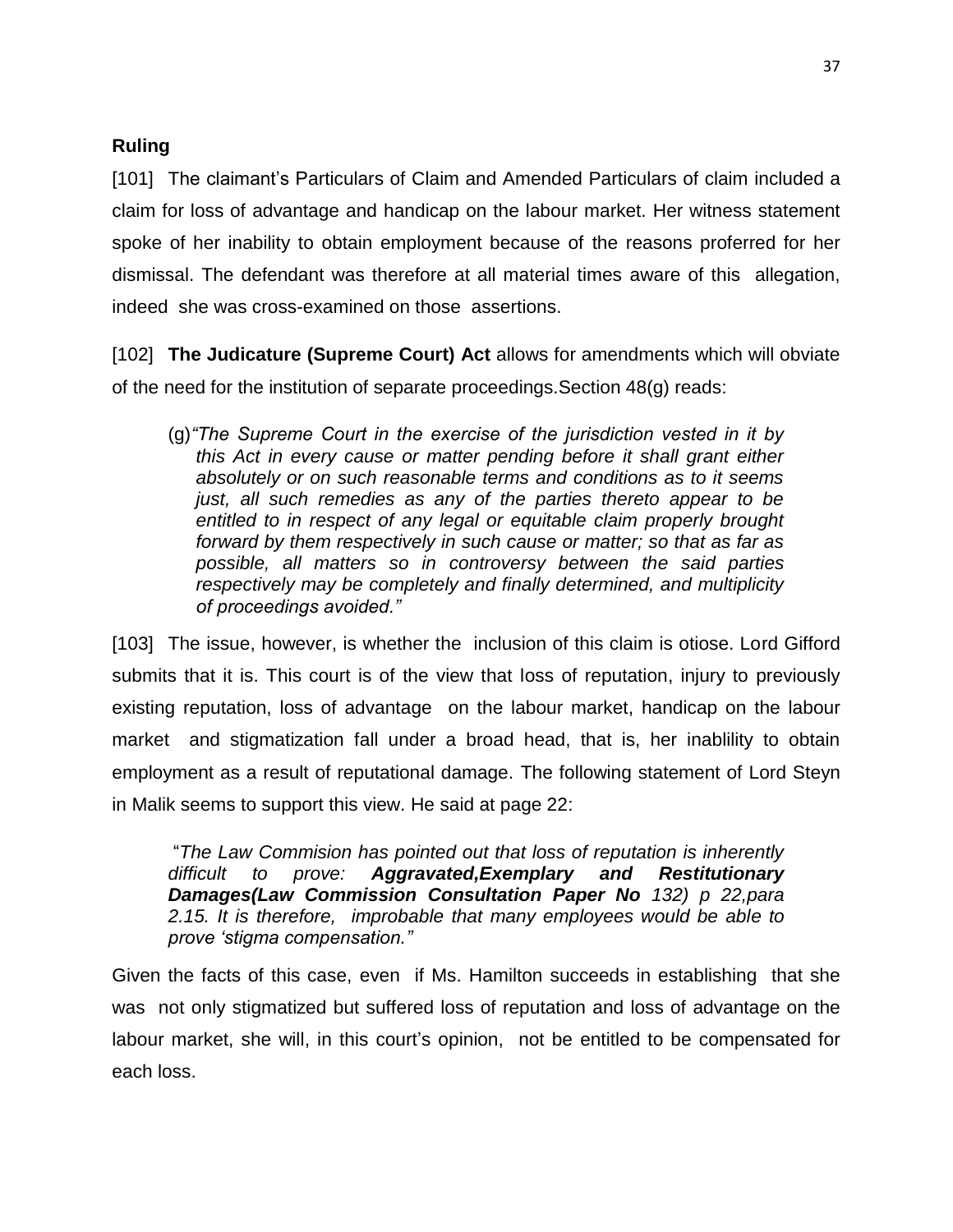## **The evidence**

[104] Ms. Hamilton's unchallenged evidence is that:

"*After being handed the dismissal letter, I was escorted back to my office from the board room by a member of the Personnel Department, asked to pack up my office and escorted to my car. This experience was extremely humiliating to me and members of staff present could not fail to observe and recognize that I was being summarily dismissed from my employment and removed from the building like a common thief."*

"*When I was wrongfully dismissed from the post of Information Systems Manager at the defendant's company, the dismissal was based on a statement that I had dishonestly and improperly exposed the company to reputational and fiscal risk by introducing pirated software into the organization. This statement and the fact of my dismissal based on the statement was effectively an imputation of dishonesty on my part in relation to the exercise of my job related functions as Information Systems Manager. The further result of this dismissal was an imputation of obloquy or disgrace of my professional standing among the commercial community of the Island, and as a result permanent loss and damage."*

## **The law**

[105] The House of Lords in **Malik** held that damages for loss of reputation was recoverable and not inconsistent with **Addis**. Lord Steyn at p. 20 of that decision categorically stated:

"*It is however, far from clear how the ratio of Addis's case extends. It certainly enunciated the principle that an employee cannot recover exemplary or aggravated damages for wrongful dismissal. That is still sound law. The actual decision is only concerned with wrongful dismissal. It is therefore arguable that as a matter of precedent, the ratio is restricted, but it seems to me unrealistic not to acknowledge that Addis's case is authority for a wider principle. There is a common proposition in the speeches of the majority. That proposition is that damages for breach of contract may only be awarded for breach of contract and not for loss cause for the manner of breach. No Law Lord said that an employee may not recover financial loss for damage to his employment prospects caused by a breach of contract. And no Law Lord said that in breach of contract cases,compensation for loss of reputation can never be awarded, or that it can only be awarded in cases falling in certain defined categories. Addis's case simply decided that the loss of reputation in that particular case could not be compensated because it was not a breach of contract."*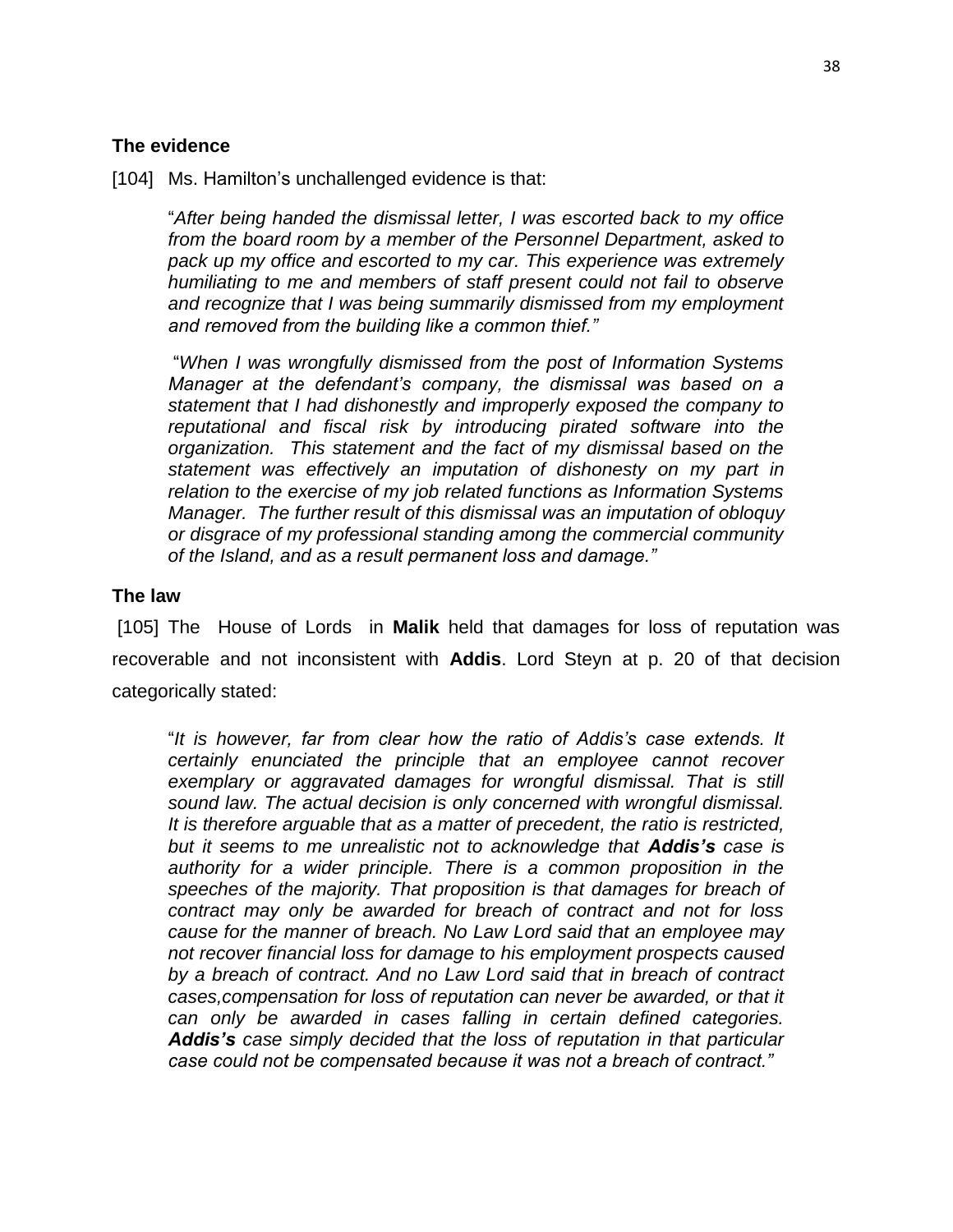[106] The House accepted the views expressed in **Marb v George Edwards (Daly's Theatre) Ltd [1992**] 1KB 269, that damages for breach of contract, may include damages for loss of reputation as the correct statement of the law and rejected as unsound,the view of the court in **Withers v General Theatre Corp Ltd** [1933] 2 KB 536 that damages for loss of reputation, was , as a matter of law, not recoverable. Lord Steyn commented thus:

"*But the Court of Appeal held that the plaintiff was not entitled as a matter of law to damages to his existing reputation. Nothing in Addis's case supported this distinction. It is difficult as a matter of principle to justify it. A rule that damages can never be recovered in respect of loss of reputation caused by a breach of contract is also out of line with ordinary principles of contract law."(*See page20)

[108] Lord Nicholls distinguished the case of **O'Laoire v Jackel International Ltd (No2** [1991]ICR 718 which was a claim for loss based on the manner of a wrongful dismissal which he regarded *"as separate from the independent termination of the contract of employment*" and not a breach of contract.

[109] At page 9 ofof the decision, Lord Nicholls, having determined that the decision in **Addis** did not affect a claim for breach of the implied term trust and confidence, said:

*"Writing on a clean slate, the courts have interpreted this as enabling awards to include compensation in respect of the manner and circumstances of dismissal if these would give rise to risk of financial loss by, for instance, making the employee less acceptable to potential employers…*

*I do not believe this approach gives rise to artificiality. On the contrary, the trust and confidence term is a useful tool, well established now in employment law. At common law damages are awarded to compensate for wrongful dismissal. Thus, loss which an employee would have suffered even if the dismissal had been after due notice is irrecoverable, because such loss does not derive from the wrongful element in the dismissal. Further , it is difficult to see how the mere fact of wrongful dismissal, rather than dismissal after due notice, could of itself handicap an employee in the labour market. All this is in line with Addis's case. But the manner and circumstances of the dismissal, as measured by the standards of conduct now identified in the implied trust and confidence*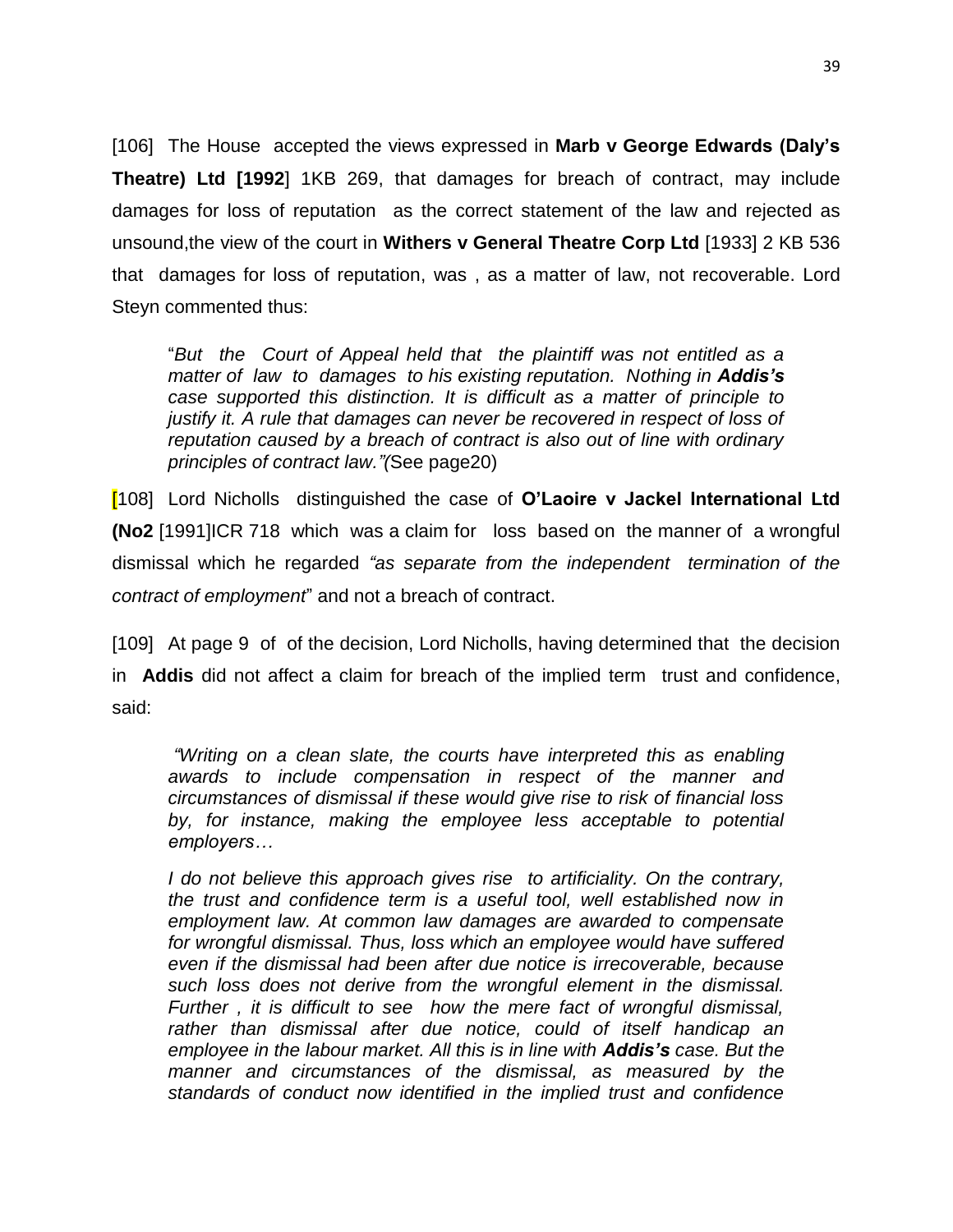*term, may give rise to such handicap. The law would be blemished if this were not recognized today. There now exists the separate cause of action which absence Lord Shaw of Dunfermline noted with "a certain regret"…The trust and confidence term has removed the cause for his regret."* 

[110] Lord Hoffmann at page 816 para 37 of **Johnson v Unisys Ltd,** said:

*"The problem lies in extending or adapting any of these implied terms to dismissal. There are two reasons why dismissal presents special problems. The first is that any terms which the courts imply into a contract must be consistent with the express terms. Implied terms may supplement the express terms of the contract but cannot contradict them. Only Parliament may actually override what the parties have agreed. The second reason is that judges, in developing the law, must have regard to the policies expressed by Parliament in legislation. Employment law requires a balancing of the interests of employers and employees, with proper regard not only to the individual dignity and worth of employees but also to the general economic interest. Subject to observance of fundamental human rights, the point at which this balance should be struck is a matter for democratic decision. The development of the common law by the judges plays a subsidiary role."*

[111] No term in Ms. Hamilton's letter of engagement or any Act of Parliament provides any impediment in the way of such a term being implied*.* Jamaica, as noted, has no comparable legislation which would inhibit the development of the common law to reflect the changes in the legal culture. We are therefore able to advance, unimpeded "*across open country*" (to adopt Lord Hoffmann's words).

### **Can Ms. Hamilton recover damages?**

[112] In light of the foregoing comments, is she able to recover damages for loss which has resulted in the reduction in her ability to obtain employment?

There was no "*reasonable and proper cause*" for the the defendant's conduct. The treatment of Ms. Hamilton was "*calculated to destroy or seriously damage the relationship of trust and confidence*". That however is not the end of the matter. There is yet another hurdle which she is required to surmount. As Lord Steyn pointed out in **Malik,** "…*loss of reputation* i*s inherently difficult to prove…It is therefore, improbable that many employees would be able to prove 'stigma compensation' The limiting principles of causation, remoteness and mitigation present formidable practical*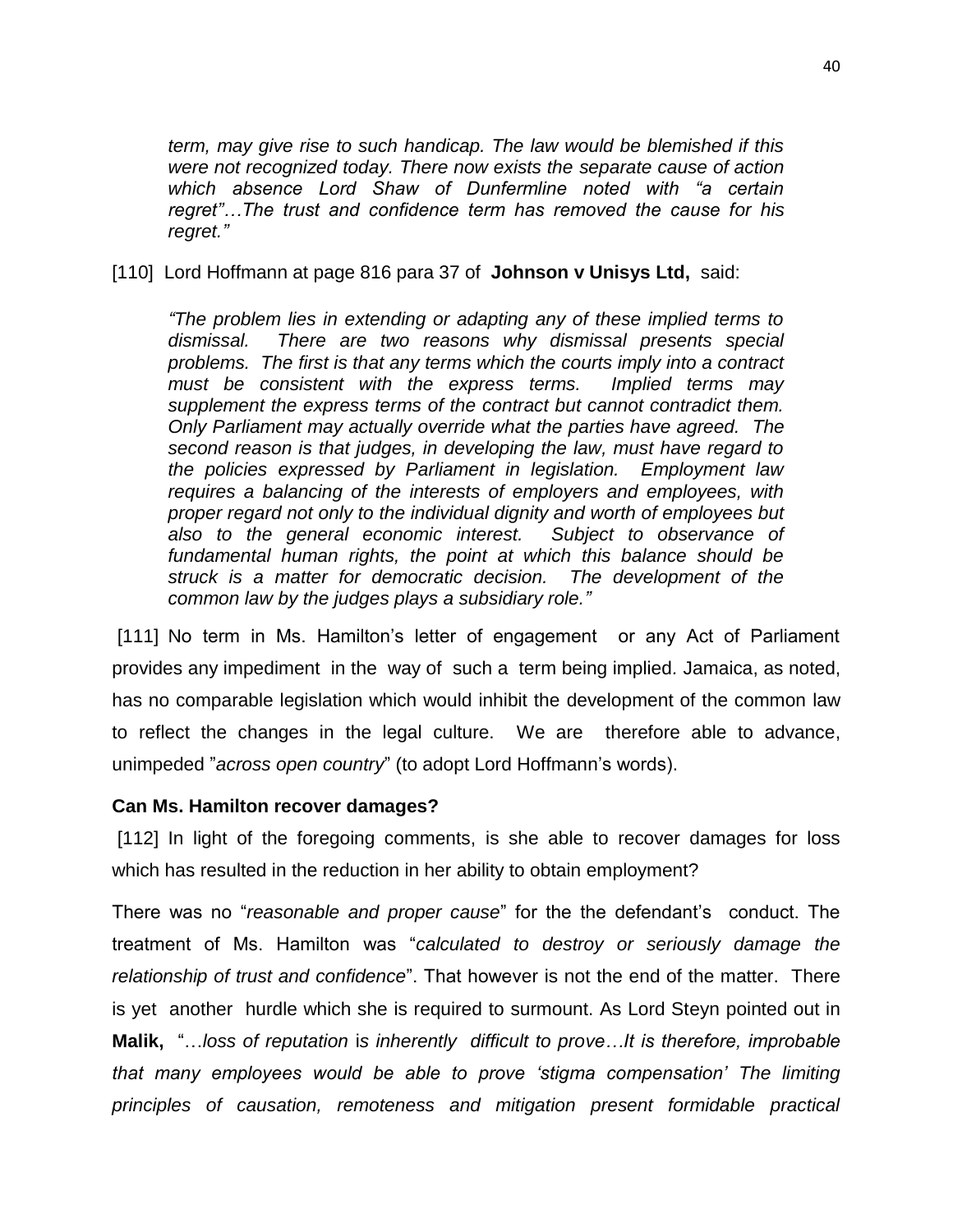*obstacles to such claims succeeding."* He nevertheless expressed the view that "…*difficulties of proof cannot alter the legal principles which permit, in appropriate cases, such claims for financial loss caused by breach of contract being put forward for conderation*".(page 22 paragraph d)

## **Is this an appropriate case?**

[113] In **Malk,** Lord Steyn at page 17 paras.g-h, said:

"*Subject to proof of causation and satisfying the principles of remoteness and mitigation, the employee ought on ordinary principles of contract law to be able to sue in contract for damages for financial loss caused by any damage to his employment prospects."*

### **Her evidence**

[114] Ms Hamilton's evidence is that as a result she:

"*… did not have the will to endure the embarrassment which would be sure to arise in any job interview when I disclose the details of my being fired. My personal and family lives were affected by my depression and I was unable to function normally for a considerable period of time because of the depression."*

[115] It is her evidence that between 2006 and 2007 she repeatedly cut advertsiments from newspapers for jobs in the Information Technology field but was too ashamed to follow through with applications. She did not wish to face the ridicule and embarrassment on being asked who was her last employer. It is also her evidence that in the Information Technology industry, failure to work in the area for a protracted period, results in the loss of ones expertise. She however attempted to become involved in networking and advertising. She obtained employment in the field of advertising between the years two thousand and seven and two thousand and nine. The hours of work were not standard.

[116] Ms. Hamilton has provided the court with no evidence of rejection as result of her dismissal. As stated above, the letter of termination stated that her services were terminated because of dishonesty. She was accused of introducing pirated software into the defendant's environment which exposed the company, which she was expected to protect, '*to reputational and fiscal risks'*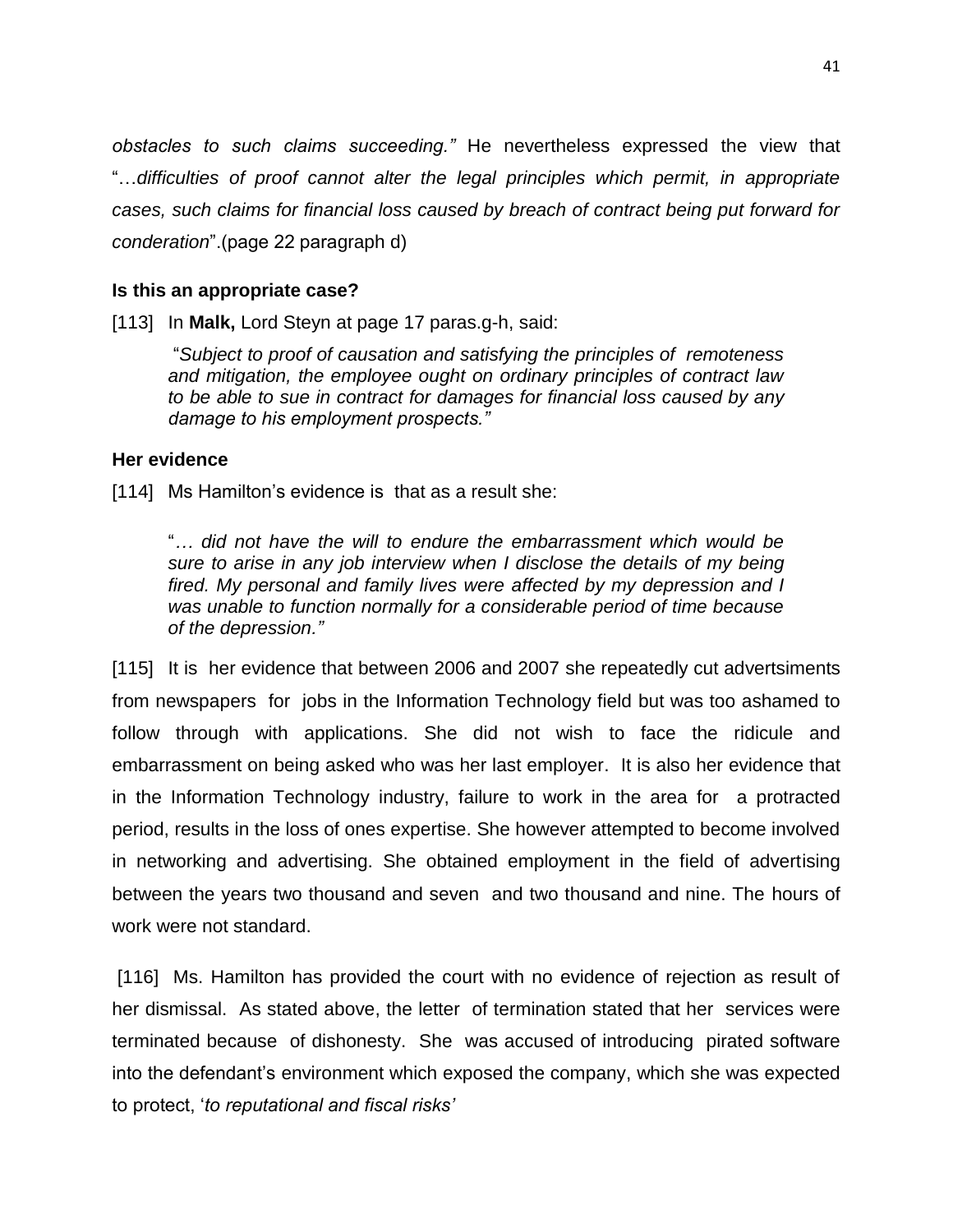## **Mitigation**

## **The Law**

[117] Lord Haldane LC in **British Westinghouse Electric and Manufacturing Co Ltd** 

**v Underground Electric Rys Co of London Ltd [1912] Ac 673** at page 673 adumbrated:

"*The fundamental basis is that compensation for pecuniary loss naturally flowing from the breach;but this first principle is qualified by a second, which imposes on a plaintiff the duty of taking all reasonable steps to mitigate the loss consequent on the breach, and debars him from claiming* 

**Was her refusal to seek employment unreasonable in the circumstances**

*any part of the damage which is due to his neglect to take such steps."*

[118] James LJ, in **Dunkirk Colliery Co v Lever** [1919] 2 KB 588 said:

"*It is plain that the question of what is reasonable for a person to do in mitigation of his damages cannot be a question of law, but must be one of fact in the circumstances of each particular case. There may be cases where as a matter of fact it would be unreasonable to expect a plaintiff, in view of the treatment he has received from the defendant, to consider any offer made, if he had been rendering personal services and had been dismissed afer being accused in the presence of others of being a thief, and if after that his employer had offered to take him back into his service, most persons would think he was justified in refusing the offer, and that it would be unreasonable to ask him in this way to mitigate the damages in an action of wrongful dismissal. But that is not to state a principle of law, but a conclusion of fact to be arrived at on a consideration of all the circumstances of the case."* 

[119] It cannot, however, be ignored that on a preponderance of possibilities the claimant would have been asked the reason she left her job and a recommendation from her last employer might have been requested. In response to such a question she would have been obliged to disclose the fact that she was dismissed for dishonest behaviour and thus constructively publish the defamatory statement. It is also highly probable that she might have been viewed askance by prospective employers as a result.

[120] She was therefore forced into an invidious situation: apply for jobs and face the likely embrassment of having to disclose the reason for the separation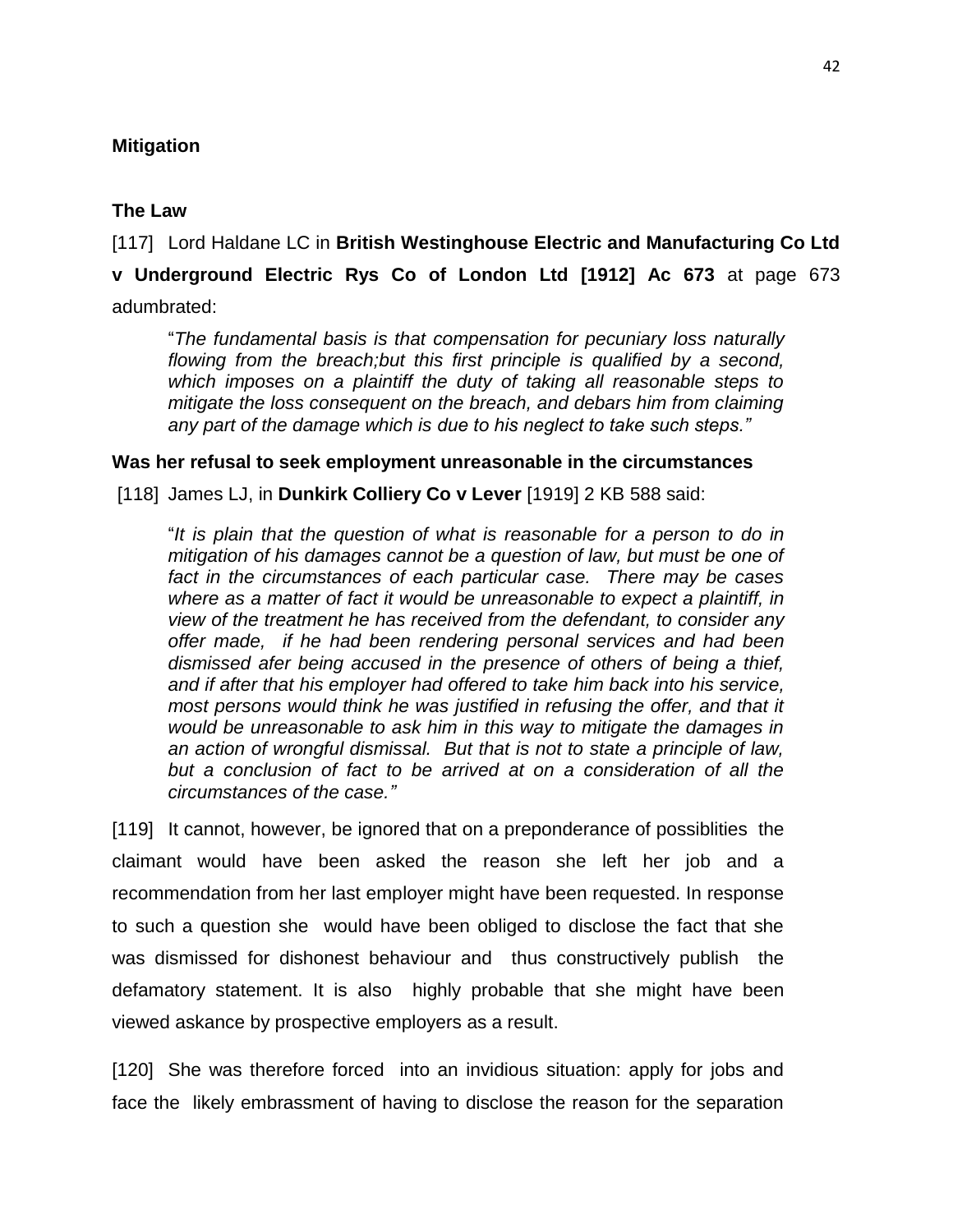from her previous job or, forbear, and be accused of failing to mitigate. This is a classic case of 'be damned if you do and damned if you don't." This court holds the view that the failure of the claimant to expose herself to obloquy, cannot be unreasonable.

## **What is the measure of damages?**

[121] Mr. Beswick submits that Ms. Hamiliton is entiltled to damages representing the income she lost by not being permitted to work until her retirement on her sixty-fifth birthday. Lord Gifford, however, submits that the claimant is entiled to the emoluments she would have earned during the notice period. It is his submission that the claimant's contract provides for one month's notice, therefore, if she is entitled to damages, it is limited to one month's salary which she has already received.

## **What constitutes reasonable Notice?**

[122] At Paragraphs 14-15 of the Further Amended Particulars of claim, the Claimant claims

*"14… that her contract of employment does not provide any specified period of notice and in lieu thereof, a reasonable period of notice for an employee of her standing is 36 months.*

*15. At the time of her termination, the Claimant was 57 years of age and in excellent health. The Claimant had reasonable expectations of working with the Defendant until her retirement at age 65 and would therefore have been able to earn income at increasing rates for atl east another eight (8) years estimated at \$30 million after taxes and statutory deductions."*

[123] The defendant contends that although it was entitled to dismiss her summarily, She was paid what she was entitled to pursuant to her letter of engagement, that is, one month's salary in lieu of notice. According to Mr. Latty, Ms. Hamilton was dismissed summarily "*and as a gesture of good faith, she was paid a sum equivalent to her net emoluments of employment for her notice period, specified in her contract as being one month*."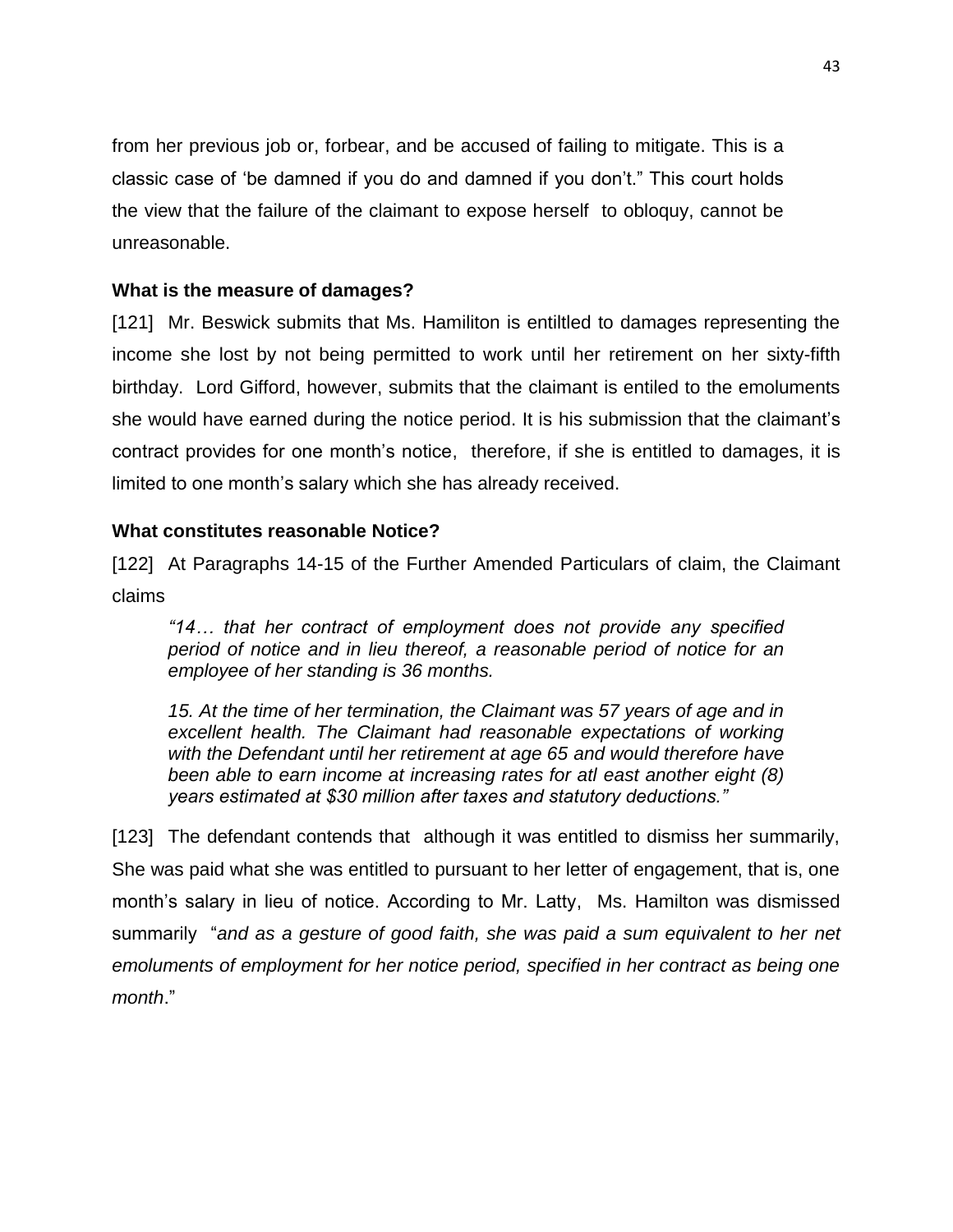#### **The evidence**

[124] Ms. Hamilton, however, asserts that although her letter of engagement states that upon her appointment, a minimum period of one month is required to terminate her services, it does not entitle the defendant to dismiss her on one month's notice. It is her evidence that persons in her station of employment expect a minimum of 12 months' notice which is the period required to obtain employment at her level of experience and qualification. The period, she avers, can be longer if the job market is depressed.

[125] Her evidence is that she faced an additional difficulty because of her advanced age. She was fifty-seven years of age at the time of her dismissal. According to her, employers prefer to hire younger persons because the investment in training new employees who are older, means a shorter period of recoupment for them.

[124] It is her further evidence that at the time of her dismissal she was in excellent health and expected to retire at age sixty-five. Her evidence is that she received an annual increase in her salary. She estimated that for the years two thousand and two to two thousand and thirteen, her salary would have increased by 8.25% perannum. The figure of 8.25% represents the average percentage increases for the years from two thousand and seven to two thousand and ten. She estimates the total net income she would have earned over the said period as in excess of \$40,000,000.00.

[126] It is necessary to examine the contract. Her letter of engagement reads:

*"You will be required to serve a probationary period of three (3) months at the end of which, your performance will be assessed, and if found satisfactory, you will be appointed a permanent member of staff subject to the rules and regulations of the Company's Employment Policy.*

*During the three (3) months probationary, neither party will be required to give notice of termination. However, should your probation be extended beyond three (3) months the required notice period is two weeks as stipulated by Law. Once appointed, a minimum period of one month will be required."*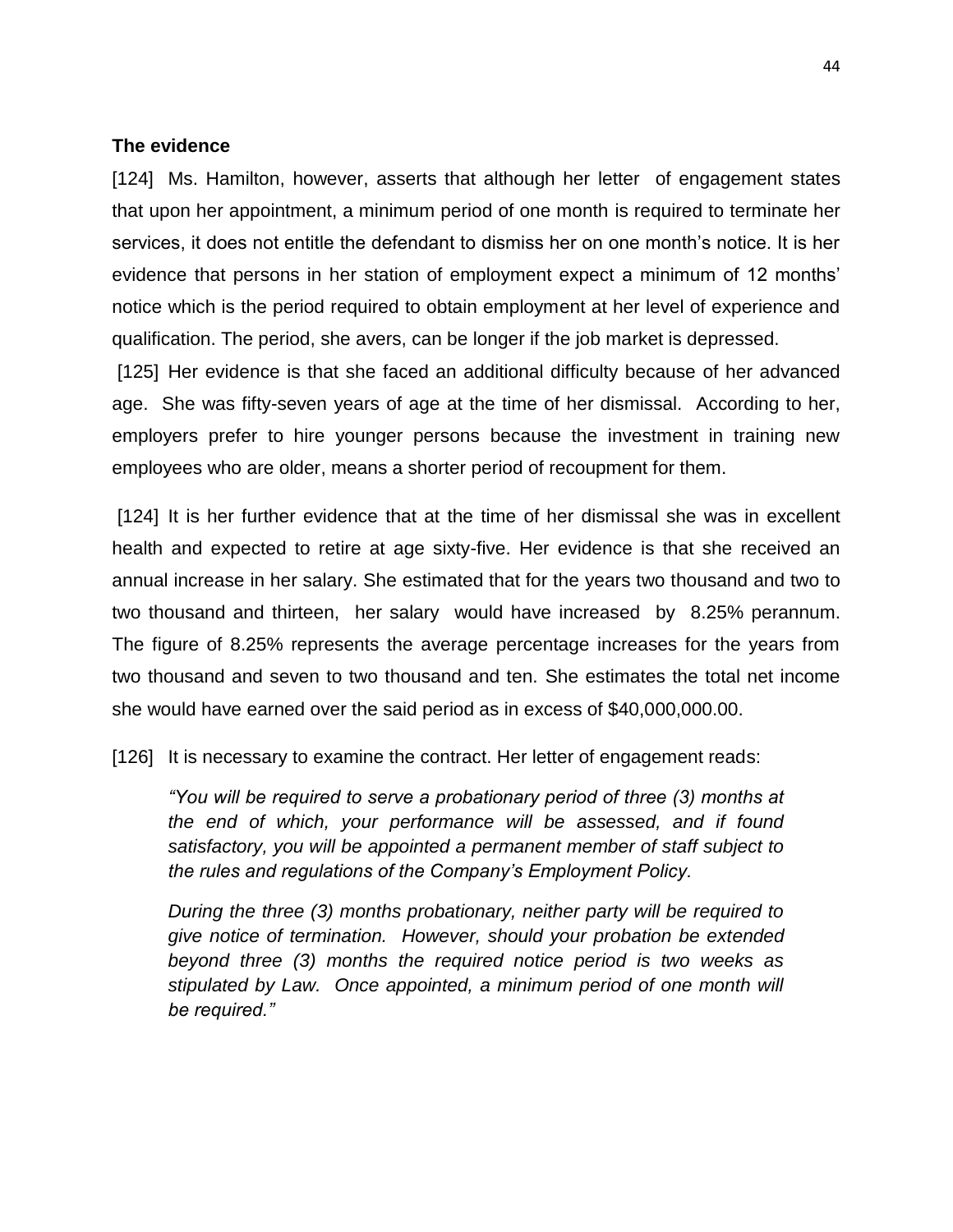## **The law**

[127] The Author of **Trolley's Employment Handbook** Twenty FIrst Edtion at paragraph 48.6, in dealing with the issue of the termination of employment vis- a -vis the contractual notice period wrote:

*"The contract of employment will usually specify the period of notice to be given to terminate the contract; indeed, the written particulars given to the employee must include the length of notice which the employee is obliged to give or entitled to receive (see 8.5 Contract of Employment).*

*If the contract is not for a fixed term and the notice period has not been expressly agreed, there is an implied term that it may be terminated upon reasonable notice (see Reda v Flag Ltd [2002[ UKPC 28, [2002] IRLR 747). The court will determine what amounts to reasonable notice. Factors taken into account include the seniority and remuneration of the employee, his age, his length of service and what is usual in the particular trade. As a very rough guide, a period of two weeks or one month might be appropriate in the case of manual worker, three months in the case of senior skilled workers or middle management, and between three months and one year in the case of more senior managers. However, the period of notice must be determined on the particular facts of each case. (For a discussion of the factors, see Clarke v Fahrenheit 451 (Communications) Ltd (EAT 591/99) (1999) IDS Brief 666, p 11.)"*

[128] The Privy Council, in the Bermudian case of **Reda & Anor v Flag Ltd (Bermuda)** [2002] UKPC 38 at page18, enunciated:

*"The appellants observe that dismissal without cause is not the same as dismissal without notice, and submit that the implication of a requirement of reasonable notice would accordingly not be inconsistent with the express terms of the contract. So far their Lordships agree with them. But they part company from them at the next stage of their argument viz. that all contracts of employment are, as a matter of law, subject to an implied term that they are terminable on reasonable notice, and that such a term can be displaced only by clear words: see Lefebvre v HOJ Industries Ltd [1992] 1SCR 831.*

In their Lordships' view there is no such rule. The true rule, which is not *confined to contracts of employment but applies to contracts generally, is that a contract which contains no express provision for its determination is generally (though not invariably) subject to an implied term that it is determinable by reasonable notice: see Chitty on Contracts (28th Ed.) at*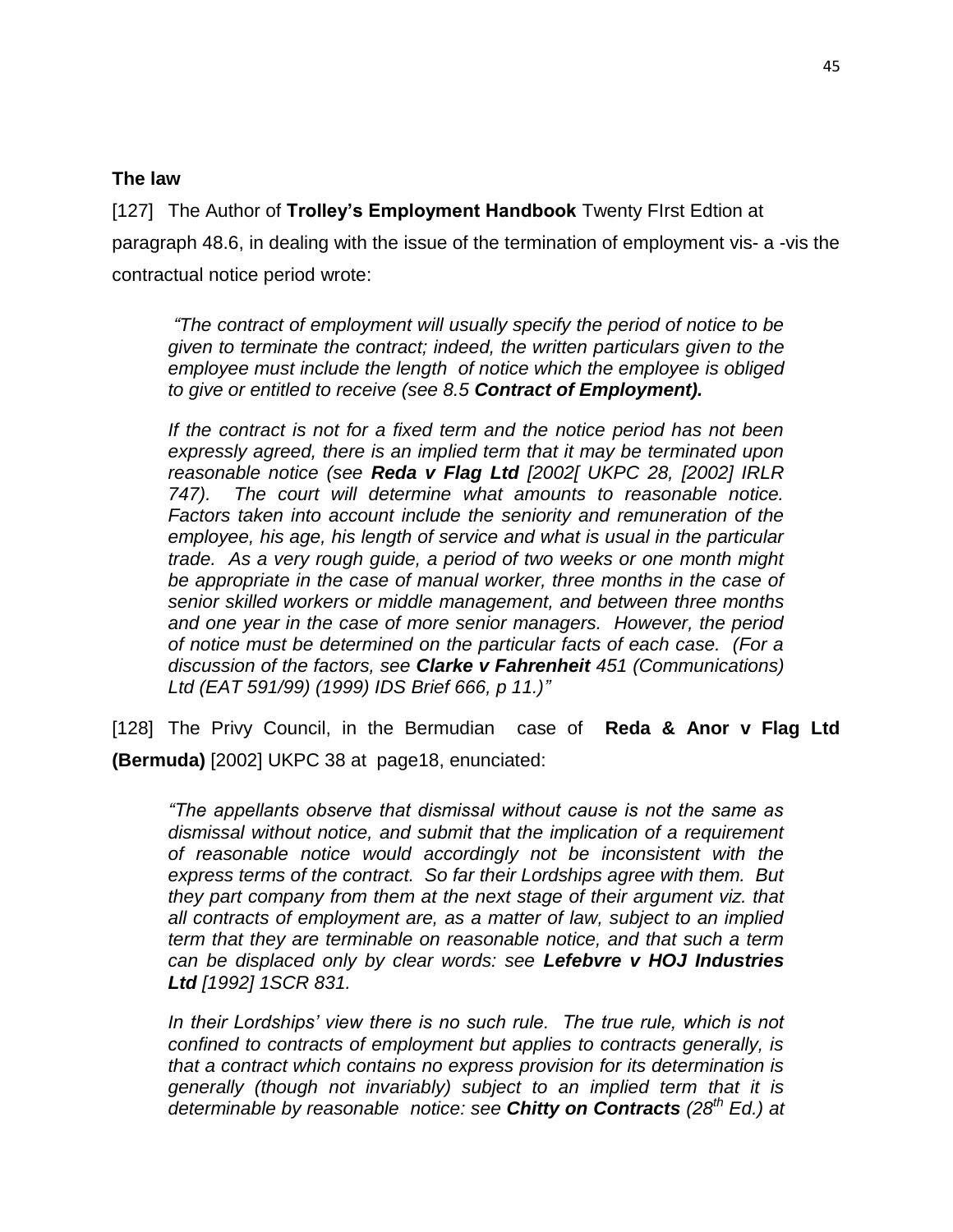*para. 13-025. The implication is made as a matter of law as a necessary incident of a class of contracts which would otherwise be incapable of being determined at all. Most contracts of employment are of indefinite duration and are accordingly terminable by reasonable notice in the absence of express provision of the contrary. Lefebvre v HOJ Industries Ltd was such a contract. But there is no need for the law to imply such a requirement in a case where the contract is for a fixed term."*

[129] Ms. Hamilton's letter of employment speaks to a minimum of one month's notice upon appointment. It is manifest that Ms. Hamilton's contract does not bind her to one month's notice as the defendant contends. The operative word is, 'minimum'. In the circumstances,this court holds the view that there is, an implied term that reasonable notice should be given. It is therefore now an issue of what is reasonable in these circumstances.

[130] In the case of **Ms. A Clark v Fahrenheit** Employment Tribunal Appeal No. EAT/591/99, the Appeal Tribunal found that one month's pay was not reasonable for a senior employee who had been employed by the defendant for three months. Three months were considered reasonable although the Tribunal expressed the view that her seniority was overstated. Judge Altman who delivered the judgment stated that seniority and status must be considered. He remarked that there was no "reason why "*a reasonable period of notice should not in certain cases depend upon length of service."* In the case of Ms. Clark, three months was considered reasonable in light of the recency of her employment and the modesty of the business.

#### **Ruling**

[131] Ms. Hamilton was employed to U.G.I. for five plus years in a managerial capacity. U.G.I is a large corporation. This court is of the view ,one year's salary in lieu of notice is reasonable. A consideration is also her age at the time of her dismissal.

#### **Aggravating factor**

[132] The invidiousness of the claimant's position as aforesaid was a result of the reasons given by the defendant for terminating her services. The actions of the defendant, therefore, created circumstances which prevented her from seeking employment as she would be forced to disclose the reason and suffer further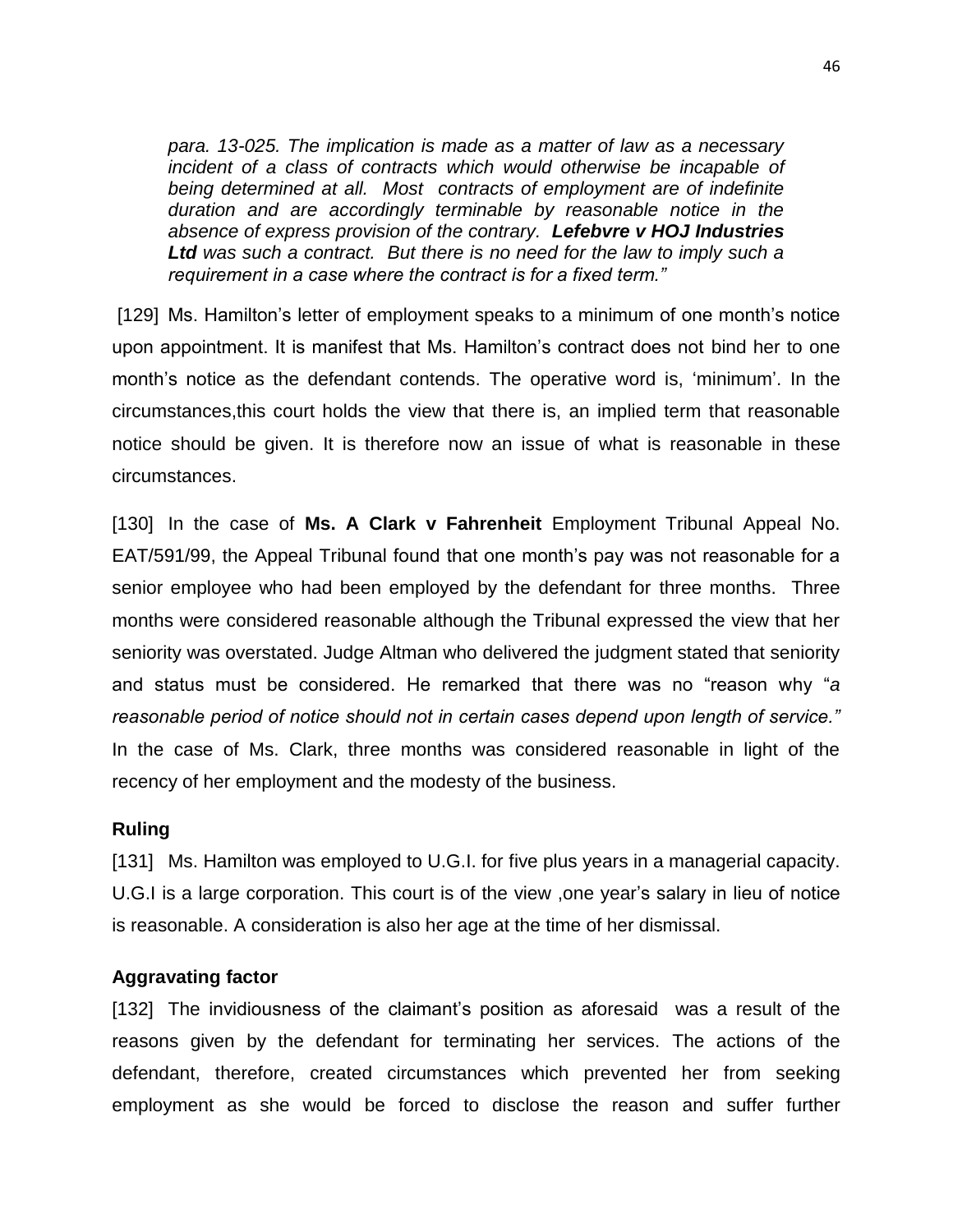humiliation. She is therefore entitled to be paid up to the time she would have retired. She was age fifty-seven at the time of her dismissal. The issue for determination is, at what age would she retire.

# **At what age would she retire?**

[133] The unchallenged evidence of Mr. Latty is that the working life of a female in the industry is sixty years of age. Mr. Beswick, however contends that she would have worked to age sixty-five years of age. That assertion, in the court's view, is speculative and therefore unsustainable for the following reasons:

(a) The defendant, would not have been obliged to extend her employment to age sixty-five.

(b) Her ablity to obtain other employment would have been uncertain in light of her evidence that there is a preference for younger employees.

[134] Futher, considering the vicissitudes of life, it is uncertain whether her health would have permitted. In the circumstances, this court considers that the usual age of sixty-years applies. She is therefore entitled to be paid for the two remaining years of working life that she was deprived of because of the defendant's breach. She is, in the circumstances entitled to be compensated for three years salary which is inclusive of one year's salary in lieu of notice. Deduction, however, must made for the period she was employed between the years two thousand and seven and two thousand and nine.

# **Claimant's entitlement under the pension scheme**

[135] Paragraph 9 of her statement of claim reads:

*"9. Pursuant to the contract of employment between the parties, the Defendant made certain contributions to the pension scheme operated by the Defendant for its employees and which contributions were made during the tenure of the claimant's employment and for and on behalf of the claimant's pension account.* 

*10. The aforesaid contributions were made for the benefit of the claimant and for her pension account only and the Defendant was obliged on termination of the claimant's employment to pay over the total of the said contributions to the claimant together with any interest and investment proceeds accumulated there- from.*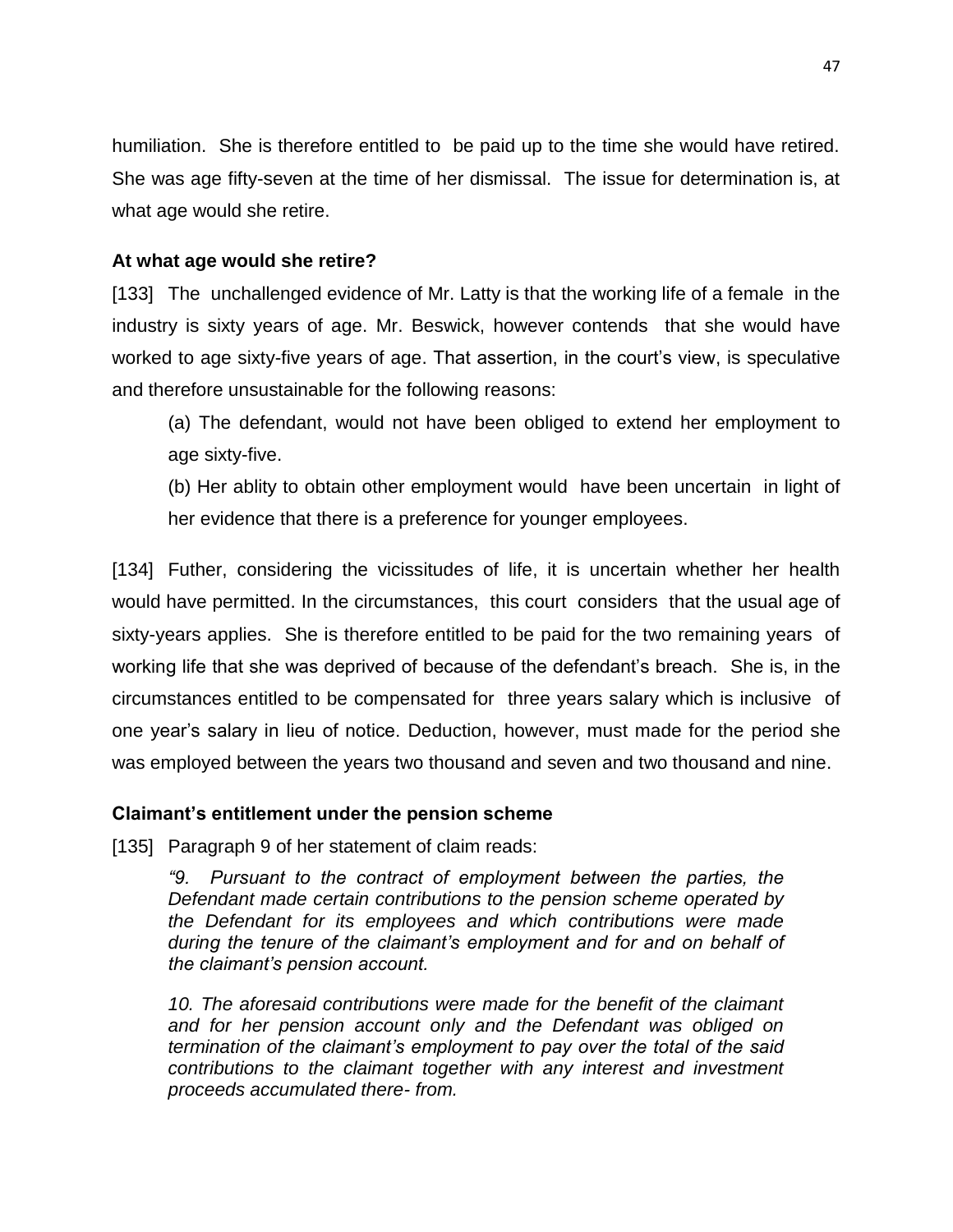*11. Further and/or, in the alternative, the claimant will say that the Defendant has breached an express condition in the agreement of services evidenced by the letter of employment dated the 16th December, 1999."*

### **The evidence**

[136] Ms. Hamilton contends that pursuant to her contract of employment, she was required to make contributions to the pension scheme which the defendant operated for the benefit of its employees. Her contributions were deducted from her salary and were placed in a pool which constituted a Pension Trust Fund. A pension account was automatically created for her upon her becoming a permanent member of staff. Membership in the fund was a condition of her contract of employment. The defendant promised to pay 5% of her salary to match her pension contribution.

[137] It was her understanding that the defendant's contributions were for the benefit of her pension account, therefore upon termination of her employment she would be entitled to the total of both contributions, that is, hers and the defendant's including interest and/ or investment proceeds accumulated. Mrs. Hamilton's evidence is that upon termination of her employment she recieved a cheque for the sum of \$1487676.07 which supposedly represents her contributions. It is her evidence that the defendant's refusal to repay her pension contributions constitutes a breach of the employment contract as her letter of employment regarded the pension scheme as a "fringe benefit."

[138] At no time during her tenure of employment with the defendant was she informed that the defendant's pension contribution would not be paid to her upon the termination of her employment. She complains that the defendant has unjustly enriched itself at her expense by:

(a) its refusal to pay over or account for its pension contributions which were intended for her; and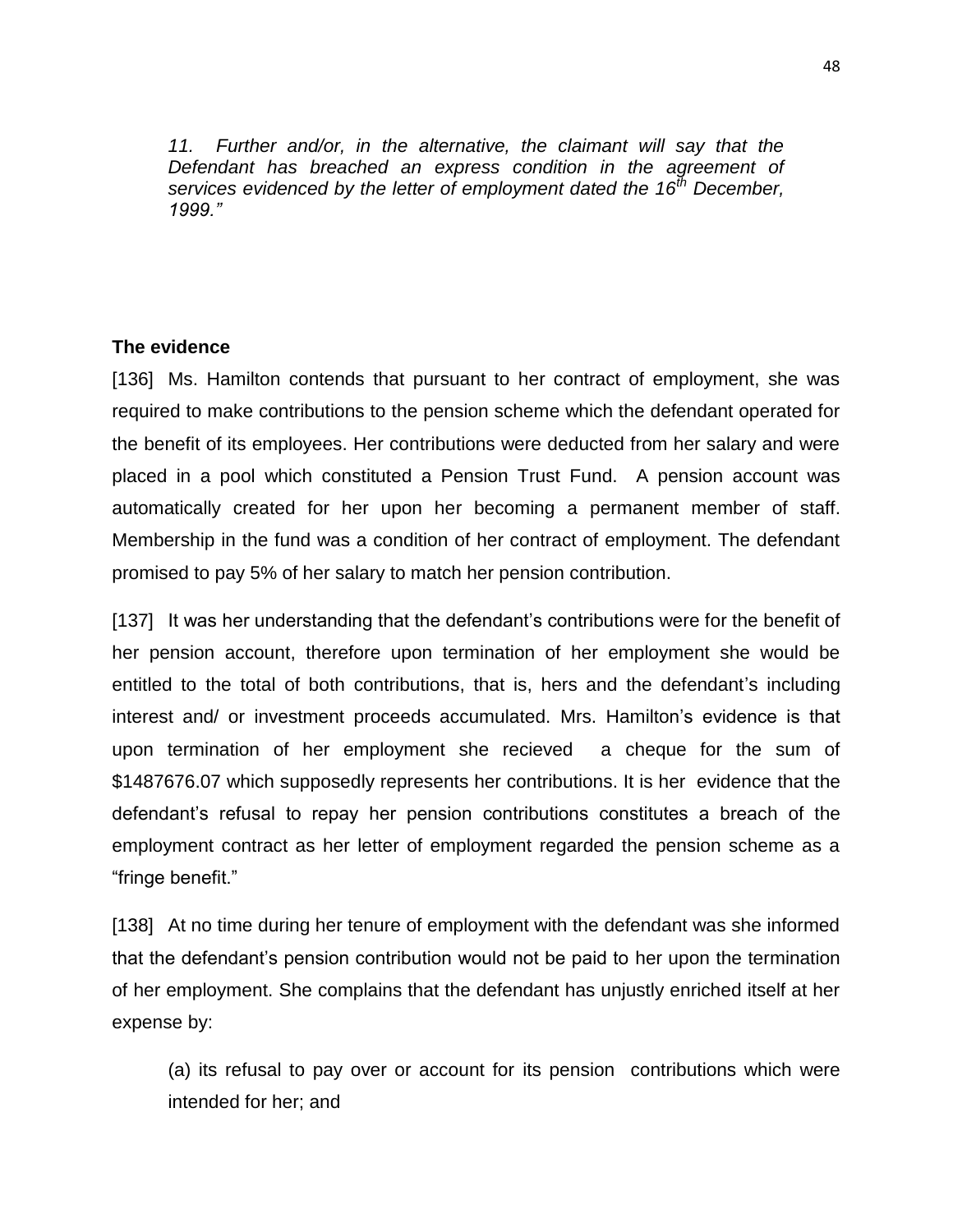(b) its refusal to account for the interest which accrued on her contributions.

[139] It is her evidence that a portion of her earnings was used to invest for the benefit of the pension scheme. Had she not been forced to contribute to the pension scheme, she could have placed the equivalent of her contributions in a commercial bank or financial institution and would have earned interest on the said sums. She further aserts that her contract of employment does not state that she would lose the value of her pension investment or that she would suffer any loss upon the termination of her employment.

#### **Mr. Latty's evidence**

[140] Mr. Latty, Vice President of the defendant's Human Resources and Training department testified on behalf of the defendant. It was his evidence that Ms. Hamilton was a member of an occupational pension scheme that permanent employees were mandated to join. He agreed that the scheme benefitted from the defendant's 5% percent contributions. The contributions were paid to the pension trust fund. The benefits became payable upon retirement which was age sixty years for women. Upon early retirement, it is payable with the consent of the trustees. An employee who withdraws from the Scheme before retirement is entitled to exercise one of two options, namely:

- (a) A return of his or her own contributions to the Scheme with interest; or
- (b) A deferred life annuity payable from normal retirement date the amount secured by the return in (a) above.

Ms. Hamilton selected option one. Her total contributions were \$1,375,229.69 with interest on the sum of \$256,608.13.

[141] Ms. Hamilton however refutes the claim that she is governed by the agreement between the Trustees of the Pension Plan and U.G.I. Group Ltd. She contends that she was neither a party to the pension agreement nor a signatory to the Trust Deed. She contends that her letter of employment specifically stated that she would be entitled to as fringe benefit, under the group pension Scheme to which she was obligated to contribute. The fact that her contributions were mandatory, she expected that the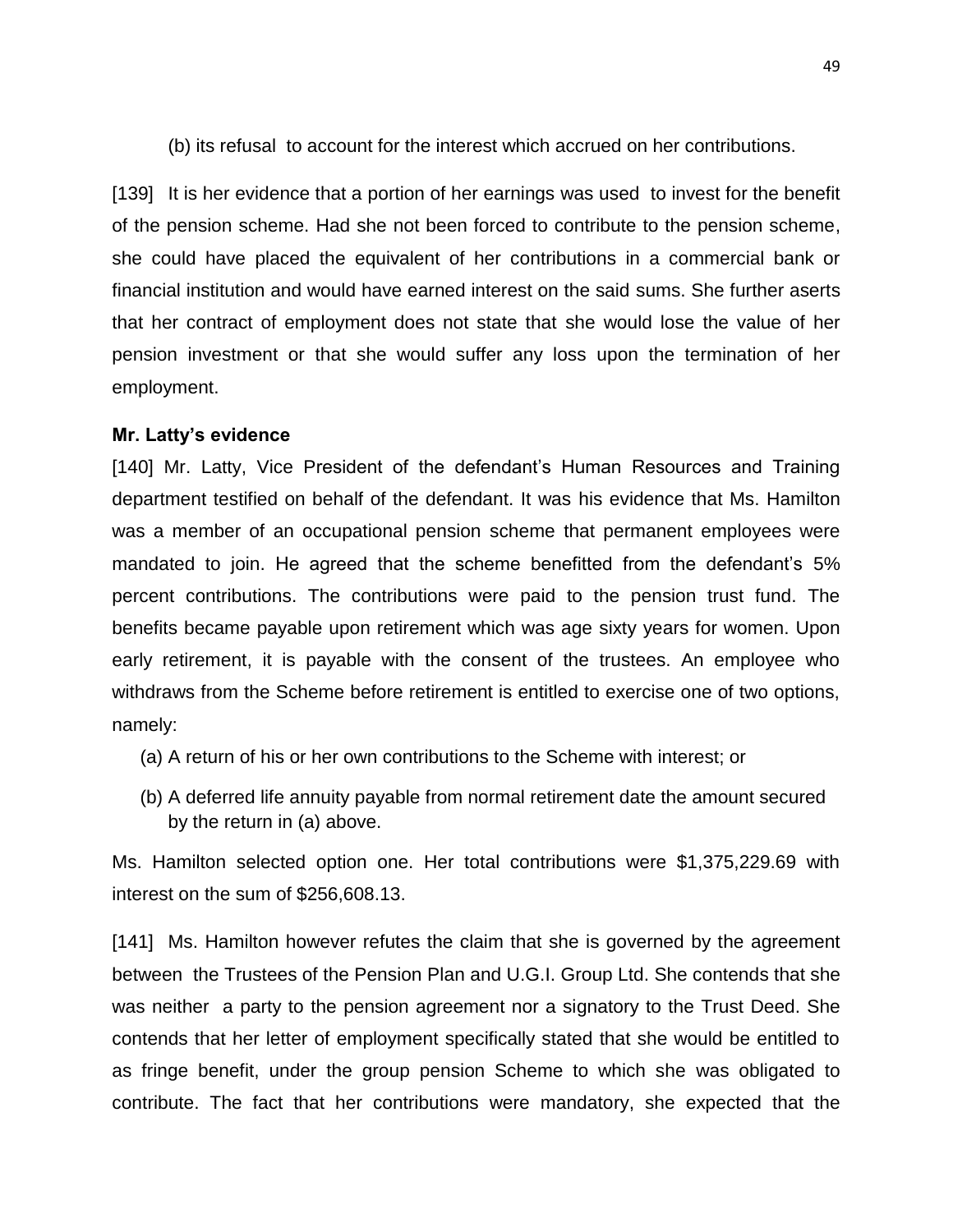defendant was also bound to provide its contributions pursuant to the letter of employment. The company's five (5%) was a consideration of her accepting the job.

[142] It is her further contention that she earned the employer's portion by participating in the scheme. It is also her evidence that her selection of an option of payment on a form cannot be construed that she, at the time was waiving her right to the employer's portion as only those options were presented to her.

### **Submissions**

[143] Mr. Beswick submits that a trust is a contract and she was not signatory to the Pension Trust Scheme. A third party cannot be bound without express term. The Pension Scheme is an external, independent contract operated by trustees who are not answerable to the company. In order to bind the employee, that employee's signature is required. It is the employer's duty to ensure that the employee is bound by a contract. The Trust Deed should have been incorporated in the employment contract. The contributions are therefore held on trust for Ms. Hamilton. Further there is no evidence that her contributions were paid to the trustees.

[144] It is his further submission that the employer's five percent was one of the considerations for the claimant 's acceptance of the job. It was the price the defendant was prepared to pay for her services. According to him, the amount that was paid to Ms. Hamilton cannot be regarded as correct because she was not privy to the manner in which the calculations were done or the details of the payment. She was also ignorant as to the interest rate that was applied. Ms. Hamilton's contributions benefitted the fund, which was used to lure employees. It also increased the interest rate. There is no evidence that there was a bar to her obtaining the company's 5% however she demitted office.

[145] Lord Gifford however submits that the establishment of a Trust fund with its own trustees, employs the machinery of a trust and not a contract. The employees' rights are accordingly derived from the trust instrument which is the constitutive document. The trustees are therefore the proper defendants. He submits that the claimant was a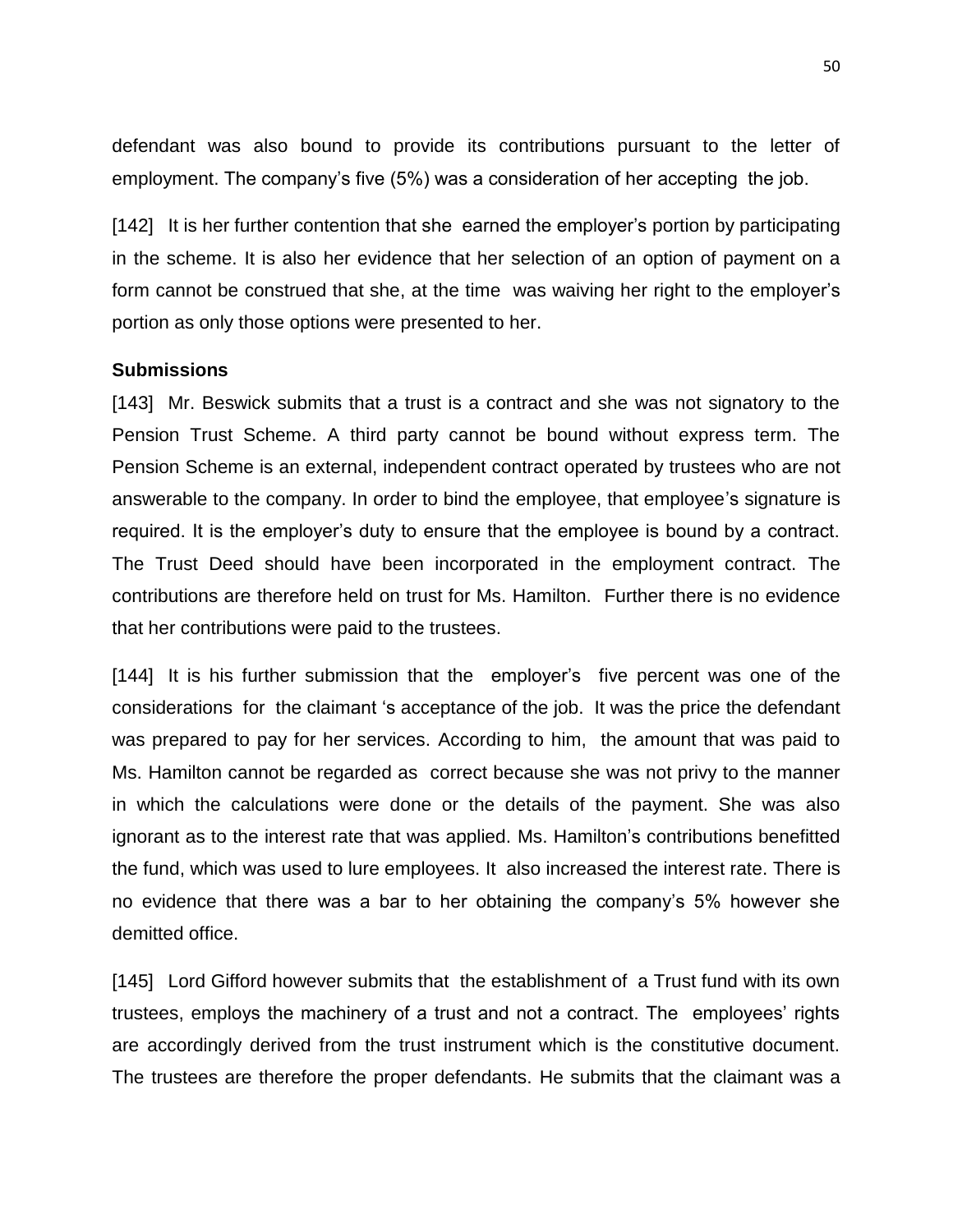part of a pension scheme which was established on the 1 December 1997 by a Trust Deed with named trustees. There is no contractual right to a pension. He relies on the following opinion of Millett LJ in **Air Jamaica v Charlton** 1999] 1 WLR 1399, 1407:

*" the employee members of an occupational pension scheme are not voluntary settlors. As has been repeatedly observed, their rights are derived from their contracts of employment as well as from the trust*  instrument. Their pensions are earned by their services under their *contracts of employment as well as by their contributions. They are often (not inappropriately) described as deferred payment.*

*This does not mean however, that they have contractual rights to their pensions. It means that, in constructing the trust instrument, regard must be had to the nature of an occupational pension and the employment relationship that forms its genesis."*

# **Ruling**

[146] Clause 8.01 of the schedule to the **PensionTrust Deed** states:

*"An Employee who has become a member of this scheme …who withdraws from the serice of employment before the Normal Retirement Date may select one of the following options in respect of his contributions to the scheme:-*

- (1) A return of his own contributions to the Scheme with interest;
- (2) A deferred life annuity payable from Normal Retirement Date the amount secured by the return in (1) above."

Her letter of engagement concerning the Pension Scheme reads:

"As fringe benefits, the company provides:

*(3) Group Pension Scheme with obligatory contribution of 5% of salary with the option to contribute an additional 5%. The company makes a contribution of 5%."*

[147] In light of the unexpected and swift summary dismissal of the claimant with one month's pay, it is not difficult to understand why she selected option one . Option two would have meant a wait of a number of years until her retirement. She testified, of the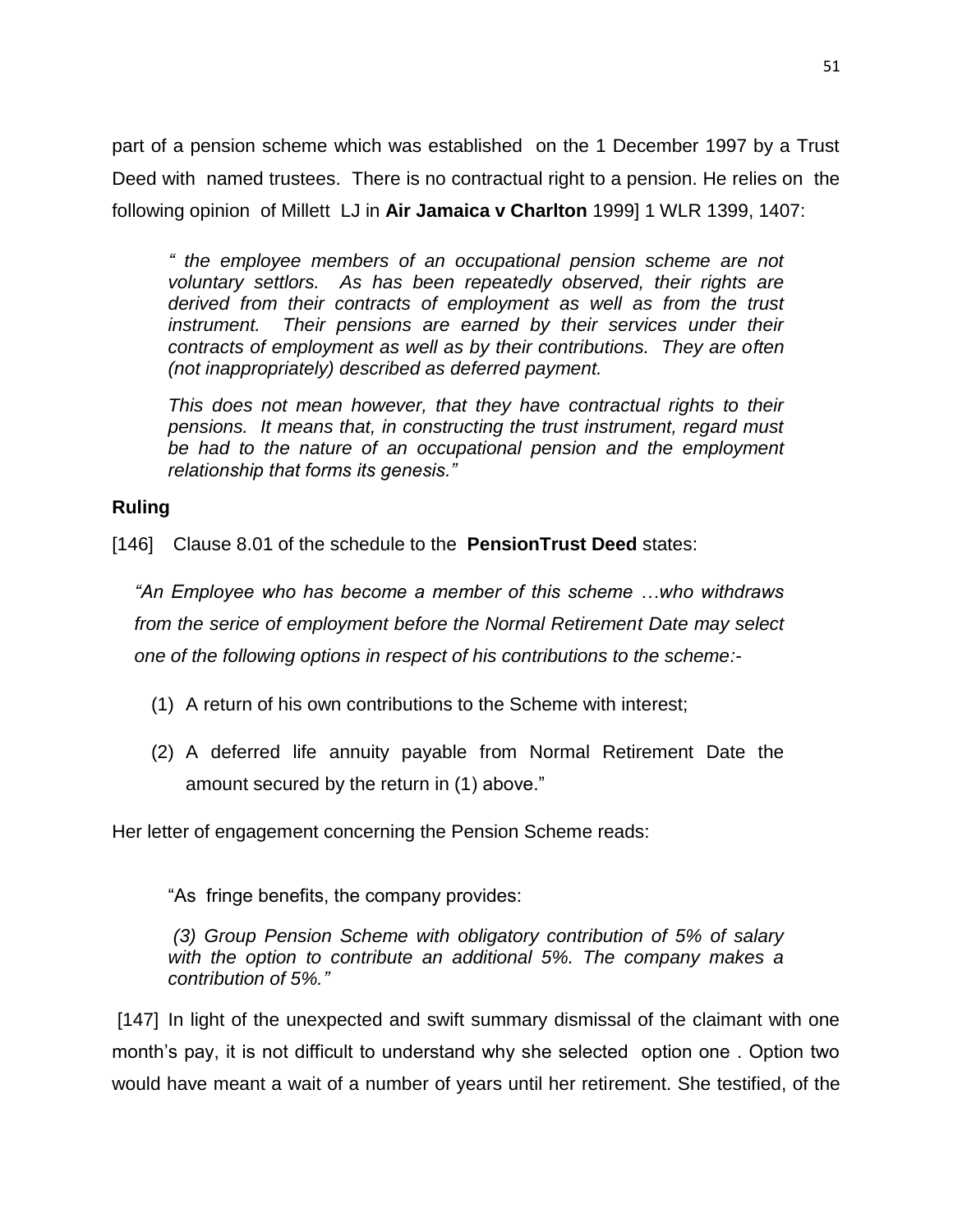well-nigh insurmountable obstacles which faced her in any attempt to obtain employment. There was no other option open to her which included taking her contribution with employers contribution. She was suddenly forced into a state of unemployment and was forced to make a selection.

[148] By virtue of her letter of engagement she was contractually entitled to the defendant's contribution as a fringe benefit. The English case of **Parry v Cleaver** (1970) AC 1 534 provides guidance as to an employee's entitlement under a pension scheme. It was held that the employer's contributions represent what he was willing to pay to obtain the employee's services. Lord Pearce stated at page 37:

*"These [pensions], whether contributory or non-contributory, flow from the work which a man has done. They are part of what the employer is prepared to pay for his services. The fact that they flow from past work equates them to rights which flow from an insurance privately effected by him. He has simply paid for them by weekly work instead of weekly premiums."*

[149] At page 37, Lord Pearce examined the character of the pension fund and concluded as follows:

"*It is generally recognized that pensionable employment is more valuable to a man than the mere amount of his weekly wage. It is more valuable because by reason of the terms of his employment, money is being regularly set aside to swell his ultimate pension rights whether on retirement or on disablement. His earnings are greater than his weekly wage. His employer is willing to pay £24 per week to obtain his services, and it seems to me that he ought to be regarded as having earned that sum per week. The products of the sums paid into the pension fund are in fact delayed remuneration for his current work. That is why pension funds are regarded as earned income.*

*But the man does not get back in the end the accumulated sums paid into the fund on his behalf. This is a form of insurance. Like every other kind of insurance what he gets back depends on how things turn out. He may never be off duty and may die before retiring age leaving no dependants. Then he gets nothing back. Or he may, by getting a retirement or disablement pension, get much more back than has been paid in on his behalf. I can see no relevant difference between this and any other form of insurance. So, if insurance benefits are not deductible in assessing damages and remoteness is out of the way, why should his pension be*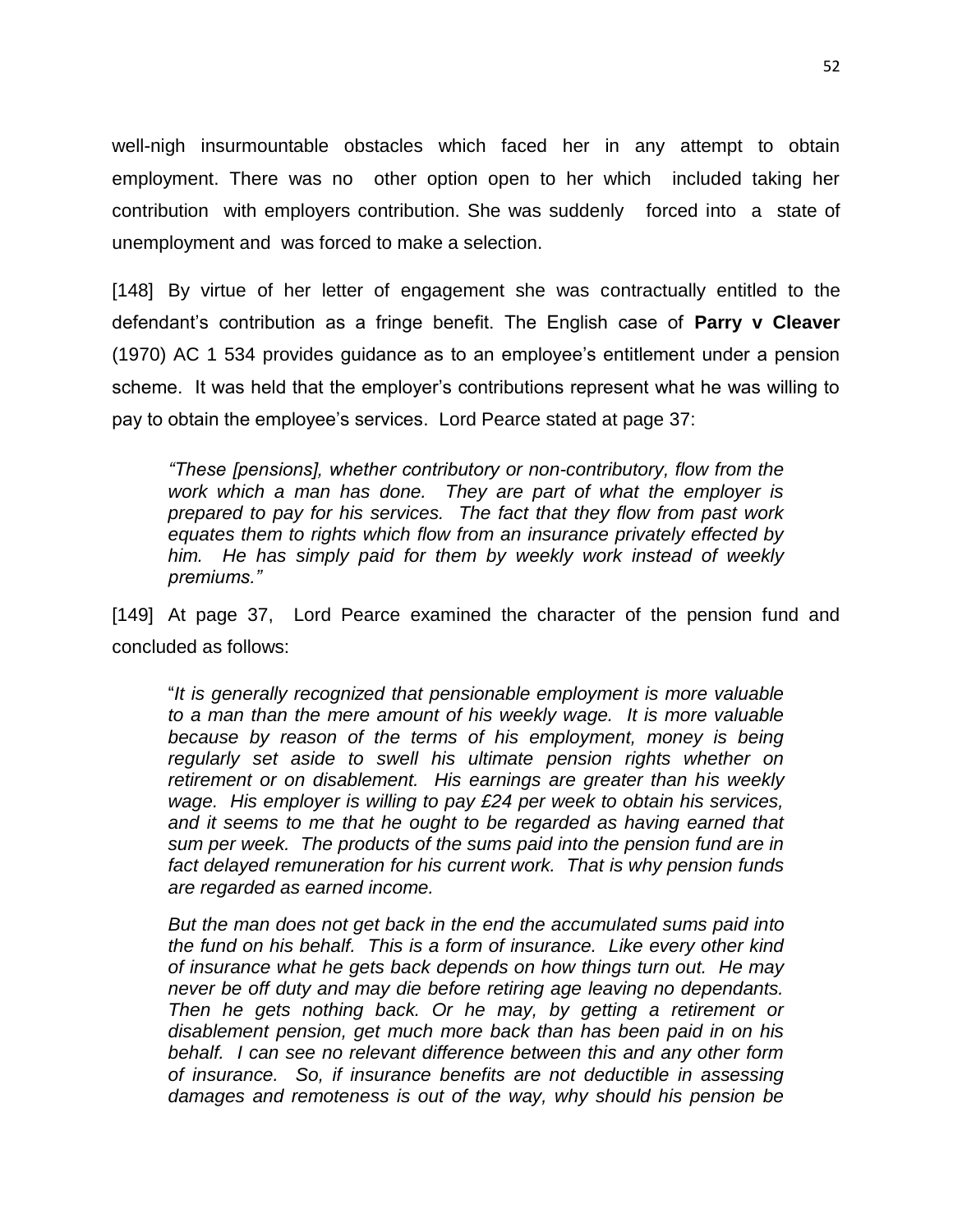*deductible?...A pension is the fruit, through insurance, of all the money which was set aside in the past in respect of his past work."*

[150] In any event, short shrift can be made of this issue. Clause 8.01 of the deed specifically speaks to the employee who withdraws from the scheme before retirement. Ms. Hamilton did not of her volition, withdraw from the scheme. Her services were wrongfully terminated. She is therefore entitled to what she has lost as a result of the defendant's breach. Had the defendant not terminated her employment wrongfully, she would have been entiled to her contributions plus that of her employer's.

[151] I find support for this view in Salmon's J statement. in the case of **Acklam v Sentinel Insurance Co Ltd** [1959] 2 QB 683,697, a similar case. He enunciated:

"*It does not say that if he does exercise one of the options he then forfeits any rights which he might otherwise have had by reason of wrongful dismissal and I refuse to read any such words into the contract. If that is what was intended and I am sure it was not-it could and should have plainly stated."*

[152] The claimant is therefore entitled to the defendant's contributions from the time she became a permanent member of the defendant's company. She is also to be compensated for the pension benefits to which she became entitled had she retired at age sixty years. Indeed she is entitled to be compensated for all that she would have been entitled to, had the defendant not wrongfully terminate her employment. Blaine J in **Yetton v Eastwoods Froy Ltd** [1967] WLR 104 puts it thus:

"*The basic principle of damage is "restitution integrum: the plaintiff should have what he lost through the defendant's fault."*

# **The claim for slander**

[153] The letter of dismissal imputed dishonesty to Ms. Hamilton. The allegation that she introduced pirated software thereby exposing the company to "reputational and fiscal risk is patently libelous. Mr. Beswick stridently argues that the claim for defamation has been established. According to him she has been constructively defamed because she would have been forced to disclose to her prospective employers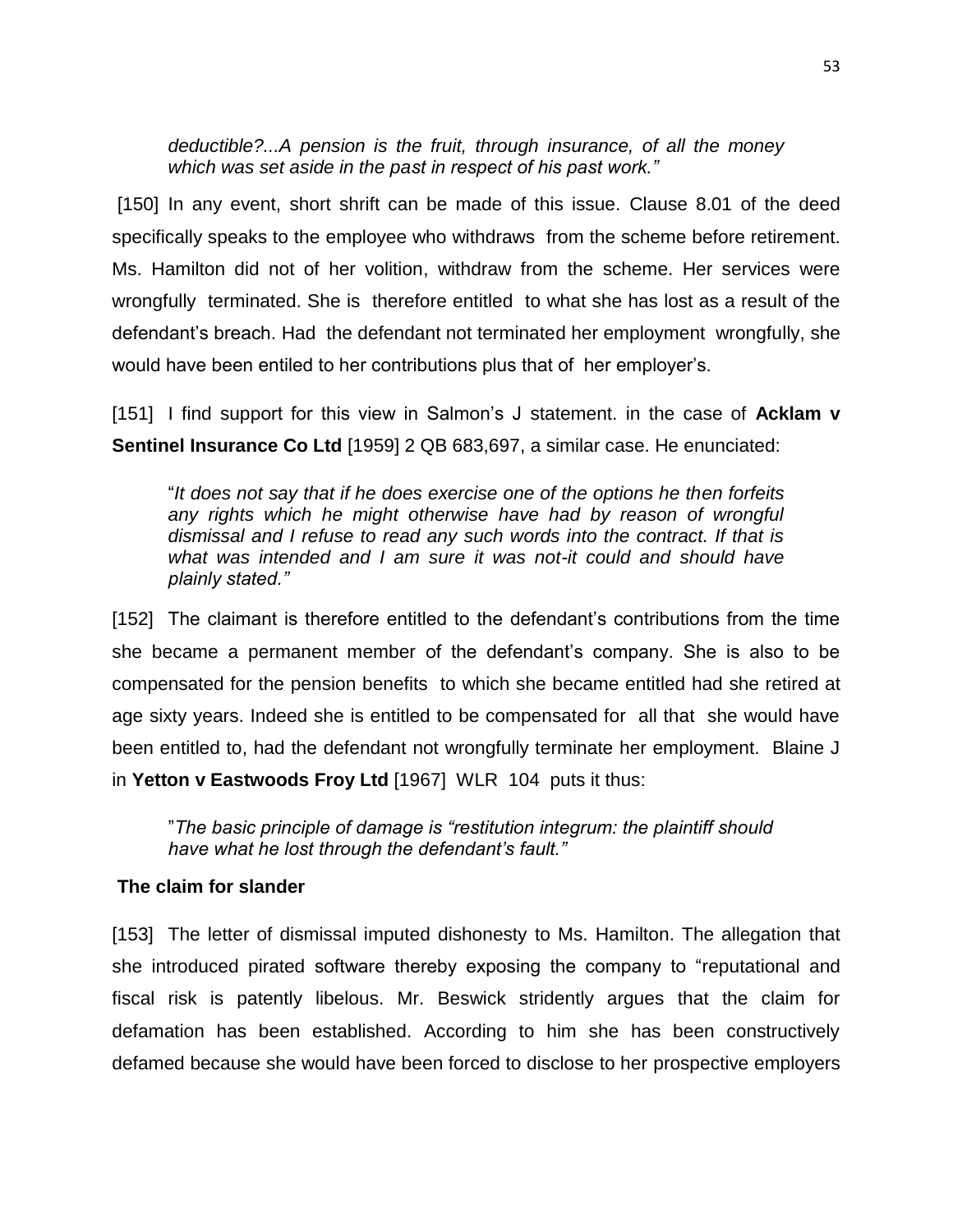the reason for her dismissal. The defendant, in the circumstances must be treated as having in fact published the libelous statement.

## **Has the claimant established her claim for slander?**

[154] An important question in determining whether she has established this claim is whether there has been publication of the offensive statements. Publication is an essential ingredient of defamation. The burden is on the claimant to prove publication. Apart from her receipt of the letter, there is no evidence as to whether anyone else saw the letter. Her clear evidence is that she did not attend job interviews because she did not wish "to repeat the defamatory allegations made by the defendant" and "republish the libel." In order to constitute constructive defamation, Ms. Hamilton must have been forced to publish the libelous statement and she did not. This claim is therefore unsustainable.

## **Her other Claims**

[155] At paragraph 7 of her further amended particulars of claim, the Claimant avers that:

"*7. At the time of the wrongful termination of her employment, the claimant's annual emoluments were as follows:*

| <b>Basic salary</b>            |  |    | \$3, 501, 000.00 |
|--------------------------------|--|----|------------------|
| <b>Motor Vehicle Allowance</b> |  |    | 492, 000.00      |
| <b>Gas Allowance</b>           |  | S. | 67, 320.00       |
| <b>Lunch Subsidy</b>           |  |    | 81, 840.00       |
| Total Annual Emouluments:      |  |    | \$4, 142, 160.00 |

*Furthermore, the claimant was entitled to the following benefits:*

- *i. Blue Cross medical scheme up to a maximum value per annum;*
- *ii. Defendant's contribution to the Claimant's Pension enrollment up to a maximum of 5% of basic pay.*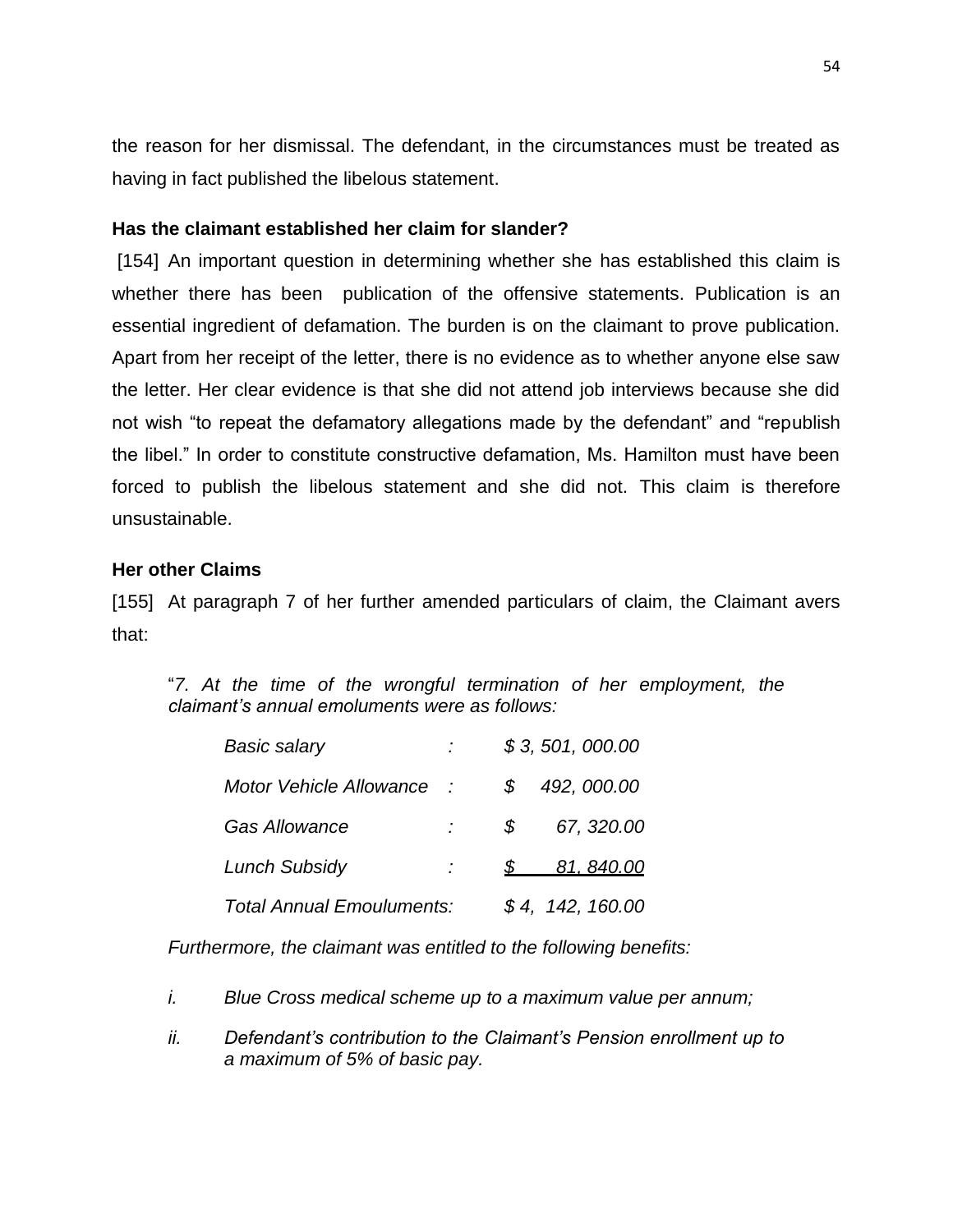- *iii. Paid life insurance up to a maximum value per annum. The claimant will before the trial hereof request discovery from the Defendant to determine the value of this benefit.*
- *iv. Entitlement to 4 weeks paid vacation per annum by virtue of the claimant's length of service with the Defendant."*
- [156] At paragraph 8, the Claimant of her particulars, the claimant avers that:

" The Defendant has failed to pay the non-taxable portions of the motor vehicle allowance due to the Claimant

### *Particulars*

*2 Month's Motor Vehicle upkeep (non-taxable portions) \$ 40,000.00"*

# [157] **Conclusion**

The following words of **Parke B in Robinson v Herman** [1848] 1 Ex 85, 884 are apt:

**"***The rule of the Common Law is, that where a party sustains a loss by reason of the breach of contract, he is ,so far as money can do it, be placed in the same situation, with respect to damages, as if the contract had been performed."*

In light of the foregoing, damages awarded as follows:

- (1) For wrongful termination of her employment and loss as a result of handicap/loss of advantage on the labour market in the sum equivalent to three (3) years net earnings including payment for breach from  $29<sup>th</sup>$  July 2006 with an increase of 8.25% annually. Deduction to be made for the period she was employed
- (2) Non- taxable motor vehicle allowance for two (2) months in the amount of Forty Thousand Dollars (\$40,000).
- (3) An account of:

(a) all employees' benefits including the defendant's penison contributions for a period of three (3) years at the rates at which the same would have been obtained by the claimant were it not for the defendant's breach;